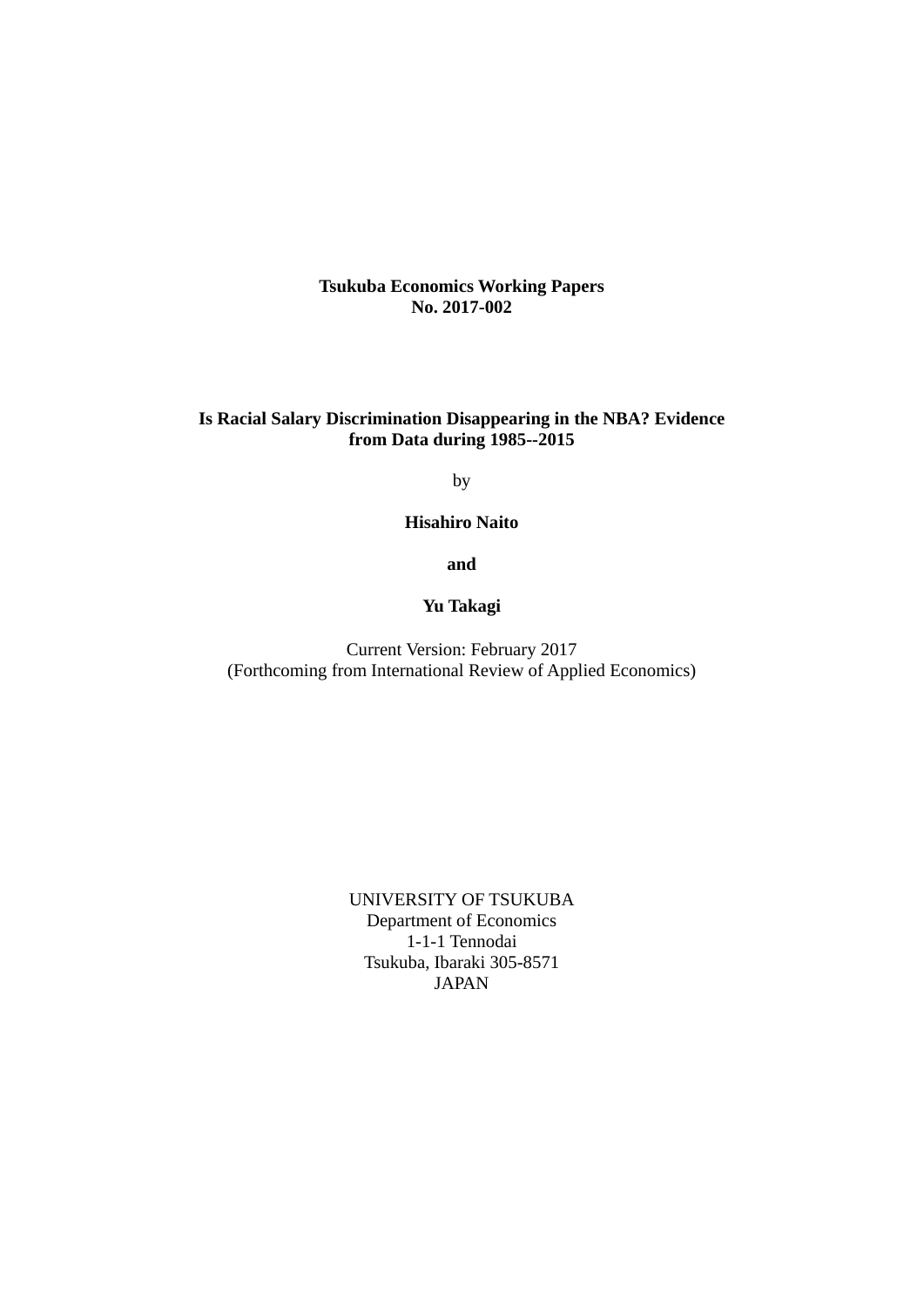# Is Racial Salary Discrimination Disappearing in the NBA? Evidence from Data during 1985–2015

Hisahiro Naito∗†

Department of Economics

Graduate School of Humanities and Social Sciences

University of Tsukuba

Yu Takagi ‡

College of International Studies

University of Tsukuba

Revised Version

November 5, 2016

<sup>∗</sup>Address: Tennodai 1-1-1, Tsukuba, Ibaraki, 305-8573; e-mail: naito@dpipe.tsukuba.ac.jp †This work was supported by a financial grant from the Ministry of Education, Science, Sports and Culture(JSPS Kakenhi Grant Number 15K0351) and the faculty research fund

<sup>‡</sup>Address: Tennodai 1-1-1, Tsukuba, Ibaraki 305-8573; e-mail: yu.baske.sumeo@gmail.com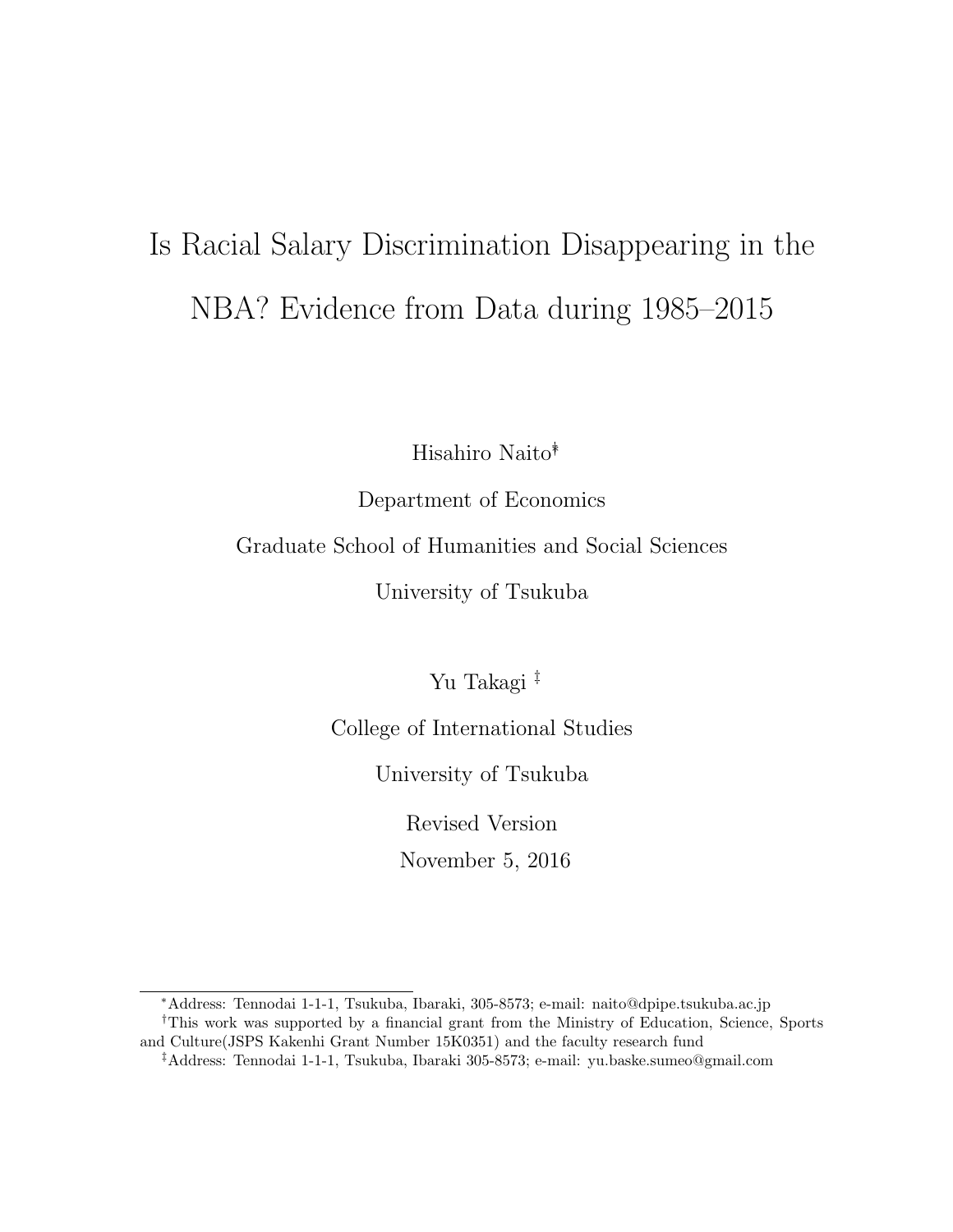#### Abstract

This study re-examines the racial salary gap of National Basketball Association players by constructing a long unbalanced panel covering the 1985–1986 to 2015–2016 seasons. Contrary to the results of previous studies, we find that non-white players are paid equally to white players with similar characteristics in the 1980s and 1990s, but that white players started to be paid about 20 percent more than non-white players in the last 10 years. Our results are robust to all specification checks, such as quantile regressions, controlling sample selection, different contract types, and player nationality. We find that neither employer preference nor income gap of white and black residents explains this increasing salary gap.

JEL Classification: C25

Keywords: racial discrimination, NBA, labor markets, salary discrimination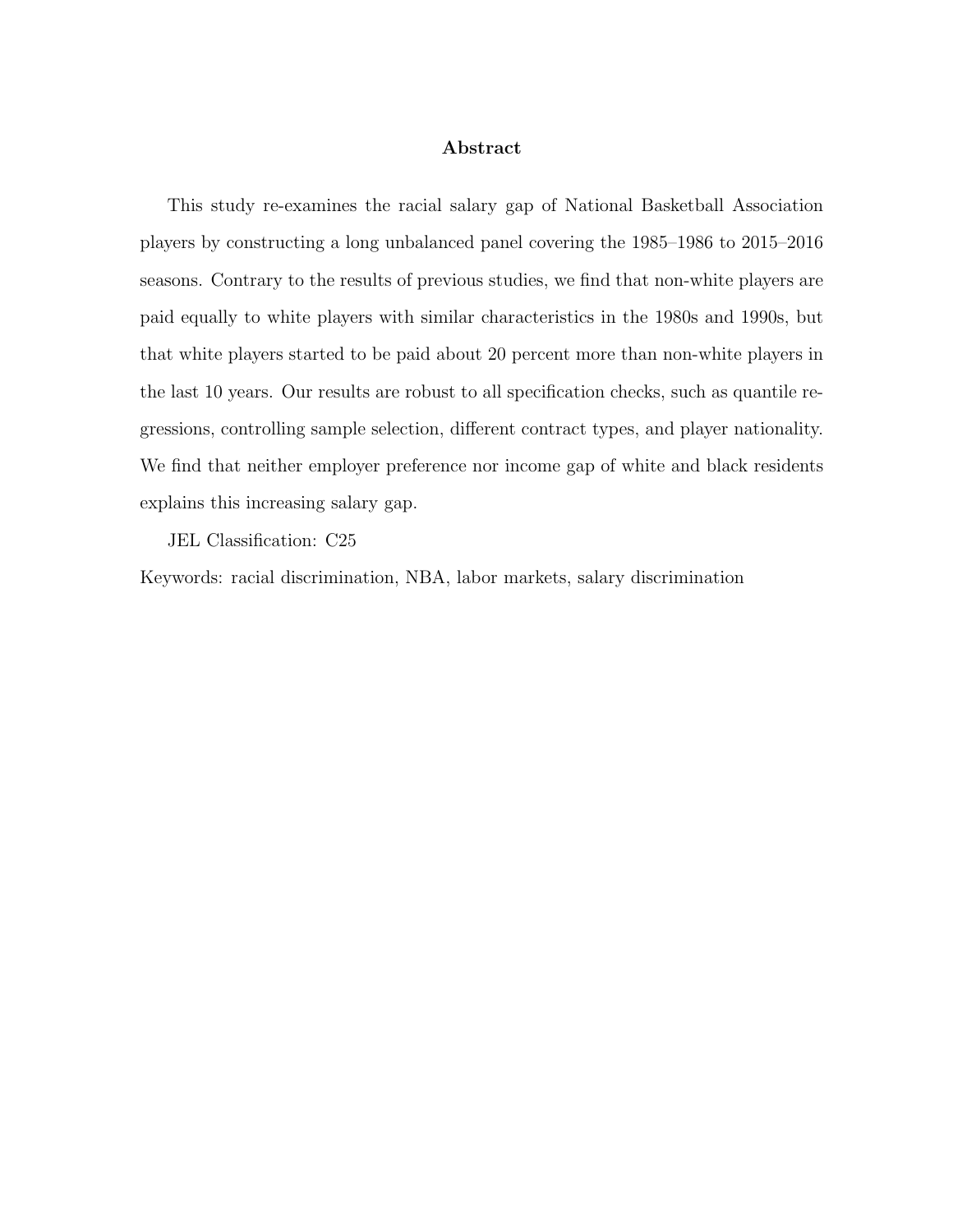#### 1 Introduction

The issue of whether discrimination in the labor market is disappearing has important policy implications. Because various external factors, such as globalization, taxes, and competition with other product markets, affect the degree of wage discrimination, it is important to know how wage discrimination changes over time.

In the literature of discrimination in labor markets pioneered by Becker (1971), researchers have used the data of professional sports athletes to analyze the issue of discrimination because of the availability of information on each player's productivity in a large number of dimensions (Kahn, 2000). Among studies that used information of professional sports athletes, studies that use information of players of the National Basketball Association (NBA) provide an interesting case for several reasons. First, in the previous studies that utilized the data in 1980s and 1990s, it is reported that in the 1980s, there was a white premium of the NBA's salary—the salary of a white player is higher than that of a non-white player with the same productivity (Kahn and Sherer, 1988; Koch and Vander Hill, 1988; Wallace, 1988; Brown et al., 1991).<sup>1</sup> However, several studies report that such a premium decreased or disappeared in the 1990s (Dey, 1997; Hamilton, 1997; Bodvarsson and Brastow, 1998; Gius and Johnson, 1998; Erick Eschker and Siegler, 2004; Hill, 2004; Groothuis and Hill, 2013).<sup>2</sup> Some studies report that in the 2000s, there was a negative white premium against white players (Yang and Lin, 2012; Groothuis and Hill, 2013). Thus, it is natural to examine

<sup>1</sup>For example, Kahn and Sherer (1988) finds a strong white (20 percent) premium controlling productivity and other covariates using the salary data in the 1985–1986 season.

<sup>2</sup>Hamilton (1997) finds evidence of racial pay differences only at the upper end of the 1994–1995 season of salary distribution. Hill (2004) shows that the importance of controlling the height or position. He argues that the white premium was the return of the height, not the racial gap. A study most closely related to the current study is Groothuis and Hill (2013). They use unbalanced panel data from 1990 to 2008 and control for the sample selection problem. They find that there was no white premium in their dataset.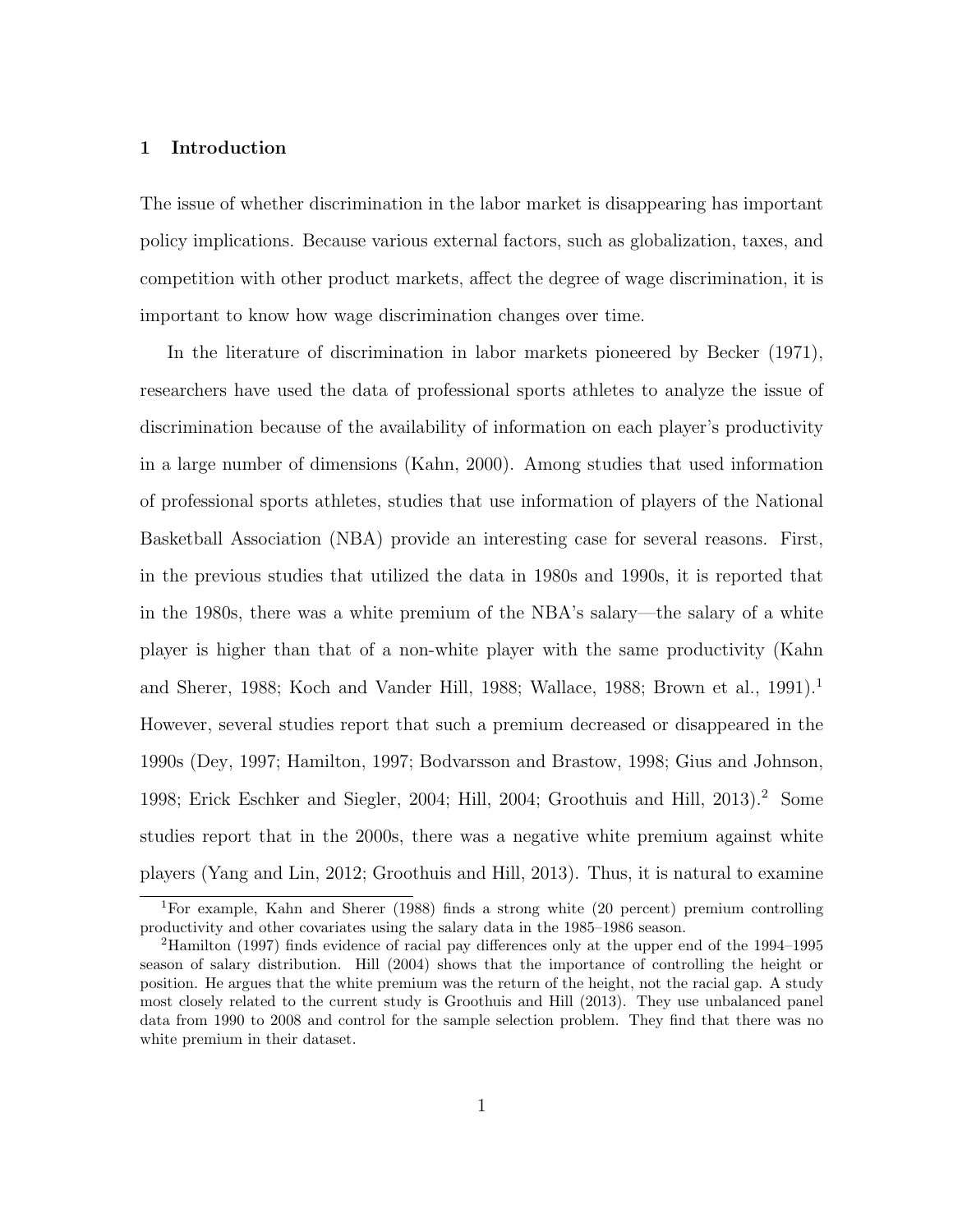whether this trend continues in more recent years and whether the white premium eventually disappeared.

Second, there is a discrepancy between anecdotal and empirical evidence regarding discrimination in the NBA. Although the previous literature suggests that the racial salary gap was disappearing in the 1990s and might even have been moving in the opposite direction in the 2000s (negative white premium against white players), there is anecdotal and empirical evidence of racial discrimination against non-white players in the NBA. For example, in April 2014, the owner of Los Angeles Clippers was banned from the NBA permanently and fined \$2.5 million for his racial comments. Kanazawa and Funk (2001) finds that TV viewing is affected strongly by the ratio of white players in the team by examining the viewing data in the 1996–1997 season. Price and Wolfers (2010) shows that a referee prefers a player whose race is the same as that of the referee when he or she makes a decision on fouls. Such anecdotal or empirical evidence warrants further investigation of racial salary discrimination by using a longer dataset.

Third, the NBA experienced substantial globalization in the 2000s. In 2002, 2005, and 2006, the first pick in the draft was an international player.<sup>3</sup> The season's MVP during the  $2004-2005$ ,  $2005-2006$ , and  $2006-2007$  seasons were international players.<sup>4</sup> In addition, broadcasting the NBA's games to countries outside the United States became common in those years. In the literature of labor economics, there is increasing interest whether globalization would lead to a decrease or increase of discrimination in the labor market (Berik et al., 2004; Black and Brainerd, 2004; Busse and Spielmann, 2006). The salary data of the NBA provide an interesting case for the study.

This study revisits the issue of the white premium of the salary of NBA players. We

<sup>3</sup>The first picks in the draft of 2002, 2005, and 2006 were Yao Ming (China), Andrew Bogut (Australia), and Andrea Bargnani (Germany), respectively.

<sup>4</sup>The MVP of the 2004–2005 season, the 2006–2006 season, and the 2006–2007 season were Steve Nash (South Africa), Steve Nash (South Africa), and Dirk Nowitzki (Germany), respectively.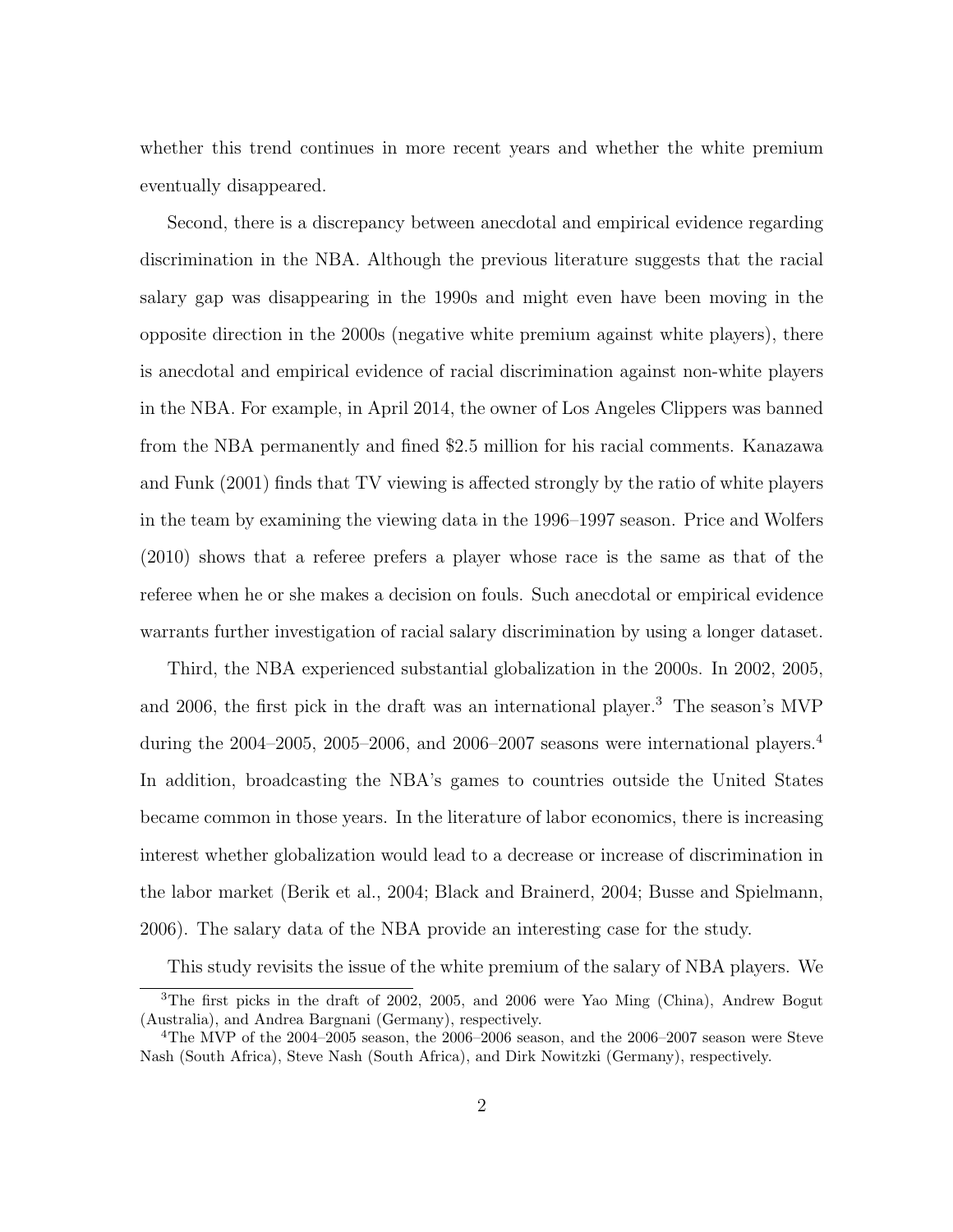contribute to the literature in two ways. First, we analyze a long period of unbalanced panel data of salaries and other indices of performance, which covers the 1985–1986 season to the 2015–2016 season for annual salaries and the 1984–1985 season to the 2014–2015 season for the indices of performance. Previous studies obtain different results on the white premium of salaries of NBA players as a result of using samples in different periods. By using a long period of unbalanced data, we can check how choosing particular sample periods affects the estimation results of the white premium. Second, we use a very extensive dimension of indices of performances to control player characteristics. Using such a large dimension of performance characteristics reduces the chance that estimates are biased due to unobserved characteristics. Third, we use several estimation methods, such as ordinary least square (OLS) estimation, quantile regression estimation, and sample selection estimation. In the NBA, there are a few superstar players whose salaries are substantially higher than those of other players. We control such an effect by using quantile regression estimation. Second, we apply sample selection estimation because, as noted by Groothuis and Hill (2013), signing a contract at period t can be an outcome of racial discrimination. Even if a non-white player and a white player were to have the same performance at season t-1, only a white player might be signed in season t. Due to such a potential sample selection problem, we estimate the white premium by using a Heckman two-step estimation. Furthermore, we conduct extensive robustness checks, such as regressions on the performance indices at period t-2 instead of t-1, restricting the sample to US-born players, and controlling the team fixed effect interacted with the time dummy. These additional checks show the robustness of our results.

We find that in the 1980s, non-white players were paid equally to white players. Second, consistent with the previous literature, which shows that the racial salary gap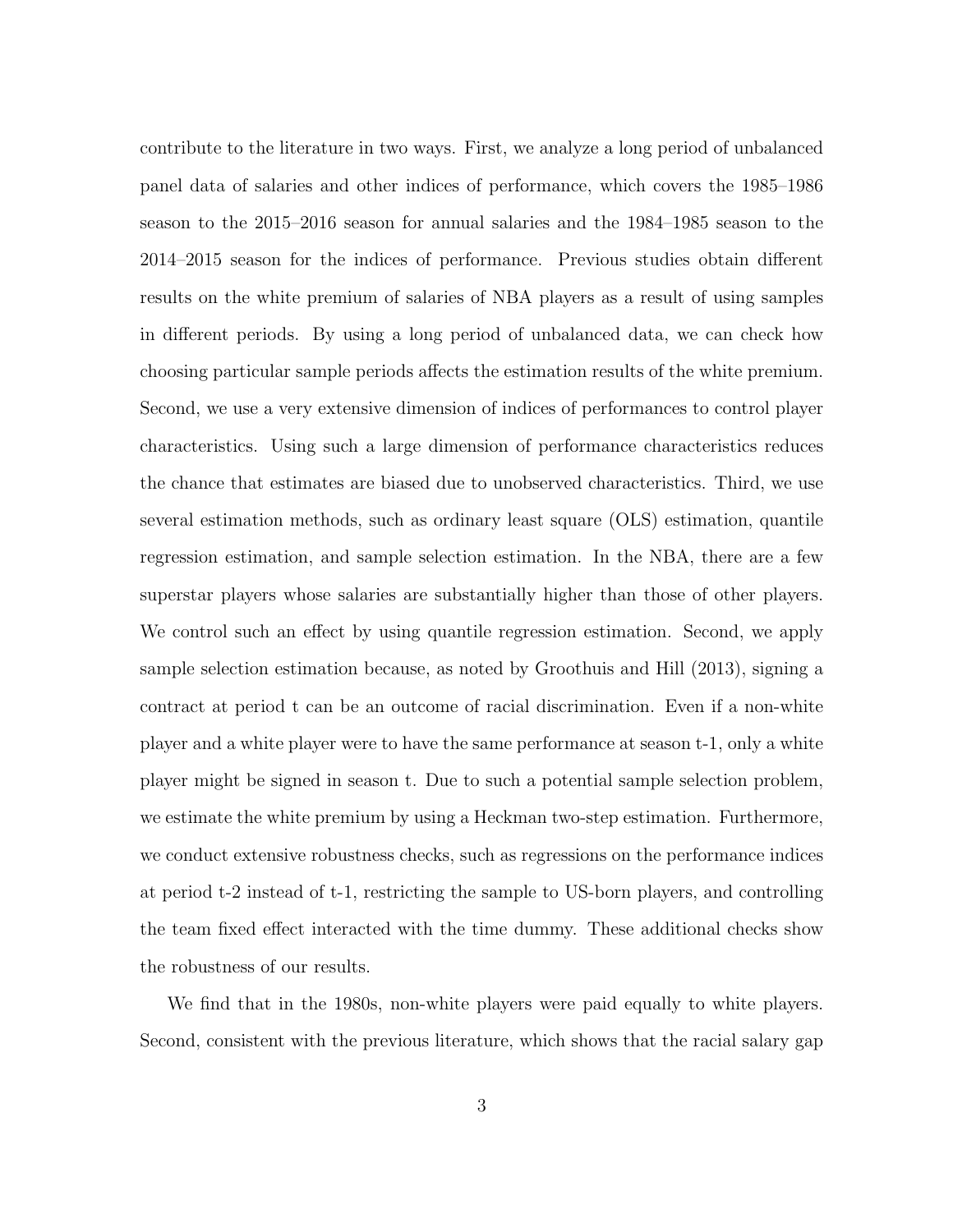was disappearing in the 1990s, we find that during the 1980s and 1990s, there was no white premium. However, in the 2000s, we find that the white premium becomes about 9 percent  $(p < 0.05)$  and in the 2010s, it reached about 20 percent  $(p < 0.01)$ in the various estimating methods. Our results show that the result of the previous literature that the racial salary gap is disappearing is quite temporary, and in fact, it increased in the late 2000s and, especially, in the 2010s.

Our results show an interesting contrast to the results of the previous literature, which shows a white premium in the mid-1980s but not in the 1990s and 2000s. We explain the difference between our results and those of the previous studies as follows. First, in relation to studies that use a dataset for the 1985–1986 season, we find that when we drop several control variables from our regression equation, which are not included in the previous studies, the magnitude of the coefficient and statistical significance becomes similar to the results of the previous studies. This suggests the importance of including those control variables in the estimation. Second, we show the pattern of the white coefficient by estimating the white premium for each year using the dataset between 1985 and 2015. We show that the white premium during 1990–2006 is very close to 0, which explains the difference between our results and that of Groothuis and Hill (2013).

Although we do not find the exact cause of the rise of salary gap, we examine two possible causes. First, we examine whether the race of the owner or the general manager (GM) of the team affects the white premium. We find that even if we control the race of owner and GM, the pattern of the white premium does not change at all. In addition, we examine the effect of income distribution of white and black residents. Again, we find that the pattern of the white premium does not change, even if we control the income distribution of residents in the team's state.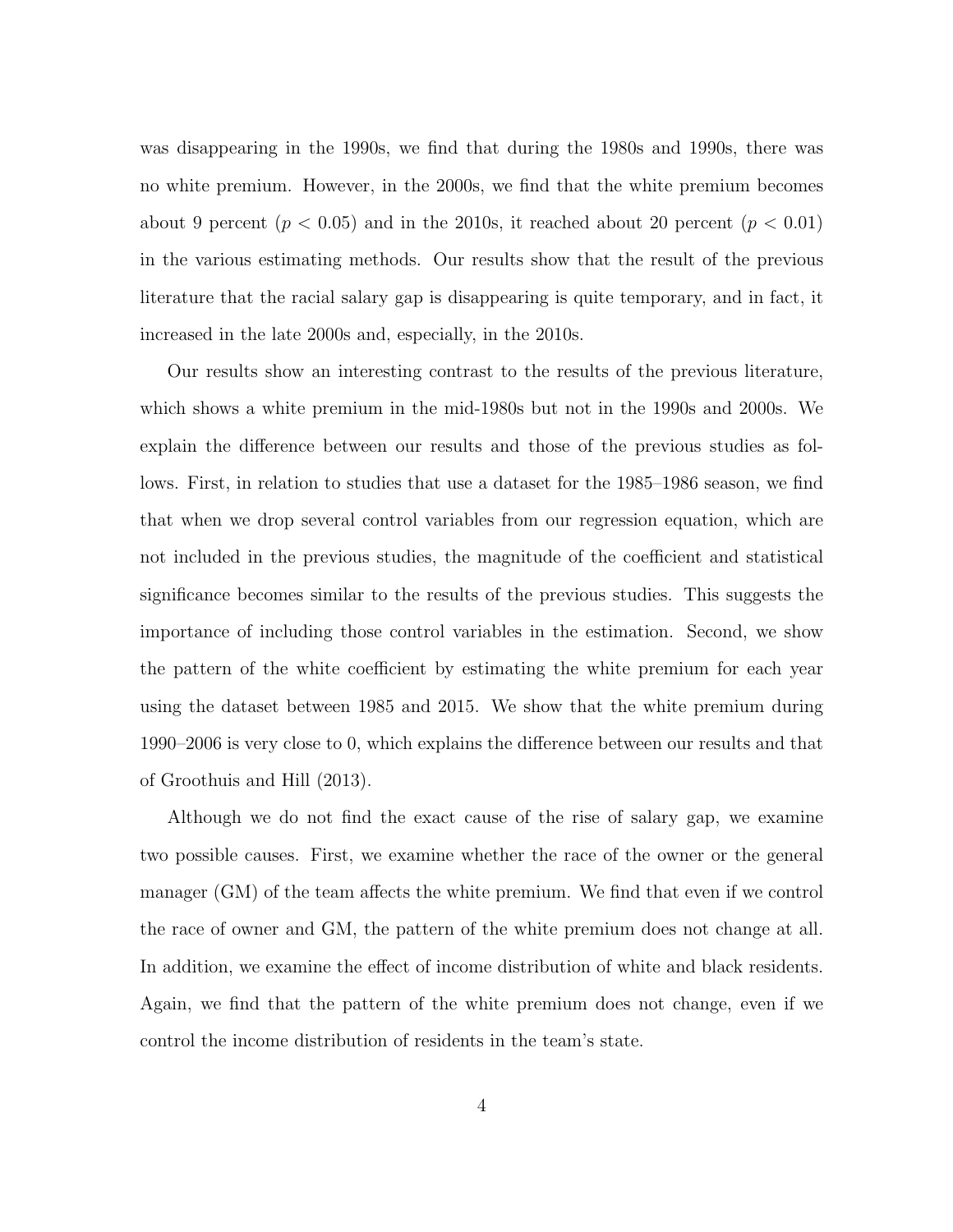The organization of the rest of our paper is as follows. In Subsection 2.1, we discuss the data and how we construct the variables. In Subsection 2.2, we discuss empirical specifications. In the Subsection 2.3, we present the data description. In Section 3, we present the main results. In Section 4, we provide a brief conclusion.

#### 2 Dataset and Empirical Specification

#### 2.1 Dataset

This study obtains information on salaries and player productivity from several sources. For information on the annual salaries of players, we obtain information of the annual salaries from the ESPN salary-ranking website<sup>5</sup>, NBA's reference website<sup>6</sup>, and fans' website<sup>7</sup>. We check the consistency of the salary information among three sources and find that information on those three sources is consistent.<sup>8</sup> We collect demographic variables, such as nationality, height, weight, and birth year, from the reference website of NBA players<sup>9</sup>. In addition, we check the consistency of indices from these two sources and find that the information is consistent between these two sources. The salary data are available from the 1985–1986 to the 2015–2016 seasons, except for the 1986–1987 and 1989–1990 seasons.<sup>10</sup> The information on performance is available from the 1984– 1985 to 2014–2015 seasons. The median income of black and white residents in each state and year is calculated from the CPS data available from the IPUMS CPS.<sup>11</sup>

<sup>5</sup>http://espn.go.com/nba/salaries

 $6$ http://www.basketball-reference.com/players/

<sup>7</sup>https://www.eskimo.com/~pbender/

<sup>8</sup>From 1999-2000 to 2015-2016 season, we use ESPN salary-ranking website for salary information. The ESPN website does not provide salary information before 1999-2000 season. From 1985-1986 to 1998-1999 season, we use https://www.eskimo.com/~pbender/.

<sup>9</sup>http://www.basketball-reference.com/players/

 $10$ For the 1986–1987 and 1989–1990 seasons, the NBA, player's union and individual teams refused to release salary information.

 $11$ https://cps.ipums.org/cps/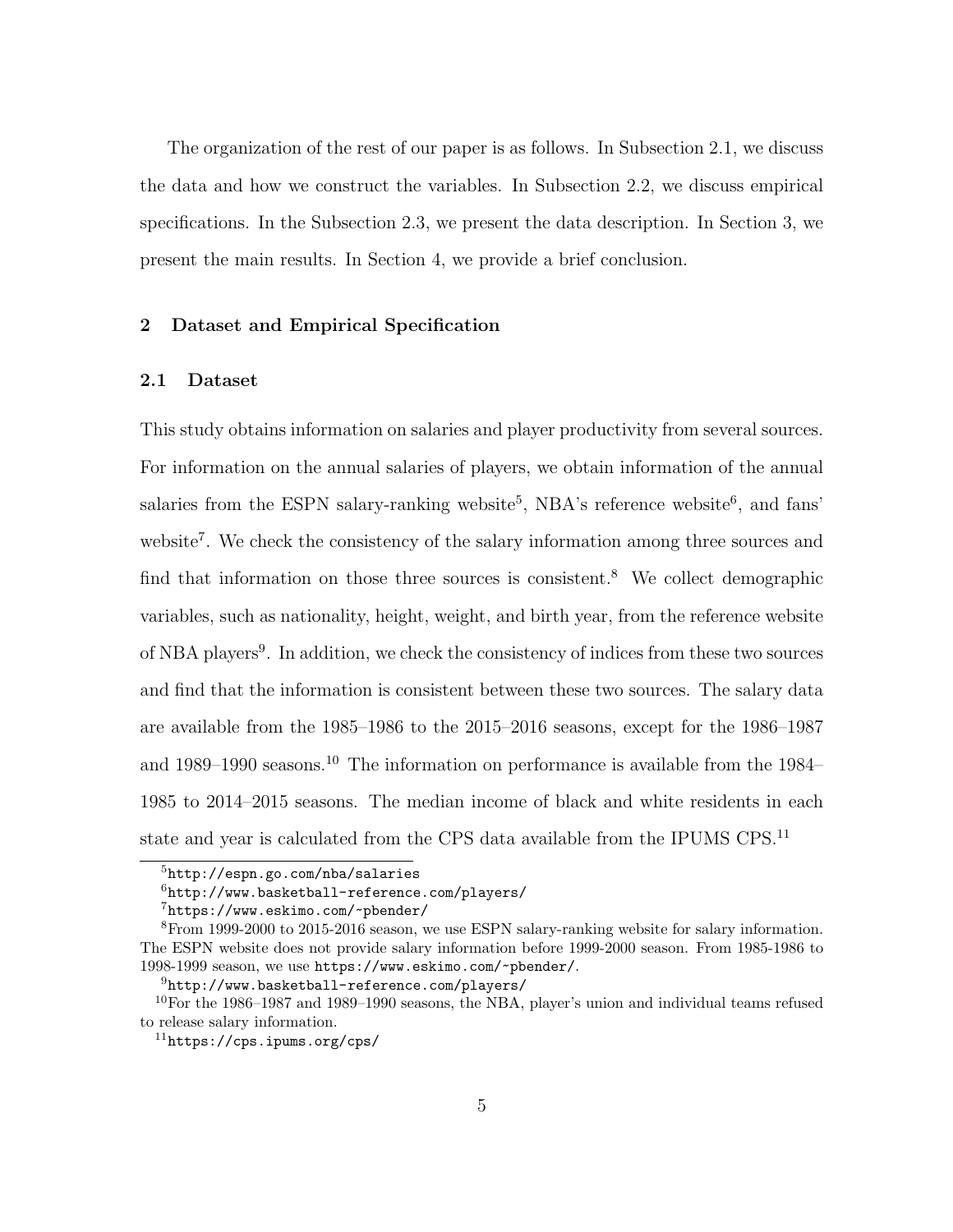Some players are posted on the waiver list during the season after the contract is signed. When another team makes a claim on this waived player within 48 hours after he was posted on the waiver list, the contract is transferred to this new team and the new team needs to take full responsibility for the contract, including payment of the remaining salary. In most cases, however, no team lodges a claim within 48 hours to this posted player. In this case, the player obtains free agency. In this case, a new team can make an offer to this player with the minimum salary that is determined by the NBA. In our dataset, about 5 percent of observations experience these kinds of transfers during the season. It is natural to assume that the characteristics of those waived players are different from non-waived players. Thus, we exclude those waived players from our dataset. To check the sensitivity of our regression result due to the exclusion of those waived players, we conduct robustness checks by including those players and re-estimating the equation. Our robustness checks show that the result does not change, even if we include those players.

The following outlines our construction of variables. For the dummy variable indicating whether a player is selected in an All-Star game, we set the All-Star dummy variable to 1 if a player is selected in the All-Star game at least once in the past three seasons. For the number of draft picks, we develop 9 dummy variables indicating whether a player is picked in the 1st–5th pick, 6th–10th pick, 11th–15th pick, 16th– 20th pick, etc. Players whose numbers of draft picks are more than or equal to the 41st or who were not drafted at all are defined as one group.<sup>12</sup>

 $12$ Initially, we control the effect of the draft pick number by linear and quadratic function of the draft pick number. However, we find that the non-linear effect of the draft pick number is not well-captured by the quadratic function. Thus, we devise nine dummies for the draft numbers.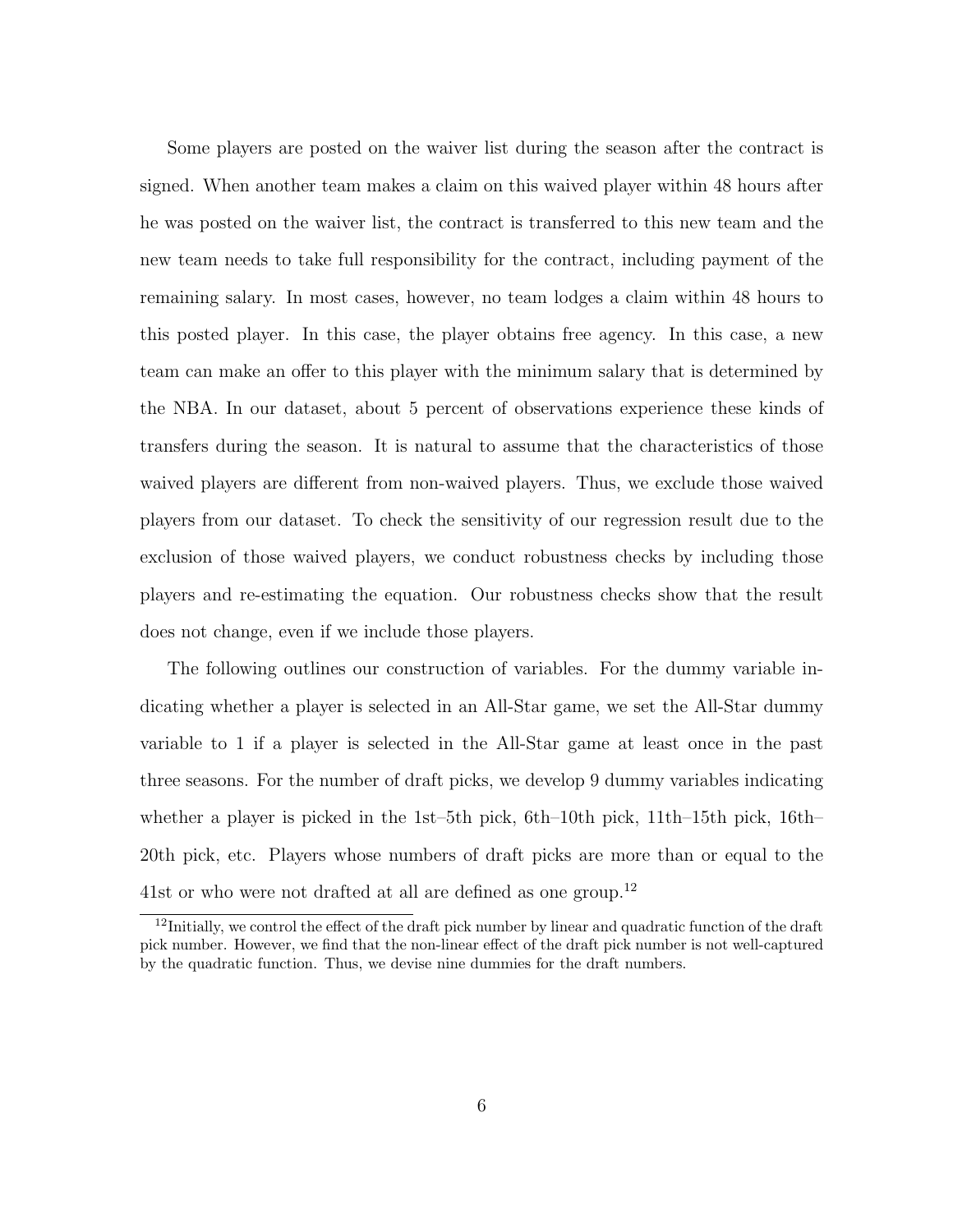#### 2.2 Empirical Specification

The main regression equation that we utilize in this study is as follows:

$$
\ln S_{ijt} = \beta_0 + \gamma White_i + \beta_1 X_{1,ij,t-1} + \alpha_j + \alpha_t + \varepsilon_{ijt}
$$
\n<sup>(1)</sup>

where i is an index of individual, t is the index of the season, and j is the index of the current team. We define the year t to year  $t+1$  season as season t.  $S_{ijt}$  is the annual salary of the player i in the season t who belongs to the team j. White<sub>i</sub> is a dummy variable that takes 1 if a player is white and takes 0 otherwise.  $\alpha_j$  is the team's fixed effect.  $\alpha_t$  is the time fixed effect.  $\varepsilon_{ijt}$  is the error term.  $X_{ij,t-1}$  is a vector of player i's performance in season t-1. Because of the potential endogenous effect from the amount of salary at season t to performance at season t, we regress the performance at season t-1 instead of the performance at season t. Since it is possible that a player's salary is determined by performance a few years before season t, we conduct a robustness check by replacing  $X_{1,ij,t-1}$  with  $X_{1,ij,t-k}$  where  $k = 2$  or 3.

The coefficient of our main interest is  $\gamma$ , which measures by what percentage the annual salary increases when the race of a player is white, controlling the productivity of this player and the characteristics of the team he belongs to.

Since we use panel data,  $\varepsilon_{ijt}$  can be serially correlated for the same i. We apply various estimation methods, such as OLS, quantile regression estimation, and the Heckman two-step estimation method, with the assumption that the error term is clustered at the player's level. We do not use the random effect model of the panel data. The random effect model is more efficient than the OLS with the clustering robust standard error if it is correctly specified. However, once misspecified, the random effect model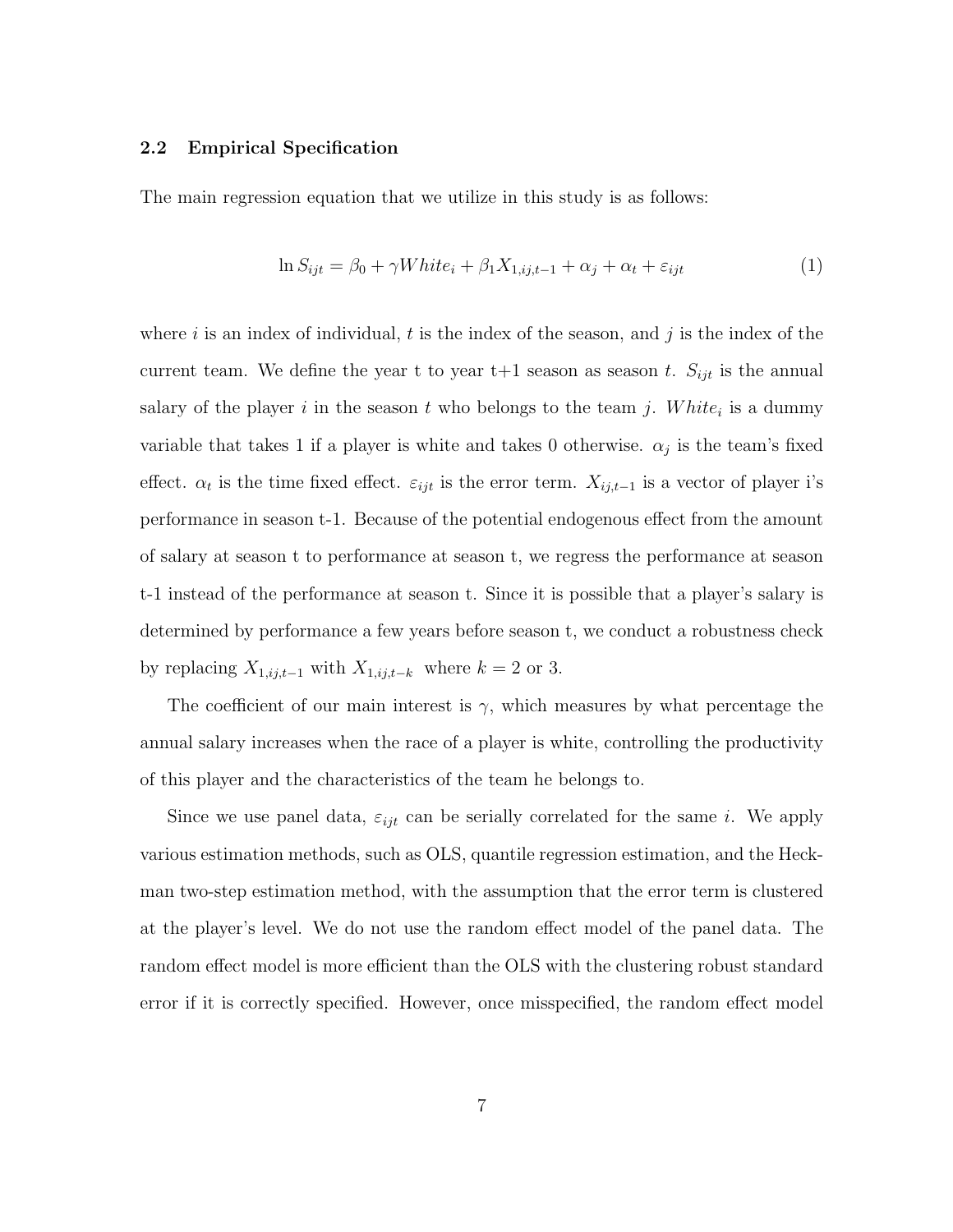generates an inconsistent estimate of the standard error.<sup>13</sup>

In the NBA, the salaries of several players are substantially higher than those of others. It is known that estimates by OLS are affected substantially by outliers. To check whether our results are affected by outliers, we regress (1) by the quantile regression method at several quantiles.

Another issue of estimating equation (1) is the potential non-randomness of the dataset. In the presence of racial discrimination, the observation of salary data at season t might not be equally selected between non-white and white players, even if the performance at season t-1 is the same for non-white and white players. In such a case, running OLS can introduce bias for estimating  $\gamma$ . To solve such non-random sampling, we apply Heckman's two-step estimation. To estimate Heckman's two-step estimation, it is important to have some excluded variables that enter the selection equation but do not enter the salary equation. For such excluded variables, we use dummy variables that indicate the team to which a player belonged at season t-1.

#### 2.3 Data Description

Table 1 and Table 2 provide the summary statistics of the variables used in our regression. We have 9822 observations and 1856 players. Among the observations, 24 percent are white players and 13 percent are foreign players. We classify the positions of players into three categories—center, guard, and forward. About 40 percent of the observations is guard, another 40 percent is forward, and 20 percent is center. We control for age, age squared, experience, and experience squared.<sup>14</sup> The analysis

<sup>&</sup>lt;sup>13</sup>Since the random effect model is a particular type of the generalized least square (GLS) estimation, the standard criticism of the GLS also applies to the random effect model. For the standard criticism applying the GLS model, see subsection 1.6 of Hayashi (2000).

<sup>&</sup>lt;sup>14</sup>Our robustness check shows that including experience squared is important. See our discussion in Table 7.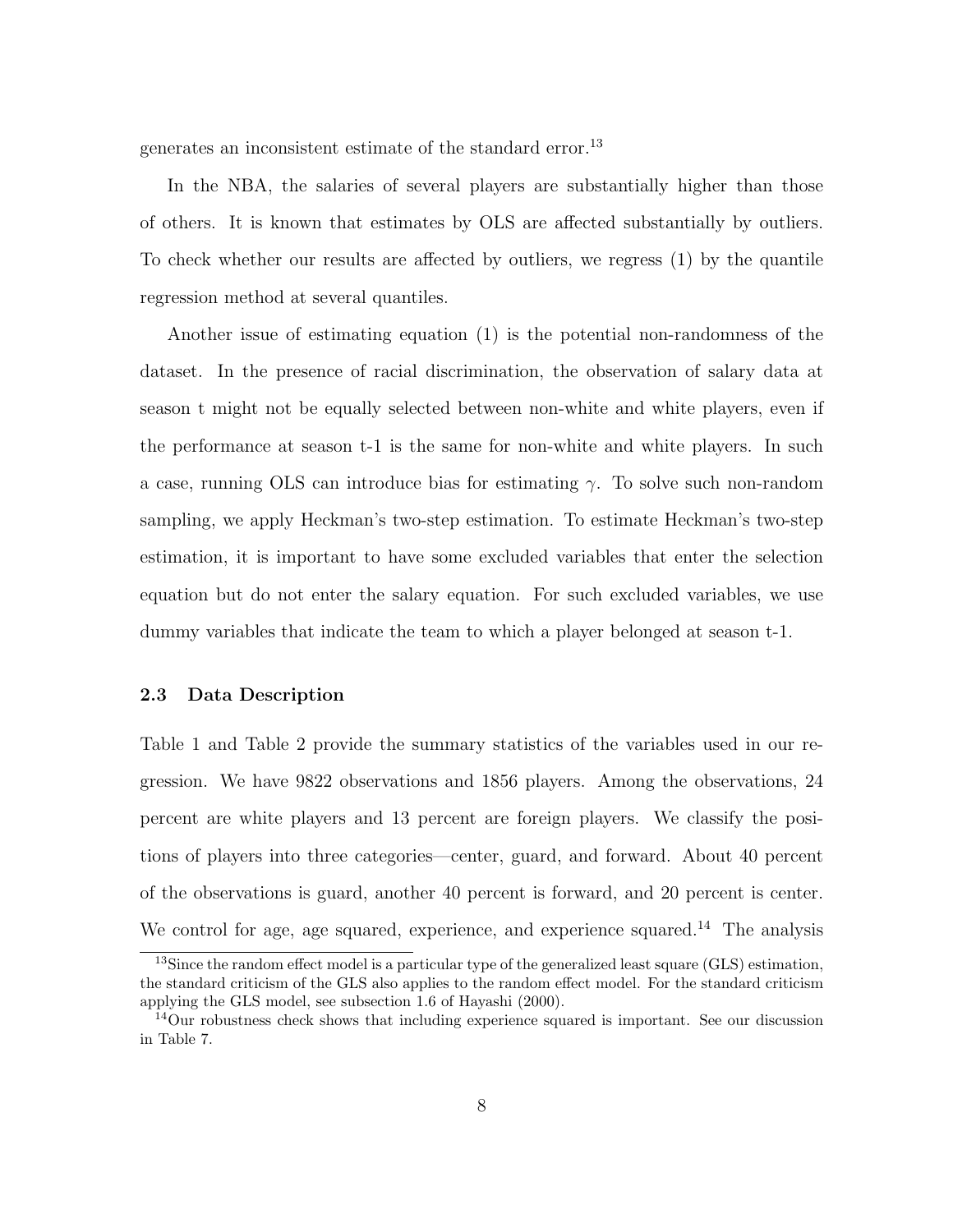of the sample selection model suggests the importance of the inclusion of age.<sup>15</sup> The average age is 27 years and the average experience is 5.5 years. The previous study (Hill, 2004) shows the importance of controlling the height or position.<sup>16</sup> Table 2 lists the 16 indices of performance variables used in our regressions. Table 2 shows that many indices are different between non-white and white players. Table 2 suggests that if those indices affect the level of salary of a player, we need to include those variables as control variables to estimate the effect of the race of a player.

Figure 1 shows that ratio of white players during 1985–2015. The ratio is initially around 25 percent. After 1990, it starts to decline to around 20 percent. After the mid-2000s it starts to rise to between 25 and 30 percent. Figure 1 suggests that the ratios of white and non-white players are not constant across periods and that the white premium might not be time invariant.

#### 3 Empirical Results

Table 3 shows our main regression results.<sup>17</sup> The row White displays the estimated coefficient of the white dummy in the regression equation. In the regression equation, the dependent variable is the logarithm of the annual salary at season t. The explanatory variables are the white dummy, foreign player dummy, performance indices listed in Table 2 at season t-1, age, age squared, experience, experience squared, two position dummies, height, weight, team dummy at season t, nine dummy variables to control draft pick numbers, and a dummy indicating the selection in an All-Star game in the

<sup>&</sup>lt;sup>15</sup>The analysis of the sample selection model shows that age is a significant variable in the firststage selection equation but experience is not. On the other hand, in the second-stage salary equation, experience is significant but age is not. This suggests that age is an important variable to control sample selection when the OLS or quantile regression is applied.

<sup>16</sup>See the discussion in footnote 2.

<sup>&</sup>lt;sup>17</sup>The estimated coefficients and their standard errors of all control variables of the OLS estimation are provided on Table A1 in appendix A.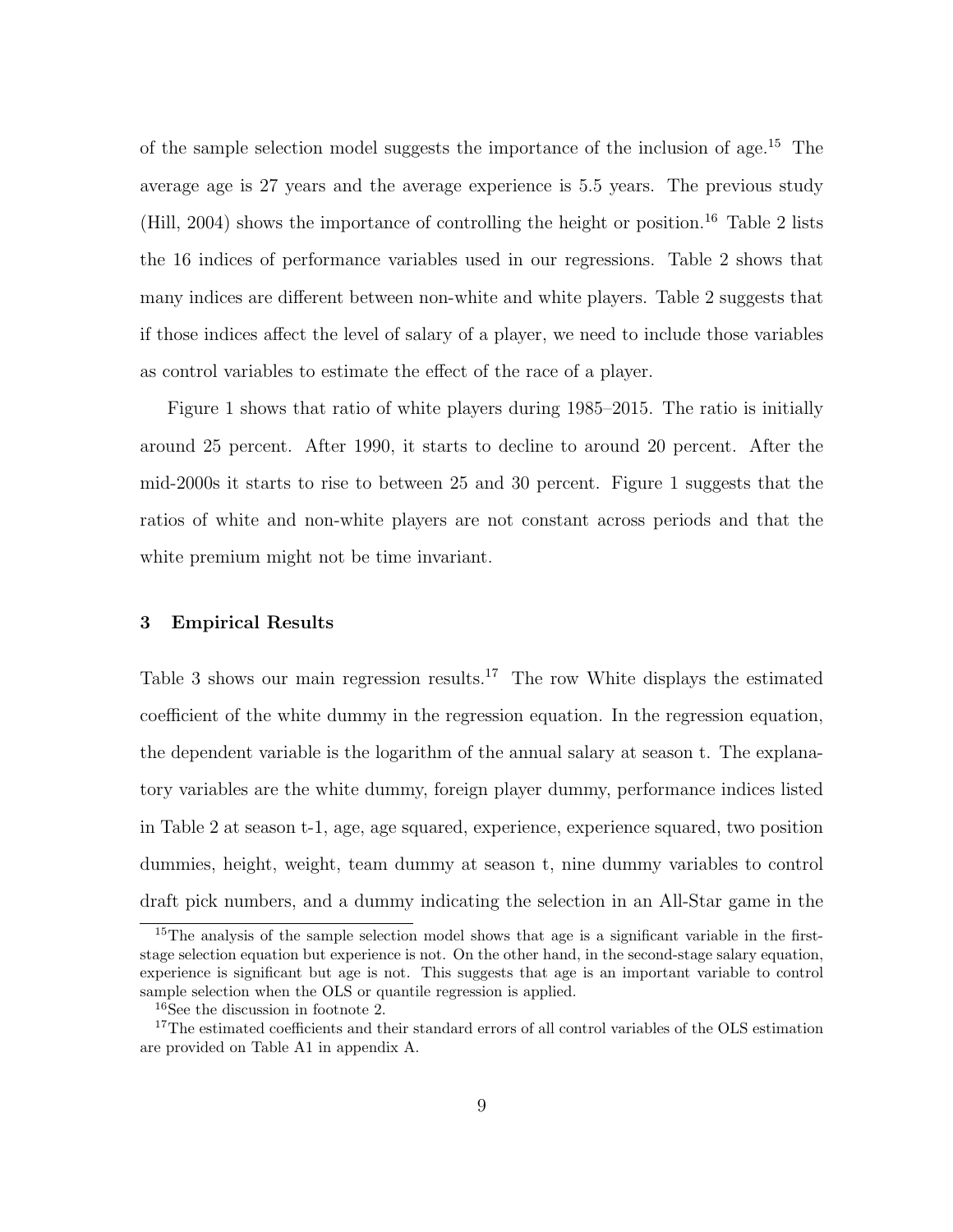past three seasons.<sup>1819</sup> For calculating the standard error, we assume that the error term is clustered at the player's level and apply the clustering robust standard error. The first block of Table 3 shows the results of OLS. The first, second, third, fourth, and fifth columns show the estimated coefficients of the white dummy, numbers of observations, and R squared when all observations, observations in the 1980s, observation in the 1990s, observations in the 2000s, and observations in the 2010s are used for the estimation, respectively.

The first block of Table 3 shows that in the 1980s and 1990s, non-white players are as equally paid as white players with similar characteristics. The estimated coefficient of the white player dummy using the 1980s and 1990s samples is economically very small and statistically insignificant. In the 2000s and 2010s, however, the white premium becomes significant economically and statistically. In the 2000s, the white premium becomes about 10 percent  $(p < 0.05)$ . In the 2010s, the white premium becomes more than 20 percent  $(p < 0.01)$ .

The second, third and fourth blocks show the results of 50 percent, 25 percent, and 75 percent quantile regression estimation.<sup>20</sup> The dependent variable and explanatory variables are the same as in the OLS case. The result of the 50 percentile quantile regression result shows that even with the quantile regression, the pattern of the white premium does not change—in the 1980s and 1990s, there was no white premium, but in the 2000s, the white premium began to emerge and, in the 2010s, it reached nearly 20 percent. The third fourth blocks show that the results of 25 percent and 75 percent quantile regression, respectively, are very similar to those of the 50 percent quantile

<sup>&</sup>lt;sup>18</sup>In the data section, it is explained how the nine dummy variables for draft number pick are constructed,

<sup>&</sup>lt;sup>19</sup>Our robustness check in the next section shows the importance of including experience squared.

<sup>&</sup>lt;sup>20</sup>The estimated coefficients and their standard errors of all control variables of the quantile regression model are provided in Tables B1, B2, and B3 of the supplemental appendix B.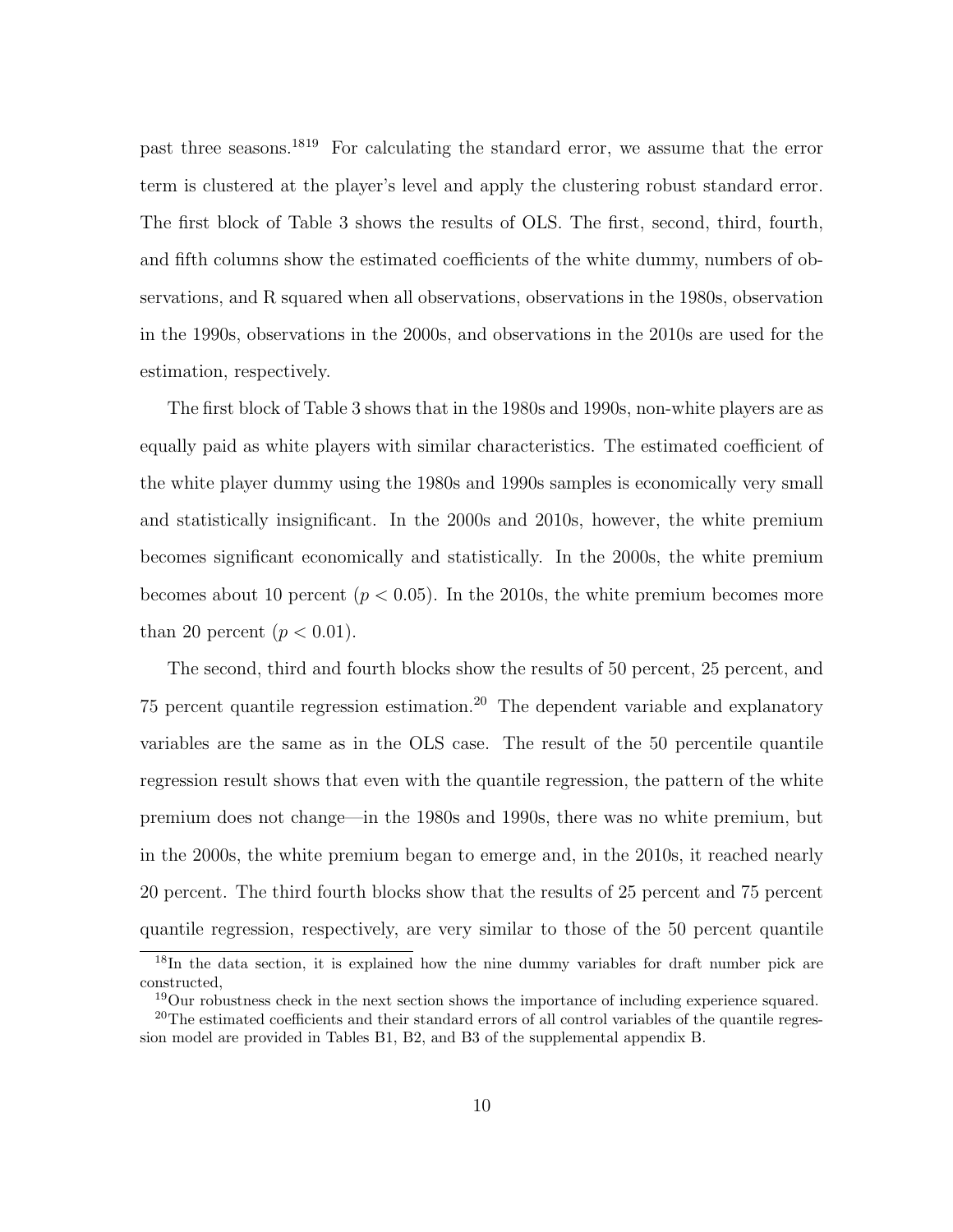regression. The results of the quantile regression suggest that the results of the OLS are not driven by outliers.

In Table 4, we conduct several robustness checks. In the first block of Table 4, we control the sample selection problem, as discussed in the empirical specification section. We use the Heckman two-step estimation to control the sample selection problem. The first-stage selection equation estimates the selection equation by using the sample of players who played at season t-1. The second-stage salary equation provides an estimation by using a sample with contracts at season t. The dependent variable of the selection equation is a dummy variable indicating that a player has a contract at season t. The dependent variable of the second-stage salary equation is the logarithm of annual salary. The explanatory variable of the salary equation is the same as that in the equation used in OLS and quantile regression estimation in Table 3. The explanatory variables in the selection equation are the same as the explanatory variables used in the salary equation except the team dummy. In the salary equation, we use the team dummy at season t, since the salary at season t is a dependent variable. By contrast, in the selection equation, we use the team dummy for a player having played at season  $t$ -1.<sup>21</sup> The result of the sample selection estimation shows that the pattern of the white premium is the same as that of the OLS estimation. This shows that in the 2010s, the white premium is 20 percent.

In Table A2, we display the estimated coefficient of all control variables in the sample selection model. Table A2 shows that in the selection equation, the white dummy is not significant when we assume that the coefficients are different in each decade.<sup>22</sup>. In addition, Table A2 shows that the effect of age is different in the selection

<sup>&</sup>lt;sup>21</sup>Implementing the Heckman two-step estimation, it is important to find an excluded variable that enters the selection equation but is not included in the second-stage equation. The team dummy at t-1 is the excluded variable.

 $22$ This is consistent with Groothuis and Hill (2013)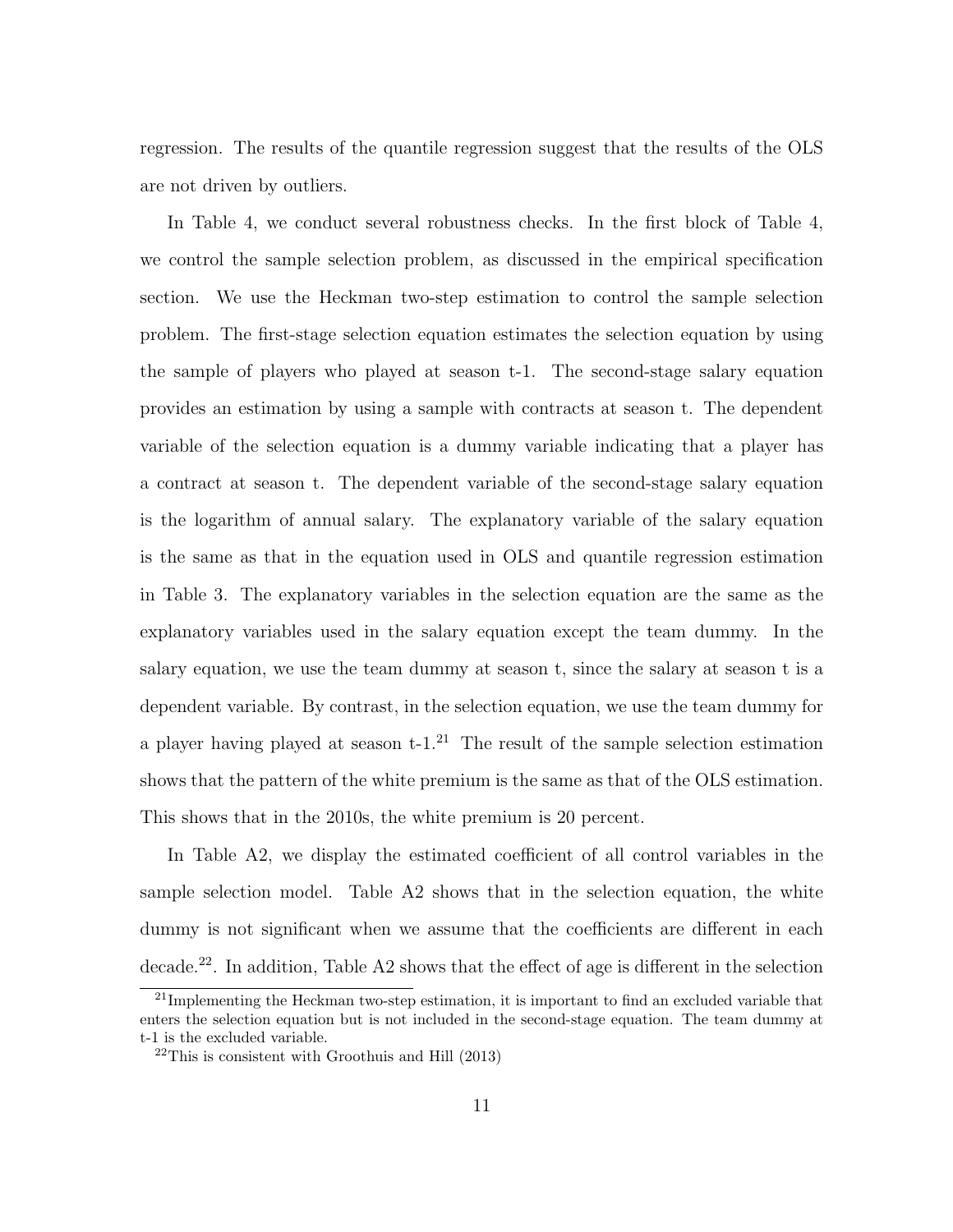equation and the salary equation. Although age is not significant in the salary equation, it is statistically significant in the selection equation. This suggests that when we do not apply a sample equation estimation method, such as OLS or quantile regression, it is important to include age to control the effect of selection indirectly.

As shown by Kahn and Shah (2005), the white premium can be quite sensitive to the type of contract, as discussed in the introduction. Players with experience of more than 3–5 years (depending on the initial contract) can become free agent players. On the other hand, the salaries of the drafted rookie players with less experience are determined by NBA's rules. Thus, there is no room for racial discrimination for each drafted rookie player if his years of experience number less than 3 years. This implies that the inclusion of rookie players with less experience could affect the white premium substantially, as demonstrated by Kahn and Shah (2005). In the second block of Table 4, we restrict the sample to players who have 5 years or more of experience. The dependent variable and explanatory variable are the same as in Table 3. The result of the second block shows that the result of OLS with all players continues to hold even in the restricted sample. This suggests that the type of contract does not affect the pattern of the white premium over time.<sup>23</sup>. The third block confirm this finding. More specifically, we restrict the sample to players who are drafted with early picks and whose experience is less than or equal to 3 years. The salaries of players whose draft pick number is low and whose experience is lower than or equal to 3 years are tightly controlled by NBA's rules. Thus, for those players, the white premium is not likely to exist. If we find a white premium, it indicates that we are picking up other effects. The third block of Table 4 estimates the white premium for those players. As the theory indicates, there is no white premium for those players.

<sup>&</sup>lt;sup>23</sup>The estimated coefficients and their standard errors of all control variables of this model are provided in Table B4 in appendix B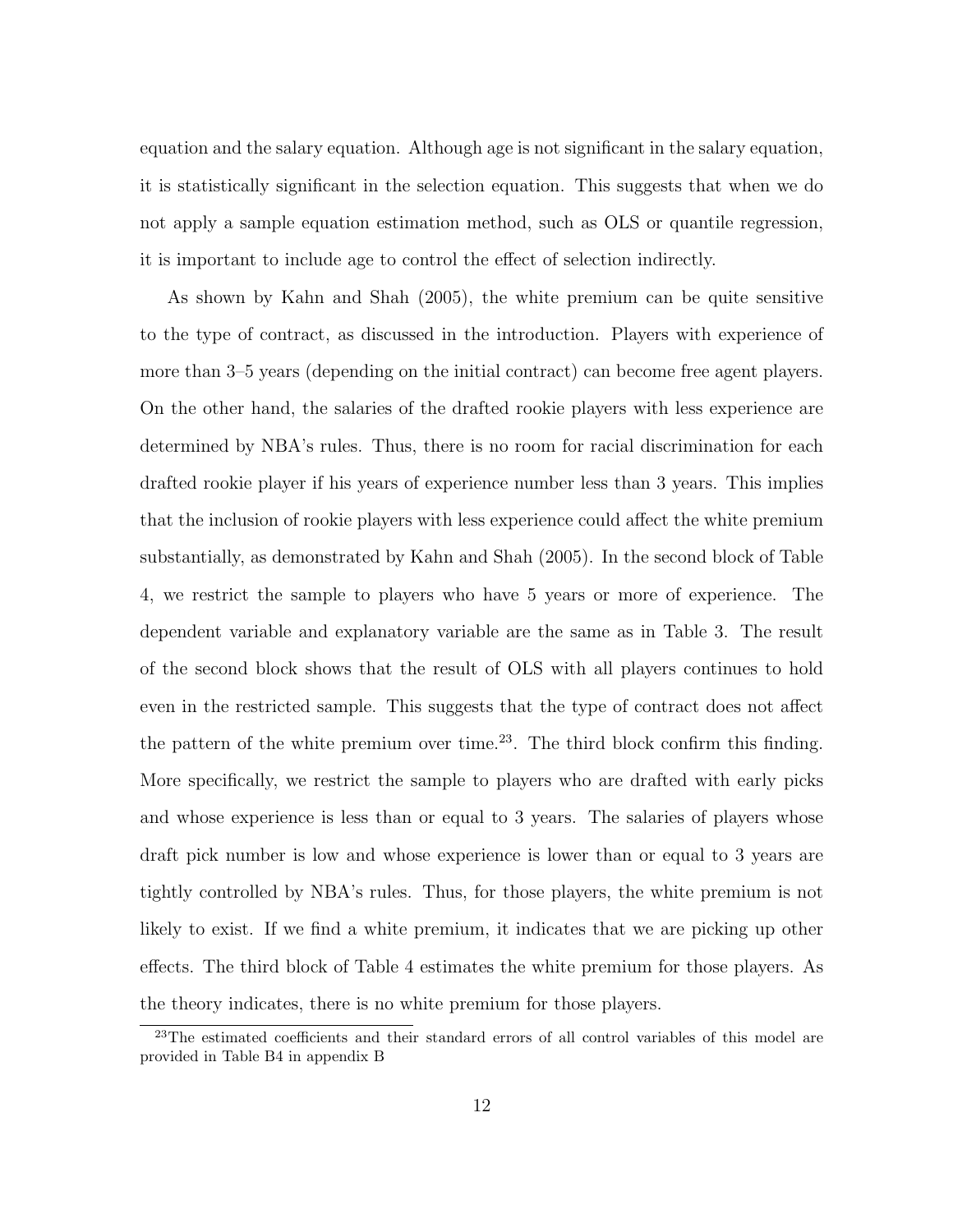In the fourth block, we restrict the sample to US-born players.<sup>24</sup> Since the NBA experienced a dramatic globalization in the 2000s, fully controlling for the birthplace of players seems to be important. The result of the fourth block of the Table 4 shows that controlling for foreign players fully does not affect the pattern of the white premium at all.<sup>25</sup>

Recently, Erick Eschker and Siegler (2004) and Motomura (2014) show that players who graduated from US colleges have some premium for their salaries. Thus, the white premium in the 2010s might have been due to the US college premium. To check such a possibility, in the fifth block of Table 4, we restrict the sample to players who graduated from US colleges. The result shows that even with this sample, the pattern of the white premium does not change at all.

In Table 5, we conduct additional robustness checks. In Table 3, we use the indices of the performances in the previous season to control the productivity of players. However, it is quite possible that the salary of the player at season t is affected by the performance at t-2 or t-3, not t-1. The first and second blocks of Table 5 show the coefficients of the white dummy when the indices of performance at season t-2 or t-3 are used as the control variables and the dependent variable is the log of salary at season t.<sup>26</sup> The first and second blocks are estimated by OLS. The third block is estimated by quantile regression. The first, second, and third blocks of Table 5 show

<sup>&</sup>lt;sup>24</sup>In all the above regressions, we include the foreign player dummy as an explanatory variable. Thus, we control the birthplace of players to some degree. However, we do not make other variables interact fully with the foreign player dummy. Thus, we implicitly assume that the coefficient of other explanatory variables is the same between US-born and foreign players. If the effect of those control variables differ between foreign and US-born players, our estimate of the coefficient of the white dummy can be biased. To solve this problem, we restrict our sample to US-born players and apply the same regression equation, except for the foreign player dummy.

<sup>&</sup>lt;sup>25</sup>The estimated coefficients and their standard errors of all control variables of this model are provided on Table B5 in appendix B.

<sup>&</sup>lt;sup>26</sup>The estimated coefficients and their standard errors of all control variables are provided in Tables B6 and B7 in appendix B.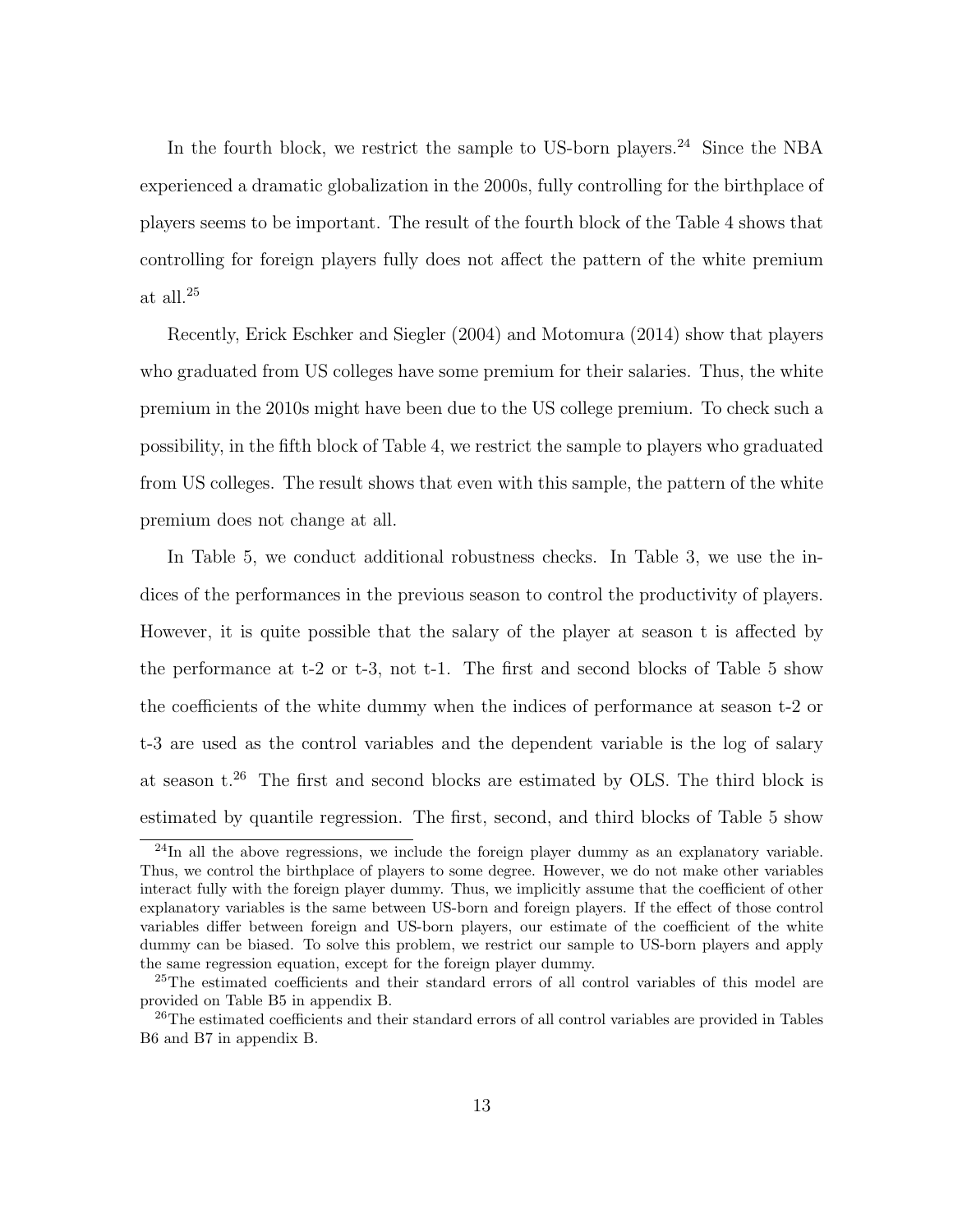that the pattern of the white premium does not change from Table 3.

In the fourth block of Table 5, we control another sample selection issue. As discussed in the data section, we exclude players posted during the season. This is because often they are hired by the second team at the minimum salary. The fourth block of Table 5 shows the results of the regression when we include those players in the sample. The results of the fourth block Table 5 show that the results of Table 3 do not change even if those waived players are included.<sup>27</sup>

In all the abovementioned regressions, we include the team dummy to control the team's fixed effect. In the fifth block of Table 5, we include the interaction term of the team dummy and year dummy. The fifth block of Table 5 shows that the pattern of the white premium is not affected at all, even if we include the interaction of the team dummy and year dummy.

In Table 6, we drop several variables to conduct additional robustness checks. In the regressions employed in Tables 3, 4 and 5, we include some variables as control variables that can be affected by the presence of discrimination. For example, in the above regressions, we include the number of games played, the average minutes played per game, selection to the All-Star game and the number of draft picks. Those variables could be affected by the presence of discrimination itself. For example, the GM can have a preference for white players, and non-white players might play a smaller number of games, even if black and white players have potentially the same performance level. Fans can have preference for non-white or white players, which can affect selection to All-Star games. In such cases, those variables can be the outcome of discrimination, and controlling by the outcome variable can be very misleading for estimating the white

<sup>&</sup>lt;sup>27</sup>The estimated coefficients and their standard errors of all control variables are provided on Table B8 in appendix B.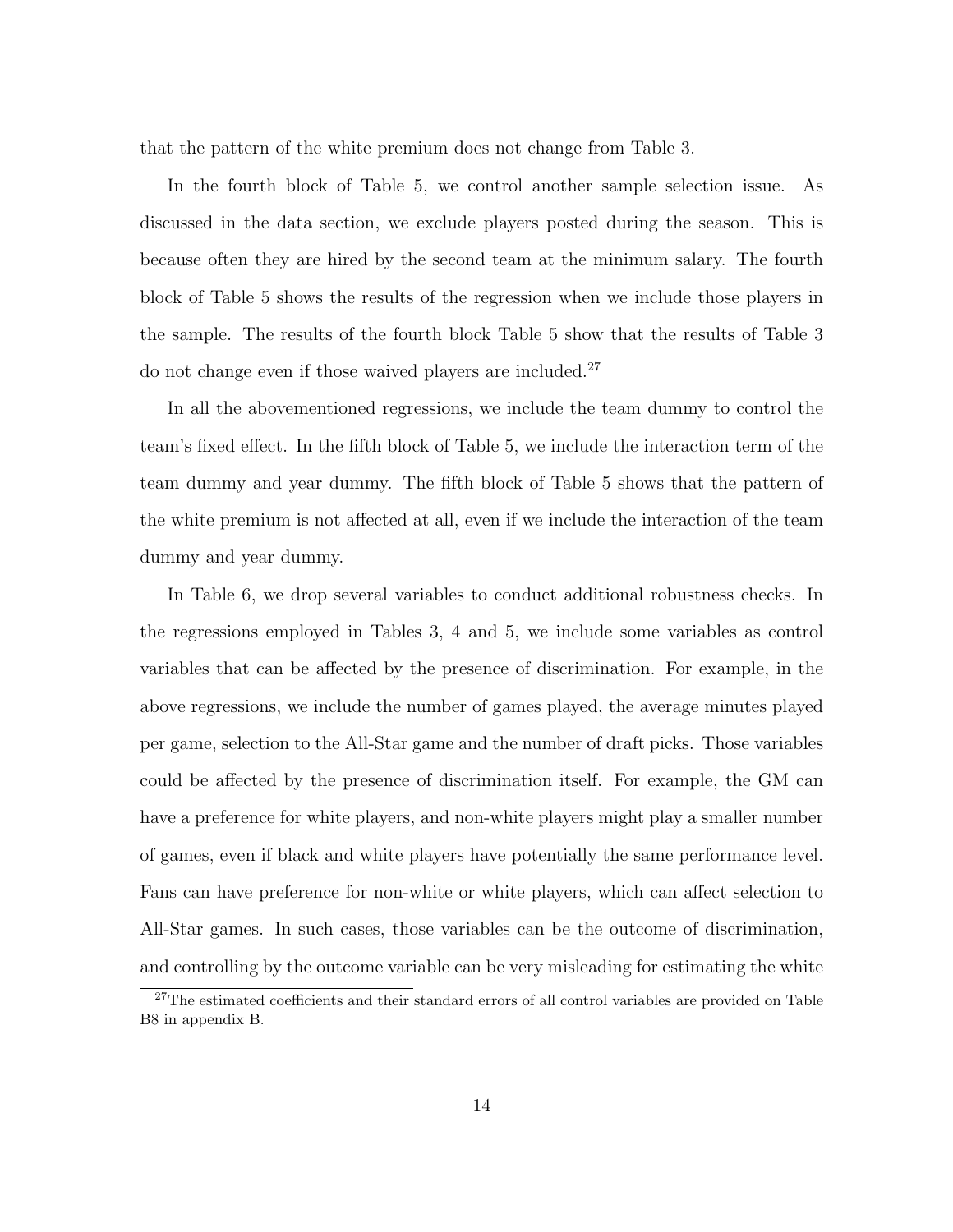premium.<sup>28</sup>

In the first block of Table 6, we estimate equation (1), which was estimated in Table 3, by dropping the number of games played. The pattern of the estimated coefficient of the white dummy is the same as in Table 3. In the second block, we conduct the estimation by dropping the number of games played and the average minutes played. In the third block, we drop the number of games played, average minutes played, attendance to All-Star games, and nine dummy variables related to draft number picks. In the fourth block, we apply the sample selection estimation method to the sample used in the fourth block. All four blocks shows that the pattern of the white premium is very similar to the pattern of the white premium in Table 3.

#### 3.1 Reconciling with Previous Results

One might ask the source of the difference between our results and those of previous studies. Several studies report the presence of a white premium in the 1980s. In addition, previous studies that use data in the 1990s and 2000s show that the white premium does not exist (Groothuis and Hill, 2013). To check for consistency, we run a regression separately for each year in Table 3 and plot the coefficients of the white dummy. Figure 2 shows the estimated coefficient of the white dummy for each year. Figure 2 shows that in the 1985–1986 season, the coefficient of the white dummy is positive but keeps declining and becomes almost 0 or sometime negative. In the late 2000s, it starts to increase. Our estimated coefficient that used the data of the 1985– 1986 season alone is positive but statistically insignificant. To observe the differences of our estimated results and those of previous results that use the sample of the 1985–1986 season, we conduct several robustness checks in Table 7.

<sup>28</sup>For more on the dangers of controlling the outcome variable, see section 3.2.3 of Angrist Joshua and Pischke (2009).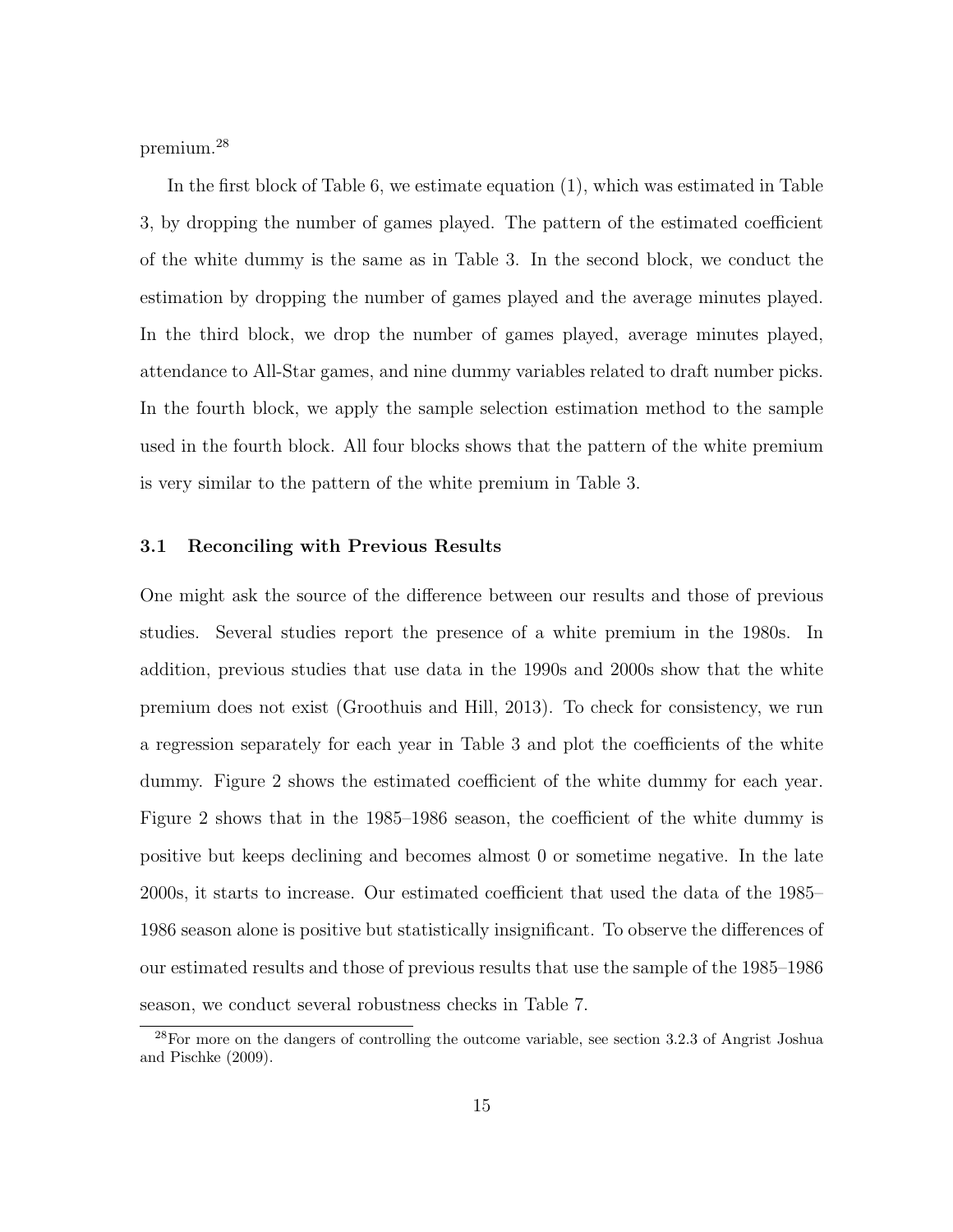Column (0) in Table 7 is taken from Kahn and Sherer (1988), who report that the coefficient of the white dummy is 20 percent and is statistically significant by using the 1985–1986 season sample. In column (1) of Table 7, we estimate the white dummy by using salary information in the 1985–1986 season as well as performance information in the 1984–1985 season in our dataset and by applying the same specification as Kahn and Sherer (1988). We find that the white premium is 15 percent and is statistically significant at the 10 percent level. In column (2), we add two variables to the specification of column (1): height and square of experience. When we add these two variables, the white premium becomes 10.5 percent and becomes statistically insignificant, even at the 10 percent level. For column (3), we estimate the white premium by replacing points per game with the number of field goals per game, the number of three-point shoots per game, and the number of free-throw shoots per game. When we include these three variables, we drop the number of points per game because of obvious multicollinearity. Column (3) shows that the estimated coefficient of the white premium is 11.7 percent and is statistically insignificant. In column (4), we add age, age squared, weight, the foreign dummy, and the All-Star dummy. In column (5), we add the nine draft rank dummies. In column (6), we use the same specification as that of Table 3. The results of columns  $(2)$ – $(6)$  show that with all specifications, the estimated coefficient of the white dummy is not statistically significant. This suggests that the result of Kahn and Sherer (1988) is likely due to the lack of important control variables.<sup>29</sup>

Another previous study that shows a contrasting result is Groothuis and Hill (2013), who applies the sample selection model using the dataset covering 1990–2006 and shows there is no white premium and, in fact, there is a reverse white premium in some specifications. Figure 3 explains the source of the difference between our results and

 $^{29}$ Hill (2004) makes a similar observation using 1985–1986 data.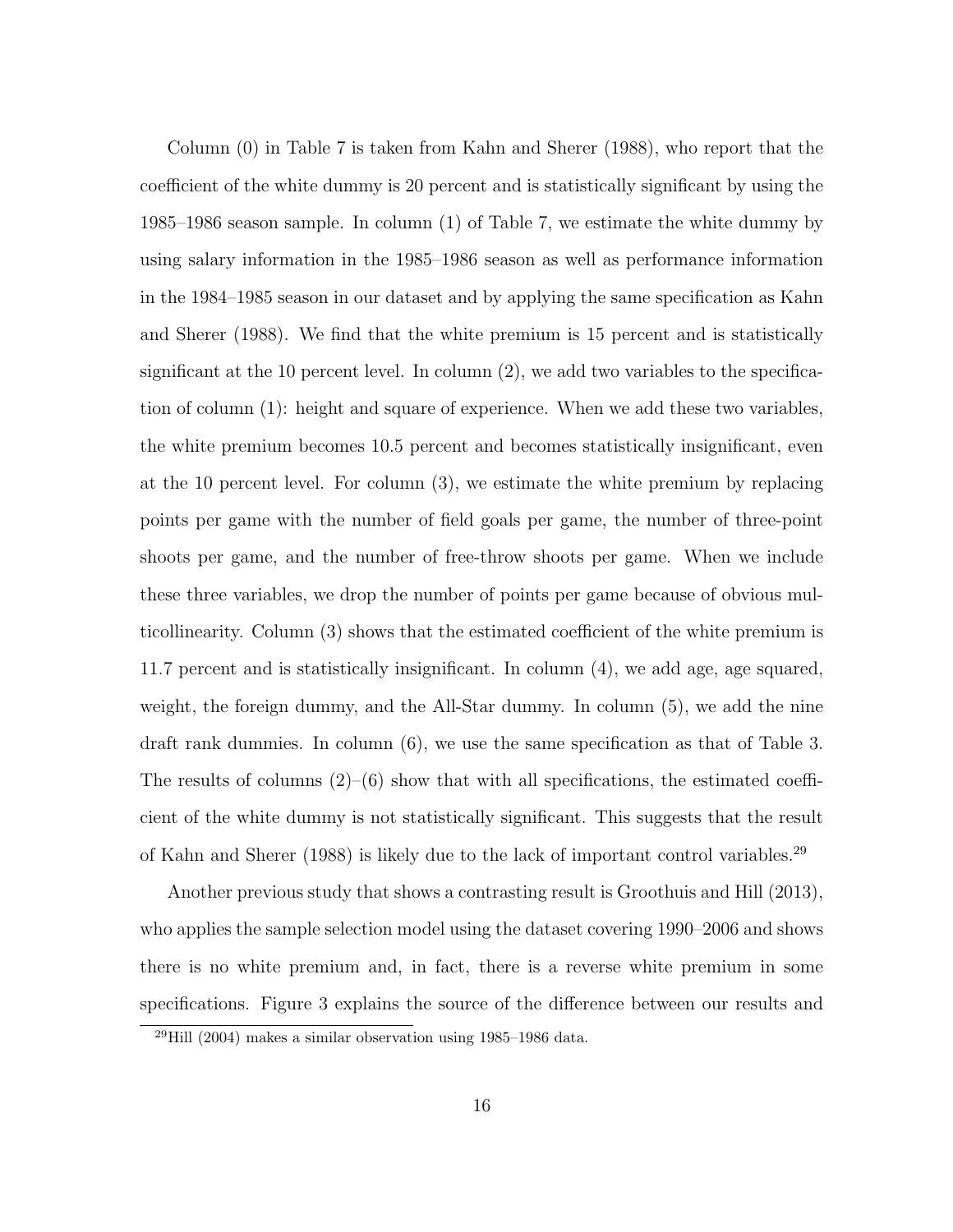those of Groothuis and Hill (2013). Figure 3 estimates the white premium by applying the sample selection model each year separately from 1990 to 2015. Figure 3 shows that until the mid-2000s, the white premium is quite low or sometimes negative. After the mid-2000s, the white premium started to emerge. Thus, it is not surprising that Groothuis and Hill (2013) did not find a statistically significant white premium. The white premium simply started to emerge after the mid-2000s. In Table 8, we reconcile this with the result of Groothuis and Hill (2013). Column (0) of Table 8 is taken from Groothuis and Hill (2013). It shows the estimated coefficient of the white dummy in the salary equation and exit equation.<sup>30</sup> Column  $(1)$  displays the estimated coefficient of the white dummy in the salary equation and the selection equation when the same control variables as those in Groothuis and Hill (2013) are applied and the sample in 1990–2006 in our data set is used. Column (2) displays the estimated coefficient of the white dummy in both the salary equation and the selection equation when the same specification as that in the first block of Table 4 is applied. Table 8 shows that we obtain a similar result using our own dataset.

#### 3.2 Effects of Race of Owner, GM, and Income Gap on White Premium

One natural question is why the racial salary gap increased in the 2000s and 2010s. Although we find that the exact cause of this rising salary gap is beyond the scope of this study, we could exclude some possibilities. First, we examine whether the race of the owner or GM of the team affects the white premium. We find that even if we control the race of the owner and GM, the pattern of the white premium does not change at all. More specifically, we estimate equation (1) with the interaction term of the white dummy and the race dummy of the owner of GM. The race dummy of the owner or

 $30G$ roothuis and Hill (2013) use the exit equation instead of the selection equation for controlling the sample selection.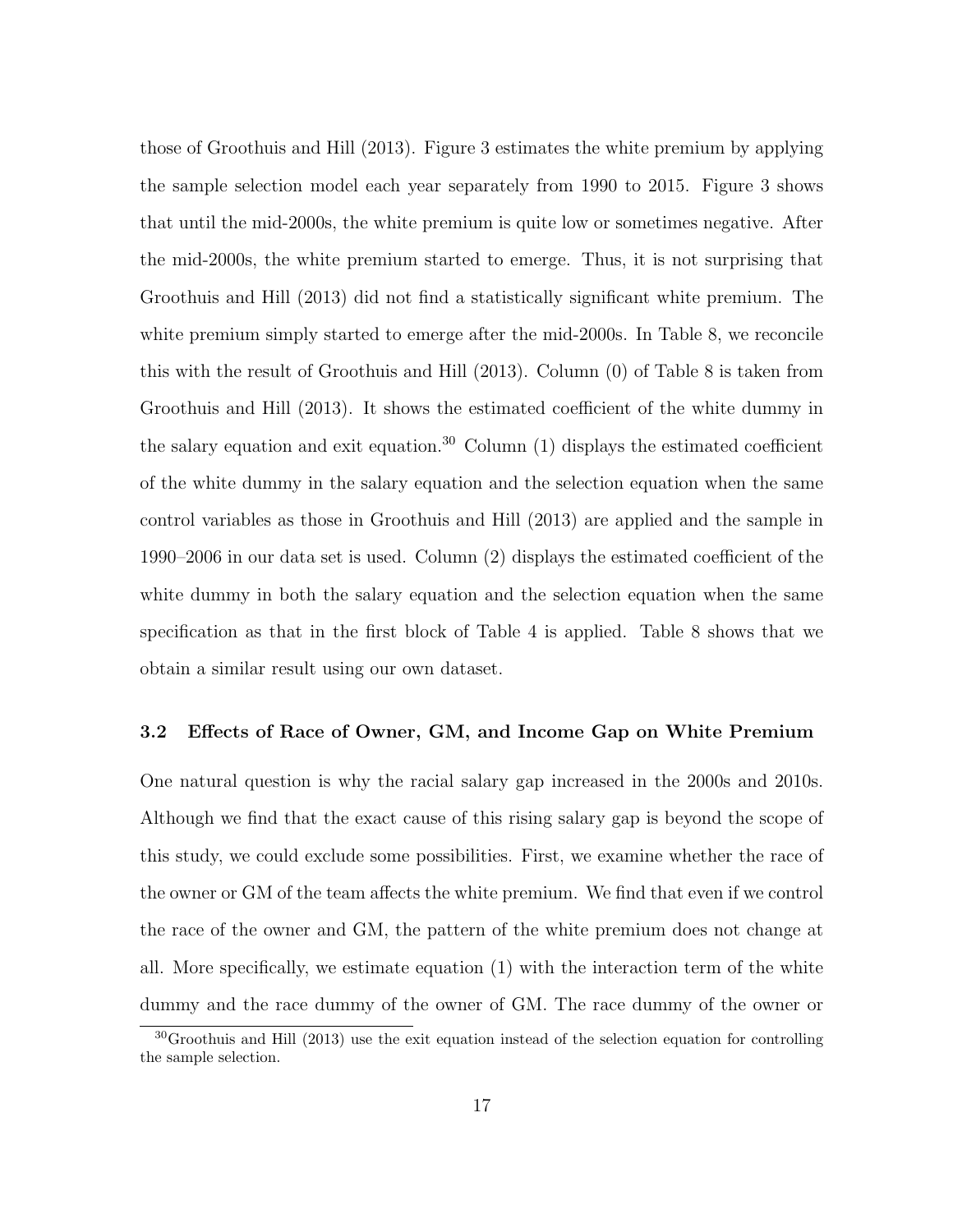GM is equal to 0 if the race of the owner or GM is white and otherwise it is equal to 1. The idea of this regression is that the coefficient of the white dummy becomes bigger in the team in which the race of the owner or GM is white if the primary reason of the rise of the white premium derives from the racial preference of owners or GM. The first block of Table 9 shows the estimated coefficient of the white dummy of players when the race dummy of the owner and its interaction with the white dummy of players are included. The reported coefficient measures the white premium in the team in which the race of the owner of the team is white. The second block of Table 9 shows the estimated coefficients of the white dummy of players when the race dummy of GM and its interaction with the white dummy of players are included. The estimated coefficient of the white dummy measures the white premium in a team in which the race of the GM is white. The first and second blocks of Table 9 show that the pattern of the estimated coefficient of the white dummy does not change at all, even if we control the race of the owner or GM.

In the third block of Table 9, we control the relative median income of white residents over that of black residents in the state in which the team is located. If the white premium is a reflection of a consumer's willingness to pay for own race, then in an area in which the relative income of white is high, the white premium will become higher. After the mid-2000s, the median income gap between white and black increased according to the CPS data. In the third block, we estimated the following equation:

$$
\ln S_{ijt} = \beta_0 + \gamma_0 White_i + \gamma_1 White_i \times (Gap_{jt} - \overline{Gap})
$$
  
+  $\gamma_2 \times (Gap_{jt} - \overline{Gap}) + \beta_1 X_{1,ij,t-1} + \gamma_j + \gamma_t + \varepsilon_{ijt}$  (2)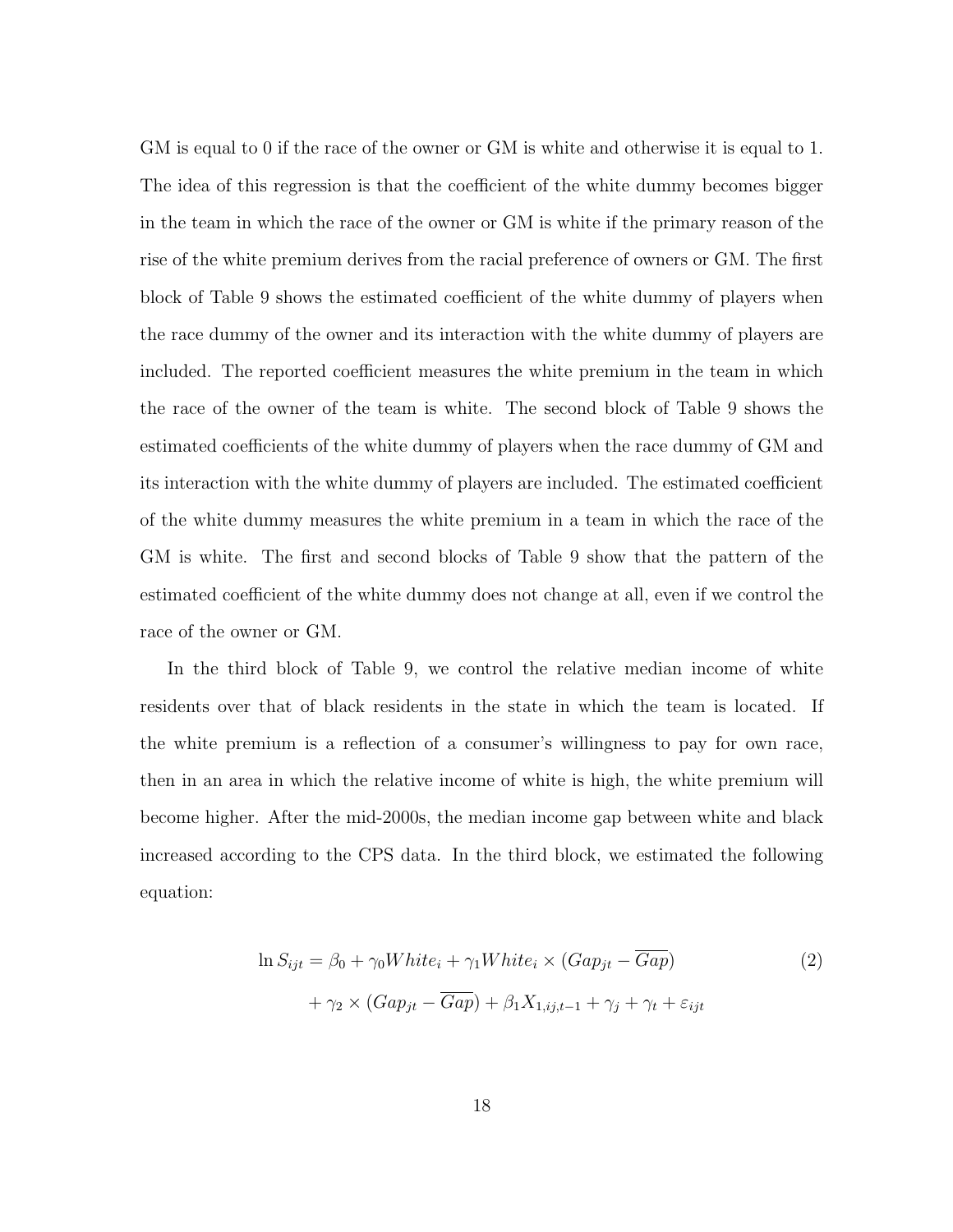where  $Gap_{jt}$  is the ratio of median income of white residents to the median income of black residents at time t in the state in which team j is located. Gap is the sample average of  $Gap_{it}$ . The idea of equation (2) is that white premium becomes higher in a state in which the median income of white residents is higher than that of black residents. The ratio of the median income of black and white residents is calculated from the CPS data. The third block of Table 9 shows that the pattern of the estimated coefficient of white dummy of players does not change even when we include the median income ratio of white residents and black residents and its interaction with the white dummy.

#### 4 Conclusion

This study revisits the issue of a racial salary gap in the NBA using an unbalanced panel dataset that includes information on annual salary from the 1985–1986 season to the 2015–2016 season and performance information from the 1984–1985 season to the 2014–2015 season. In contrast to the result of previous studies, in which the racial salary gap disappears in the 1990s and early 2000s, we find that the racial salary gap starts to emerge in the 2000s and reaches about 20 percent in the 2010s. The results are quite robust to many specifications, including OLS, quantile regression, sample selection estimation, and restricting the sample to several sub-samples.

Although we demonstrated that there is a racial salary gap between non-white and white players in the 2000s, especially in the 2010s, we need to be careful about the interpretation of the results. The presence of a salary gap might be caused by factors other than discrimination. During the 2000s and 2010s, there were several external changes in the NBA, such as the globalization of teams, the introduction of luxury taxes, and minor leagues. Thus, the rise of the salary gap from the mid-2000s could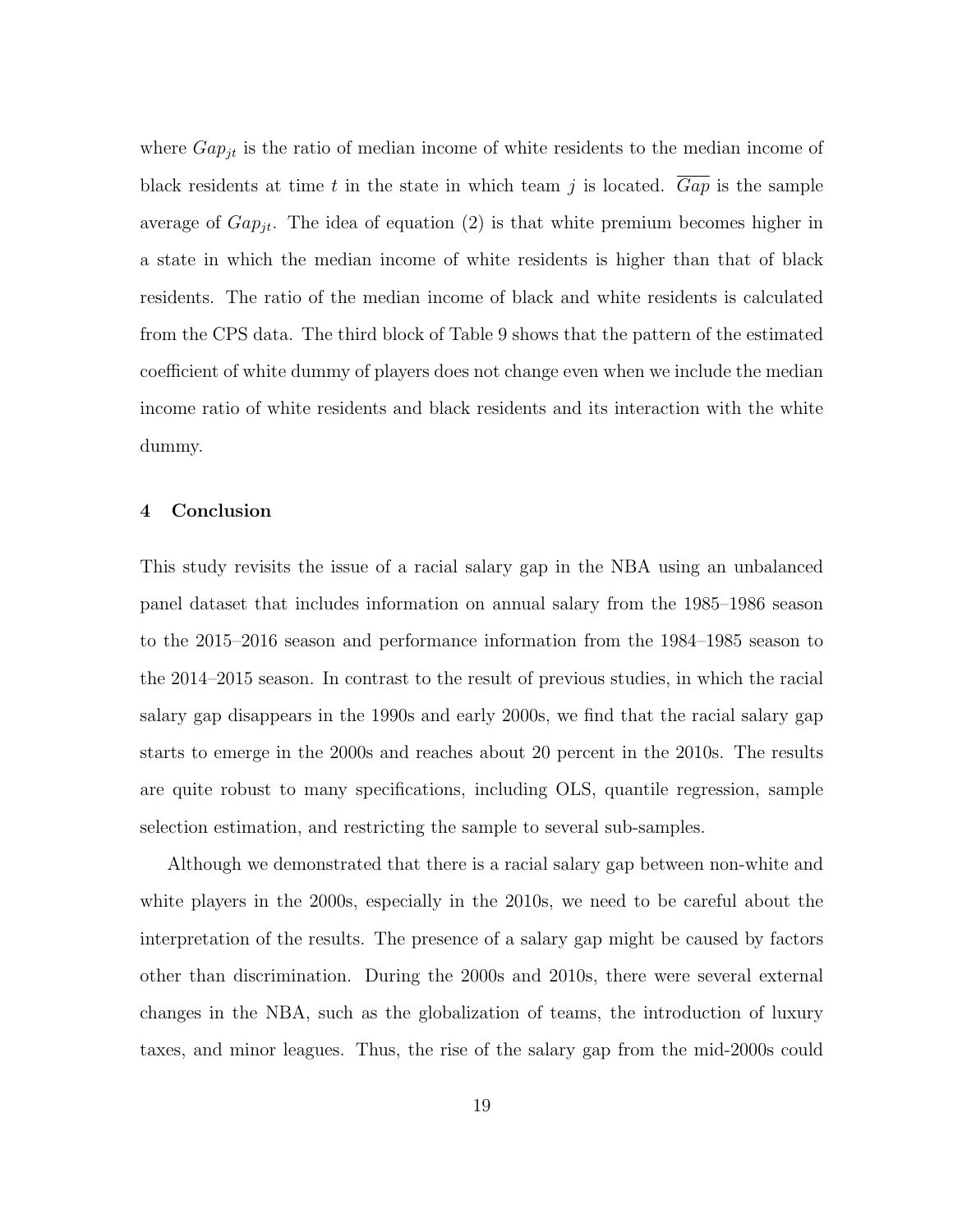be the effect of other factors than discrimination.

To find the cause of the rising racial salary gap, we examined whether the race of owners and GMs or the income gap of white and black fans affects the white premium. We found that those factors did not affect the white premium at all. Thus, the cause of the rising racial salary gap is unknown and remains as a topic for future research.

#### References

Becker, Gary S, The economics of discrimination, University of Chicago press, 1971.

- Berik, Günseli, Yana van der Meulen Rodgers, and Joseph E Zveglich, "International trade and gender wage discrimination: Evidence from East Asia," Review of Development Economics, 2004, 8 (2), 237–254.
- Black, Sandra E and Elizabeth Brainerd, "Importing equality? The impact of globalization on gender discrimination," Industrial and Labor Relations Review, 2004, 57 (4), 540–559.
- Bodvarsson, Orn B and Raymond T Brastow, "Do employers pay for consistent performance?: Evidence from the NBA," Economic Inquiry, 1998, 36 (1), 145–160.
- Brown, Eleanor, Richard Spiro, and Diane Keenan, "Wage and nonwage discrimination in professional basketball: do fans affect it?," American Journal of Economics and Sociology, 1991, 50 (3), 333–345.
- Busse, Matthias and Christian Spielmann, "Gender Inequality and Trade," Review of International Economics, 2006, 14 (3), 362–379.
- Dey, Matthew S, "Racial differences in national basketball association players' salaries: A new look," The American Economist, 1997, 41 (2), 84–90.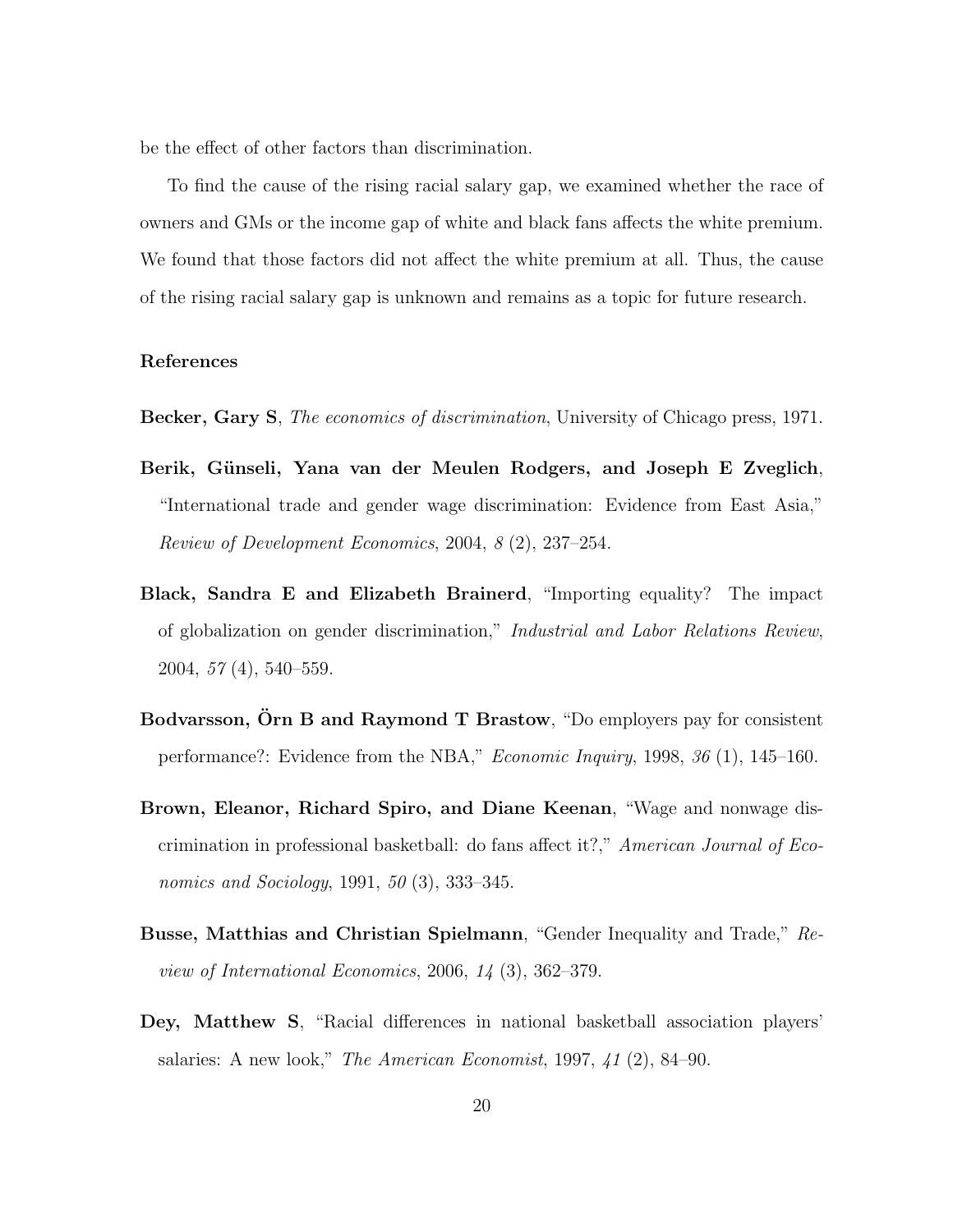- Eschker, Stephen J. Perez Erick and Mark V. Siegler, "The NBA and the influx of international basketball players," Applied Economics, 2004, 36 (10), 1009–2020.
- Gius, Mark and Donn Johnson, "An empirical investigation of wage discrimination in professional basketball," Applied Economics Letters, 1998, 5 (11), 703–705.
- Groothuis, Peter A and James Richard Hill, "Pay discrimination, exit discrimination or both? Another look at an old issue using NBA data," Journal of Sports Economics, 2013,  $14(2)$ , 171–185.
- Hamilton, Barton Hughes, "Racial discrimination and professional basketball salaries in the 1990s," Applied Economics, 1997, 29 (3), 287–296.
- Hayashi, Fumio, Econometrics, Princeton University Press, 2000.
- **Hill, James Richard**, "Pay discrimination in the NBA revisited," *Quarterly Journal* of Business and Economics, 2004, pp. 81–92.
- Joshua, D Angrist and Jörn-Steffen Pischke, Mostly harmless econometrics, Princeton University Press, 2009.
- Kahn, Lawrence M, "The sports business as a labor market laboratory," The Journal of Economic Perspectives, 2000, 14 (3), 75–94.
- and Malav Shah, "Race, Compensation and Contract Length in the NBA: 2001– 2002\*," Industrial Relations: A Journal of Economy and Society, 2005, 44 (3), 444– 462.
- and Peter D Sherer, "Racial differences in professional basketball players' compensation," Journal of Labor Economics, 1988, pp. 40–61.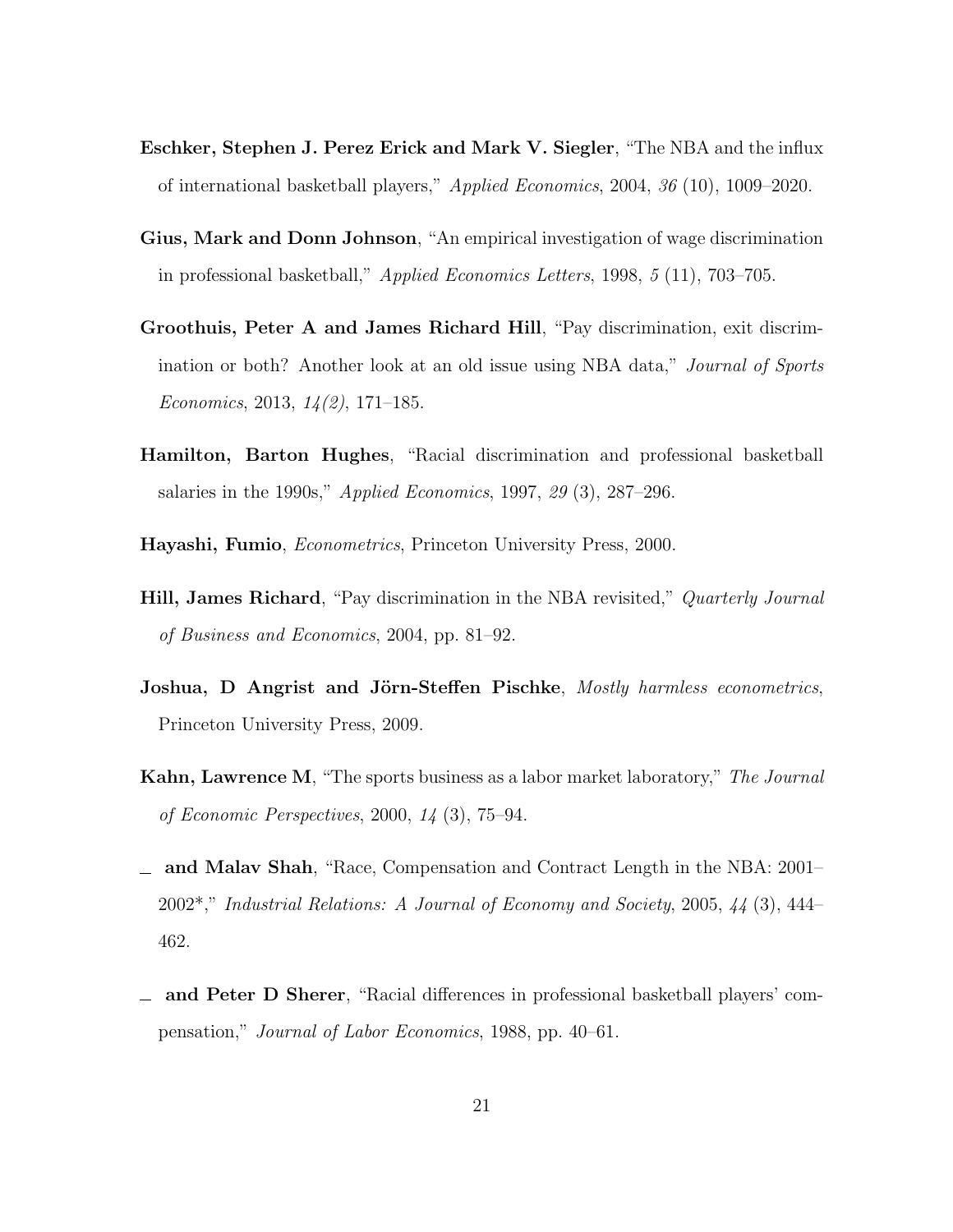- Kanazawa, Mark T and Jonas P Funk, "Racial discrimination in professional basketball: Evidence from Nielsen ratings," Economic Inquiry, 2001, 39 (4), 599– 608.
- Koch, James V and C Warren Vander Hill, "Is There Discrimination in the" Black Man's Game"?," Social Science Quarterly, 1988, pp. 83–94.
- Motomura, Akira, "MoneyRoundball? The Drafting of International Players by National Basketball Association Teams," Journal of Sports Economics, apr 2014, 17  $(2), 175-206.$
- Price, Joseph and Justin Wolfers, "Racial Discrimination Among NBA Referees," The Quarterly Journal of Economics, 2010, 125 (4), 1859–1887.
- Wallace, Michael, "Labor market structure and salary determination among professional basketball players," Work and Occupations, 1988, 15 (3), 294–312.
- Yang, Chih-Hai and Hsuan-Yu Lin, "Is there salary discrimination by nationality in the NBA? Foreign talent or foreign market," Journal of Sports Economics, 2012,  $13(1), 53-75.$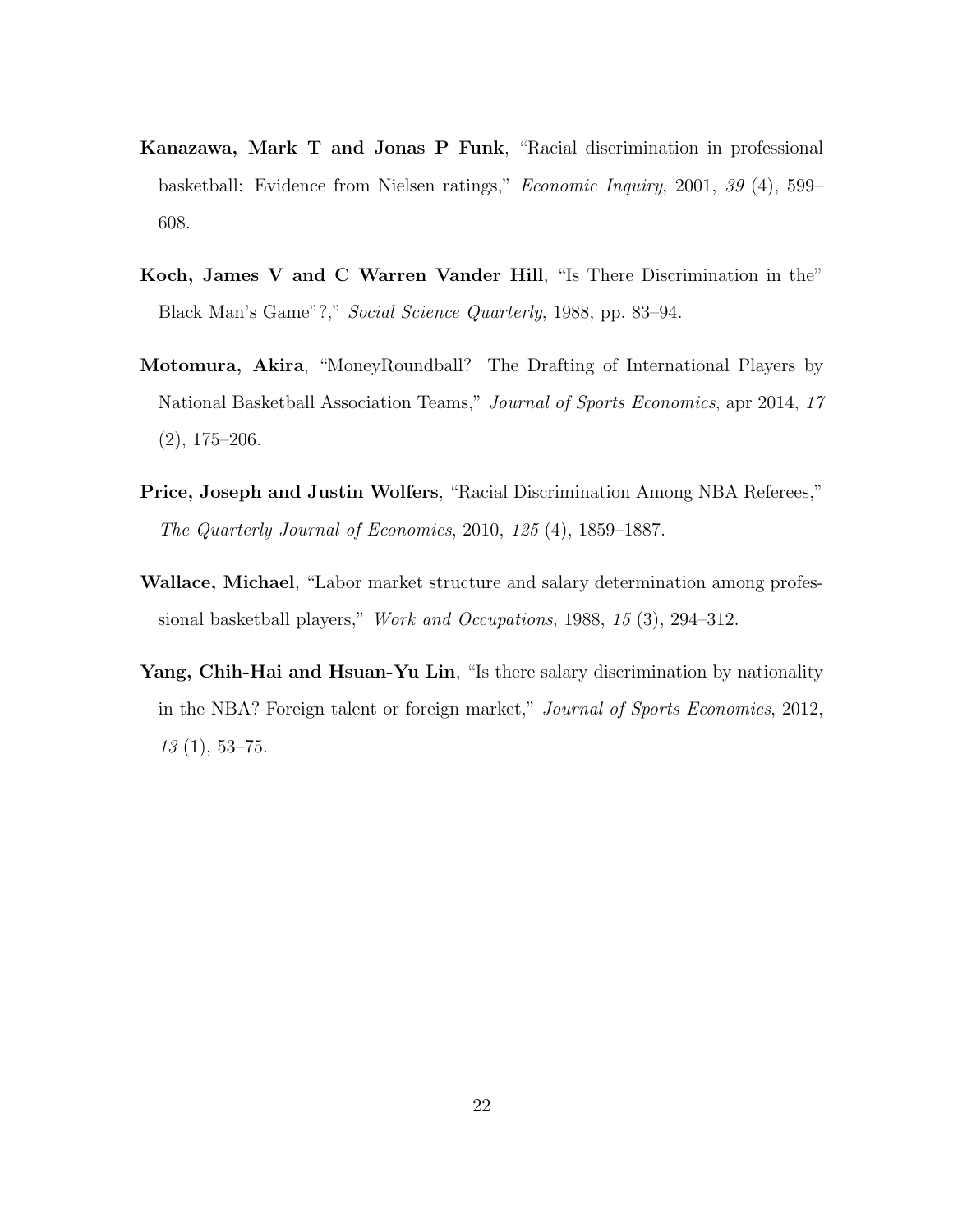|                                         |       | All        | White          | Non-white    | Difference of the              |           |
|-----------------------------------------|-------|------------|----------------|--------------|--------------------------------|-----------|
|                                         |       |            |                |              | mean of white<br>and non-white |           |
| Variables                               | mean  | s.d.       | s.d.<br>mean   | s.d.<br>mean | players                        |           |
| Annual Salary (\$1000)                  | 3,514 | 4,078      | 3,362 3,767    | 3,563 4,173  | $-201.2**$                     | (95.83)   |
| Foreign Dummy                           | 0.128 | 0.334      | 0.469<br>0.327 | 0.0639 0.245 | $0.263***$                     | (0.00739) |
| Age                                     | 26.98 | 4.007      | 27.07 3.775    | 26.95 4.079  | 0.120                          | (0.0942)  |
| Experience                              | 5.505 | 3.754      | 5.150 3.509    | 5.620 3.822  | $-0.471***$                    | (0.0881)  |
| Weight (lb)                             | 218.0 | 27.96      | 227.1 27.86    | 215.1 27.36  | 11.97***                       | (0.646)   |
| Height (inch)                           | 79.13 | 3.727      | 80.64 3.731    | 78.64 3.594  | 1.996***                       | (0.0853)  |
| <b>Guard Dummy</b>                      | 0.382 | 0.486      | 0.285 0.452    | 0.413 0.492  | $-0.127***$                    | (0.0113)  |
| <b>Forward Dummy</b>                    | 0.413 | 0.492      | 0.352 0.478    | 0.433 0.496  | $-0.0811***$                   | (0.0115)  |
| <b>Center Dummy</b>                     | 0.205 | 0.404      | 0.363 0.481    | 0.154 0.361  | $0.209***$                     | (0.00925) |
| Number of Draft Pick $\leq 40$          | 0.651 | 0.477      | 0.650 0.477    | 0.652 0.476  | $-0.00121$                     | (0.0112)  |
| Selected in All-Star Game at least once |       |            |                |              |                                |           |
| in the past 3 seasons                   | 0.104 | 0.305      | 0.0827 0.275   | 0.110 0.313  | $-0.0277***$                   | (0.00716) |
| N                                       |       | $n = 9822$ | $n = 2394$     | $n = 7428$   |                                |           |

Table 1: Summary Statistics of White Players and Non-white Players

Note: Standard errors in parentheses. \*\*\* p<0.01, \*\* p<0.05, \* p<0.1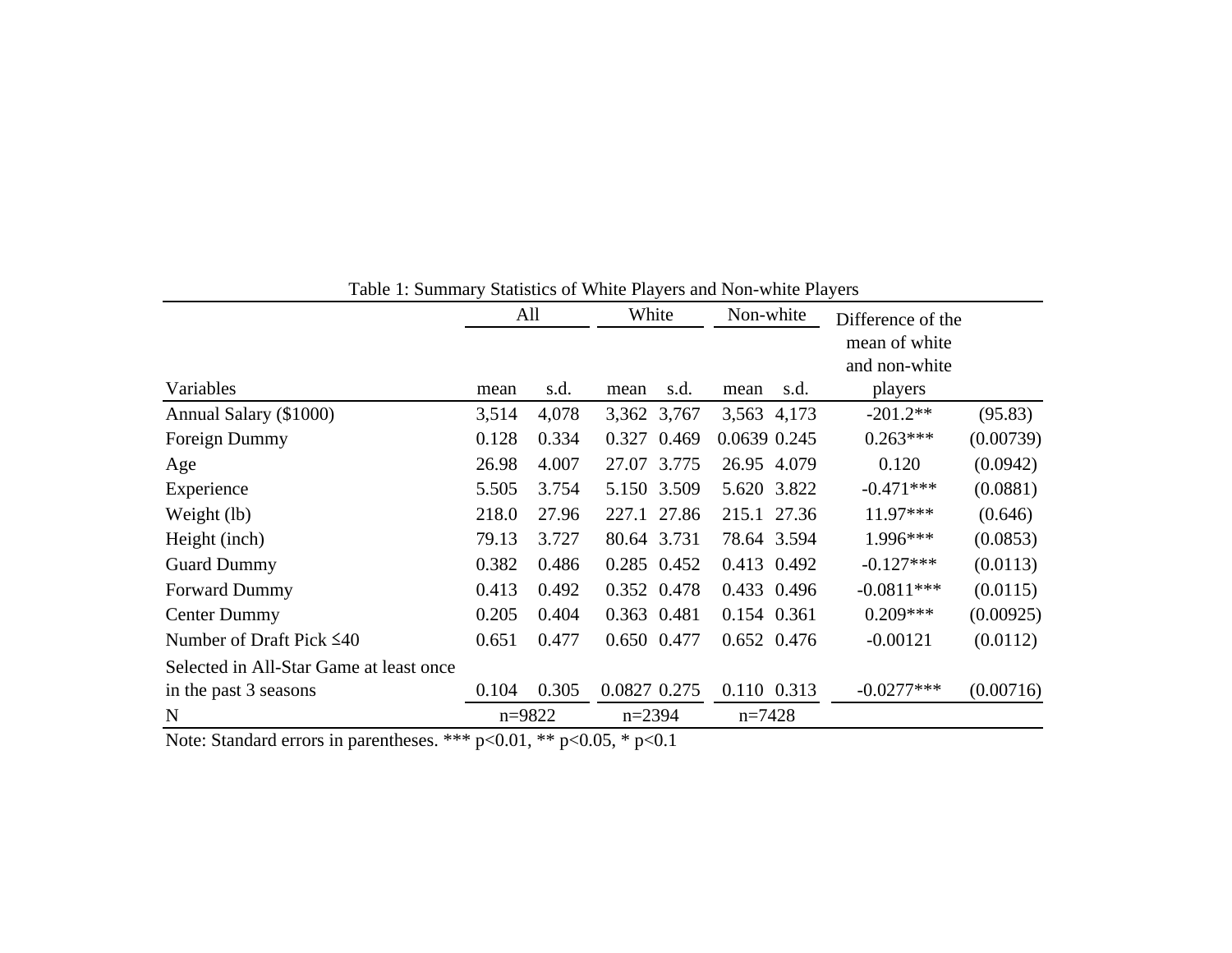|                                                                    | All         |              |       | White    |       | Non-white | Difference of the mean |           |
|--------------------------------------------------------------------|-------------|--------------|-------|----------|-------|-----------|------------------------|-----------|
|                                                                    |             |              |       |          |       |           | between white and      |           |
| Performance Indices                                                | mean        | s.d.         | mean  | s.d.     | mean  | s.d.      | non-white players      |           |
| Number of games the athlete played in the season.                  |             | 59.74 21.99  | 57.36 | 22.32    | 60.51 | 21.83     | $-3.153***$            | (0.516)   |
| Average minutes the athlete played in one game                     | 22.66 9.959 |              | 20.04 | 9.717    | 23.50 | 9.890     | $-3.465***$            | (0.231)   |
| Average number of successful field goals in one game               | 3.520 2.263 |              | 2.924 | 1.997    | 3.712 | 2.311     | $-0.788***$            | (0.0526)  |
| Probability of successful field goals                              |             | 0.447 0.0757 | 0.448 | 0.0796   | 0.447 | 0.0744    | 0.000714               | (0.00178) |
| Average number of three-point shoots in one game                   | 0.458 0.612 |              | 0.425 | 0.598    | 0.469 | 0.616     | $-0.0435***$           | (0.0144)  |
| Probability of successful three-point shoots                       | 0.222 0.178 |              | 0.218 | 0.192    | 0.223 | 0.174     | $-0.00489$             | (0.00419) |
| Average number of free-throw shoots in one game                    |             | 1.805 1.483  | 1.454 | 1.240    | 1.919 | 1.537     | $-0.464***$            | (0.0345)  |
| Probability of successful free throw                               | 0.719 0.150 |              | 0.719 | 0.162    | 0.720 | 0.146     | $-0.000318$            | (0.00352) |
| Average number of defensive rebounds taken in one game 1.175 0.903 |             |              | 1.108 | 0.850    | 1.197 | 0.918     | $-0.0897***$           | (0.0212)  |
| Average number of defensive rebounds taken in one game 2.821 1.832 |             |              | 2.673 | 1.772    | 2.868 | 1.848     | $-0.196***$            | (0.0430)  |
| Average number of assists in one game                              |             | 2.077 1.966  | 1.788 | 1.966    | 2.170 | 1.957     | $-0.382***$            | (0.0460)  |
| Average number of turn-overs in one game                           |             | 1.381 0.814  | 1.174 | 0.744    | 1.448 | 0.825     | $-0.274***$            | (0.0189)  |
| Average number of steals in one game                               | 0.742 0.485 |              | 0.587 | 0.422    | 0.792 | 0.494     | $-0.205***$            | (0.0112)  |
| Average number of blocks in one game                               | 0.481 0.551 |              | 0.462 | 0.525    | 0.487 | 0.559     | $-0.0249*$             | (0.0129)  |
| Averag scores in one game                                          | 9.303 6.081 |              | 7.727 | 5.345    | 9.811 | 6.216     | $-0.115***$            | (0.0188)  |
| Average number of fouls                                            | 2.097 0.803 |              | 2.009 | 0.821    | 2.125 | 0.795     | $-2.084***$            | (0.141)   |
| Contribution to the team                                           |             | 10.42 6.328  | 9.273 | 6.060    | 10.78 | 6.368     | $-1.511***$            | (0.148)   |
| Assist percentage                                                  |             | 13.47 9.524  | 12.35 | 9.464    | 13.83 | 9.516     | $-1.483***$            | (0.223)   |
| Turn-over percentage                                               |             | 12.77 4.744  | 13.14 | 5.209    | 12.65 | 4.577     | $0.486***$             | (0.111)   |
| True shooting percentage                                           | 36.31 24.01 |              | 36.85 | 24.21    | 36.13 | 23.94     | 0.714                  | (0.564)   |
| Usage percentage                                                   | 19.10 5.093 |              | 17.91 | 4.921    | 19.49 | 5.088     | $-1.580***$            | (0.119)   |
| Offensive rebound percentage                                       | 6.197 4.219 |              | 6.649 | 4.146    | 6.051 | 4.232     | $0.598***$             | (0.0990)  |
| Defensive rebound percentage                                       |             | 14.17 5.974  | 15.18 | 5.946    | 13.84 | 5.947     | 1.339***               | (0.140)   |
| N                                                                  | $n = 9822$  |              |       | $n=2394$ |       | $n=7428$  |                        |           |

Table 2: Summary Statistics of White Players and Non-white Players (2)

Note: Standard errors in parentheses. \*\*\* p<0.01, \*\* p<0.05, \* p<0.1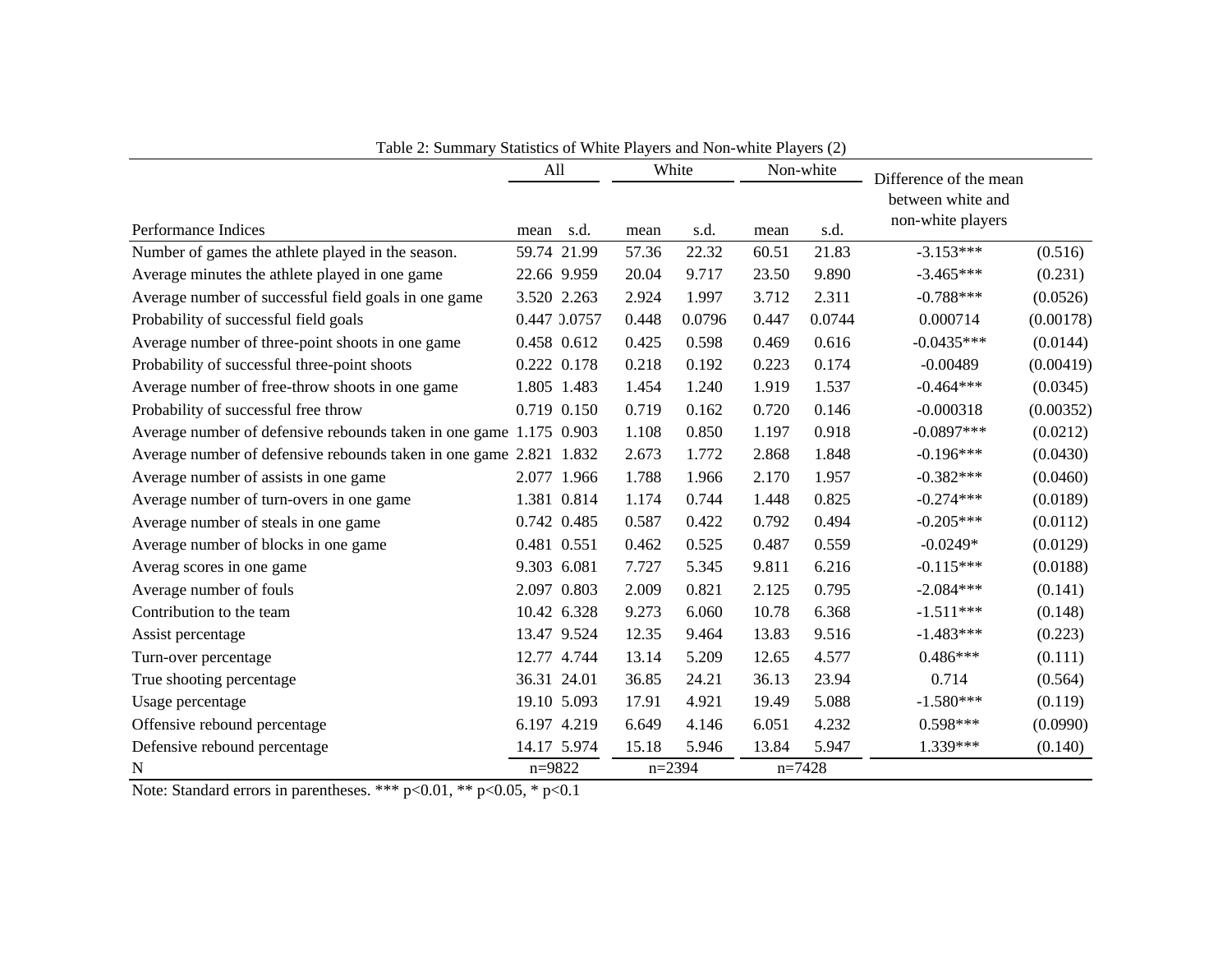| Dependent variable        | In (annual salary) |              |            |            |            |            |  |
|---------------------------|--------------------|--------------|------------|------------|------------|------------|--|
|                           |                    | (1)          | (2)        | (3)        | (4)        | (5)        |  |
| <b>Estimation Method</b>  |                    | all          | 1980s      | 1990s      | 2000s      | 2010s      |  |
| <b>OLS</b>                | White              | $0.0817***$  | 0.0636     | $-0.0411$  | $0.113**$  | $0.244***$ |  |
|                           |                    | (0.0294)     | (0.0539)   | (0.0452)   | (0.0452)   | (0.0521)   |  |
|                           | $\mathbf N$        | 9,822        | 745        | 3,203      | 3,650      | 2,224      |  |
|                           | R-squared          | 0.681        | 0.751      | 0.617      | 0.603      | 0.570      |  |
| Quantile Regression (50%) | White              | 0.0436       | 0.0598     | $-0.103**$ | $0.130***$ | $0.186***$ |  |
|                           |                    | (0.0297)     | (0.0789)   | (0.0480)   | (0.0477)   | (0.0616)   |  |
|                           | $\mathbf N$        | 9822         | 745        | 3203       | 3650       | 2224       |  |
|                           | R-squared          | 0.676        | 0.737      | 0.606      | 0.594      | 0.556      |  |
| Quantile Regression (25%) | White              | $0.0900$ *** | 0.0251     | $-0.0310$  | $0.149***$ | $0.192***$ |  |
|                           |                    | (0.0287)     | (0.0743)   | (0.0562)   | (0.0500)   | (0.0686)   |  |
|                           | $\mathbf N$        | 9822         | 745        | 3203       | 3650       | 2224       |  |
|                           | R-squared          | 0.674        | 0.729      | 0.604      | 0.587      | 0.549      |  |
| Quantile Regression (75%) | White              | 0.0282       | $-0.00582$ | $-0.0751$  | 0.0848*    | $0.173***$ |  |
|                           |                    | (0.0322)     | (0.0563)   | (0.0508)   | (0.0444)   | (0.0621)   |  |
|                           | $\mathbf N$        | 9822         | 745        | 3203       | 3650       | 2224       |  |
|                           | R-squared          | 0.665        | 0.721      | 0.588      | 0.582      | 0.534      |  |

Table 3: Estimated Coefficients of White Dummy in OLS and Quantile Regressions

Notes: The dependent variable of the regression equation is the logarithm of the annual salary at season t. The explanary variables are white dummy, foreign player dummy, position dummy to control positions (guard, center, forward), age, age squared, experience, experience squared, year dummy, height, weight, team dummy at season t, attendance of All-Star game in the past 3 seasons dummy, draft-ranking dummy and all perfomance indices at season t-1 listed in Table 2. The regression equation is estimated by using the unbalanced panel data covering salary information from the 1985– 86 season to the 2015–16 season. The row "white" shows the estimated coefficient of the white dummy in different specificatons. Clustering robust standard errors are presented in parentheses and the error term is clustered at the player's level in all specifications. Columns  $(1)$ ,  $(2)$ ,  $(3)$ ,  $(4)$ , and  $(5)$ show the esimated coefficients of the white dummy, its standard error, the number of observations, and R² when we use all observations, observations in the 1980s, observations in the 1990s, observations in the 2000s, and observations in the 2010s, respectively. The first, second, third, and fourth blocks display the results of OLS, the 50 percentile quantile regression, the 25 percentile quantile regresion, and the 75 percentile qunatile regression, respectively.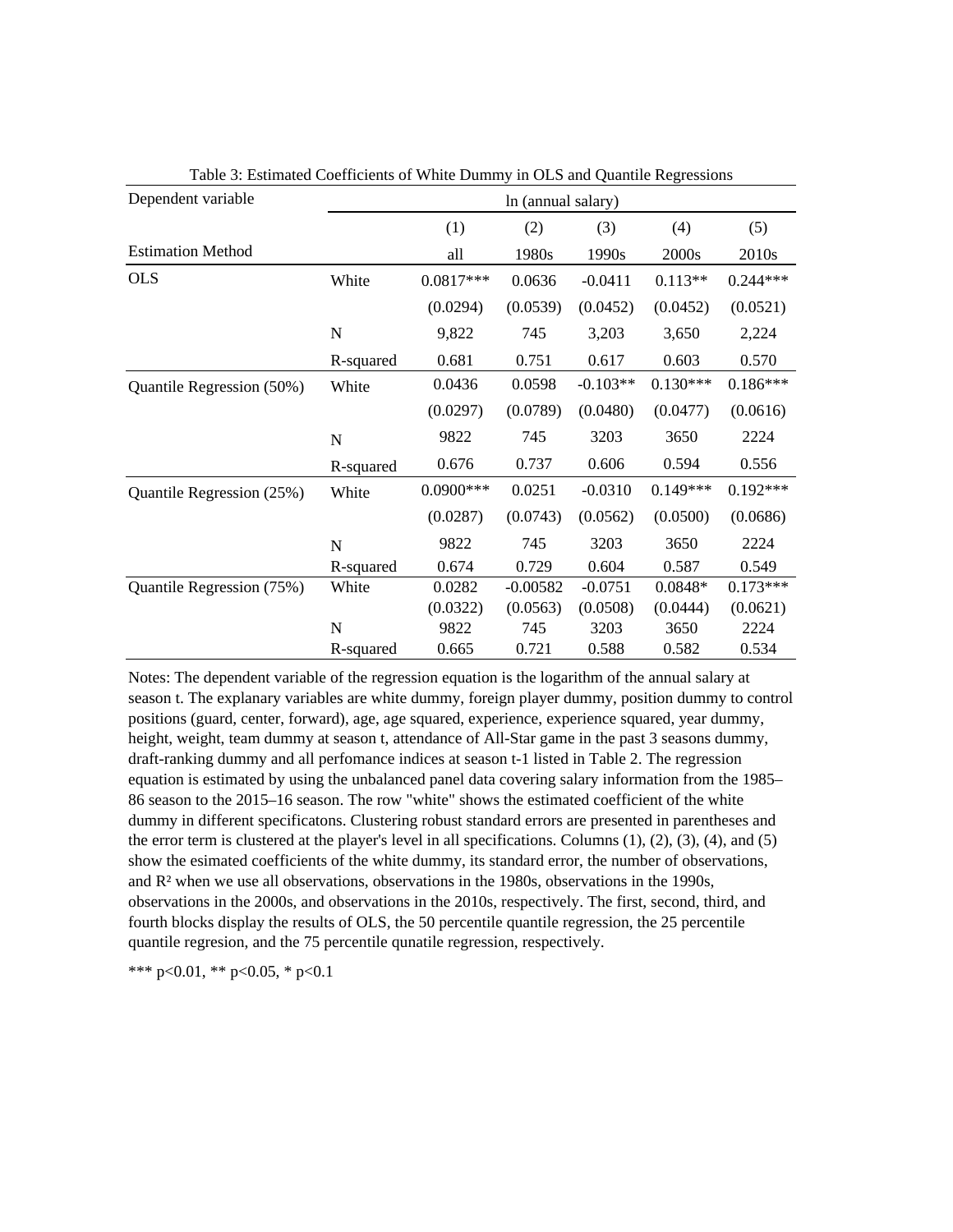| Dependent variable     |                          | In (annual salary) |           |             |            |             |  |
|------------------------|--------------------------|--------------------|-----------|-------------|------------|-------------|--|
|                        |                          | (1)                | (2)       | (3)         | (4)        | (5)         |  |
| Specifications         |                          | all                | 1980s     | 1990s       | 2000s      | 2010s       |  |
| Heckman two-step       | White                    | $0.0654**$         | 0.0507    | $-0.0635$   | $0.112**$  | $0.207***$  |  |
| estimation             |                          | (0.0297)           | (0.0566)  | (0.0433)    | (0.0451)   | (0.0494)    |  |
|                        | Mill's ratio $-0.748***$ |                    | $-0.238*$ | $-0.775***$ | $-0.419**$ | $-0.899***$ |  |
|                        |                          | (0.112)            | (0.128)   | (0.148)     | (0.163)    | (0.166)     |  |
|                        | ${\bf N}$                | 12302              | 1422      | 3867        | 4307       | 2706        |  |
| OLS: Restricted sample | White                    | $0.103***$         | 0.0527    | $-0.0183$   | $0.168**$  | $0.280***$  |  |
| $(Expereine \geq 5)$   |                          | (0.0383)           | (0.0757)  | (0.0561)    | (0.0666)   | (0.0717)    |  |
|                        | N                        | 5,171              | 360       | 1,670       | 1,940      | 1,201       |  |
|                        | R-squared                | 0.669              | 0.748     | 0.584       | 0.516      | 0.514       |  |
| OLS: Restricted sample | White                    | $-0.00211$         | 0.0873    | $-0.0411$   | 0.0599     | 0.0187      |  |
| (draft pick $\leq$ 20  |                          | (0.0317)           | (0.132)   | (0.0679)    | (0.0543)   | (0.0605)    |  |
| & Experience $\leq$ 3) | N                        | 1,396              | 140       | 465         | 455        | 336         |  |
|                        | R-squared                | 0.830              | 0.878     | 0.754       | 0.669      | 0.692       |  |
| OLS:Restricted sample  | White                    | 0.0552             | 0.0669    | $-0.0449$   | $0.129**$  | $0.204***$  |  |
| (US-born only)         |                          | (0.0342)           | (0.0568)  | (0.0483)    | (0.0538)   | (0.0630)    |  |
|                        | N                        | 8,565              | 715       | 2,988       | 3,089      | 1,773       |  |
|                        | R-squared                | 0.685              | 0.748     | 0.611       | 0.600      | 0.583       |  |
| OLS: Restricted sample | White                    | 0.0504             | 0.0605    | $-0.0631$   | $0.114**$  | $0.197***$  |  |
| (Graduated from US     |                          | (0.0322)           | (0.0544)  | (0.0456)    | (0.0502)   | (0.0583)    |  |
| college)               | N                        | 8,742              | 740       | 3,125       | 3,089      | 1,788       |  |
|                        | R-squared                | 0.679              | 0.749     | 0.620       | 0.588      | 0.583       |  |

Table 4: Estimated Coefficient of White Dummy in the Sample Selection Model and in the Restricted Samples

Notes: Clustering robust standard errors in parentheses and the error term is clustered at the player's level in all specifications. In the first block, the Heckman two-step estimation is applied to control the endogeneity of having a contract in season t given that a player played at season t-1. Players who played in season t-1 but who did not have a contract in season t are included in the first-stage selection equation. The row "Mill's ratio" displays the estimated coefficients of the inverse Mill's ratio. The standard error is calculated by using the bootstrap. In the second-stage salary equation, the explanatory variables are the the same as ones used in Table 3. In the first-stage selection equation, the explanatory variable is the same as that in the second-stage salary equation except the team dummy. The team dummy at season t is replaced by the team dummy at season t-1. In the second, third, fourth, and fifth blocks, the sample is restricted to players who have 5 or more years of experience at the NBA, players whose salaries are tightly determined by the NBA rule (players whose experince is less than or equal to 3 years and whose draft pick number is less than or equal to 20), US-born players, and players who graduated from US colleges, respectively. The explanatory variable in the second, third, fourth and fifth blocks are the same as those used in Table 3. \*\*\* p<0.01, \*\* p<0.05, \* p<0.1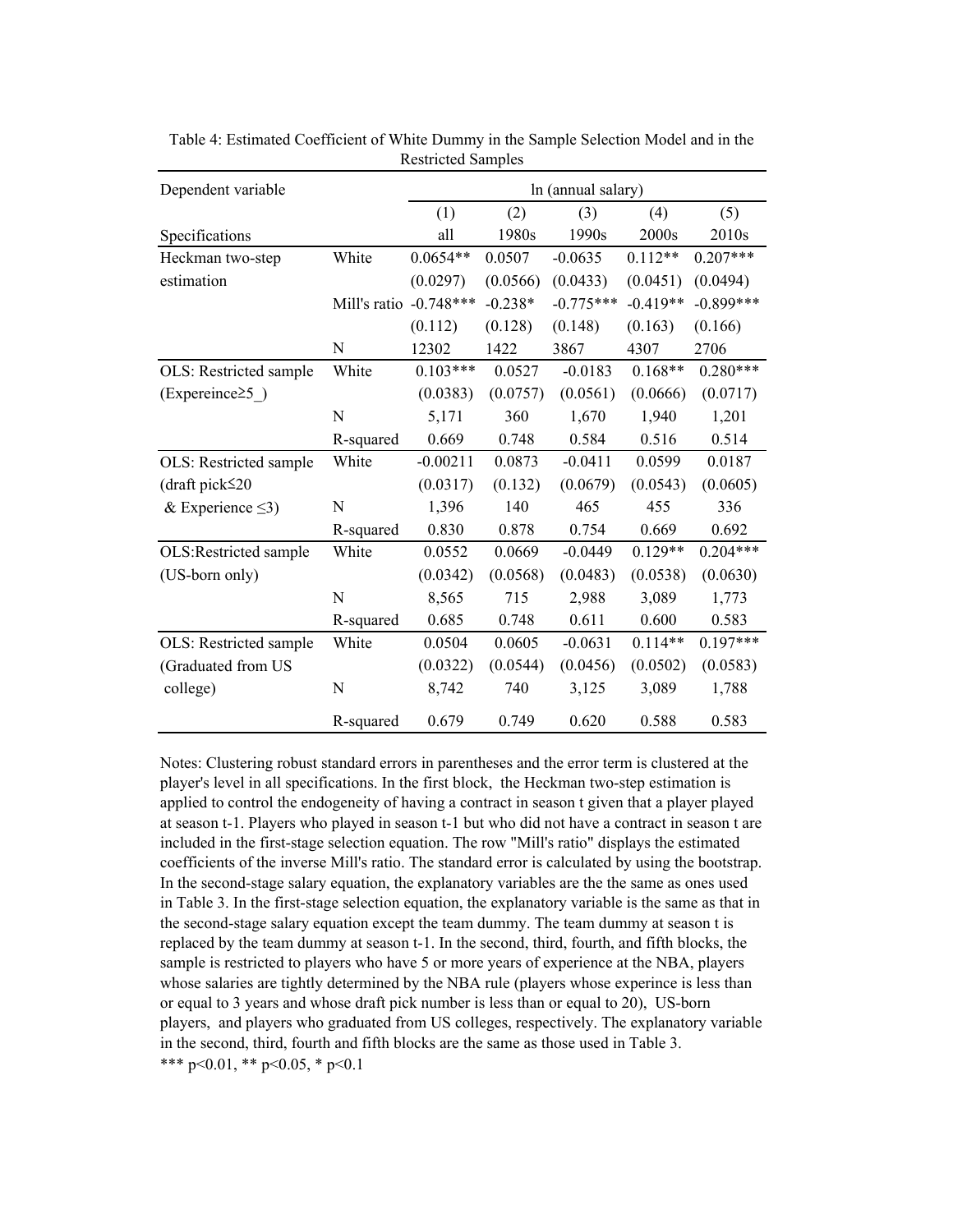| Dependent variable                 | In (annual salary) |             |          |           |            |            |  |  |  |  |
|------------------------------------|--------------------|-------------|----------|-----------|------------|------------|--|--|--|--|
|                                    |                    | (1)         | (2)      | (3)       | (4)        | (5)        |  |  |  |  |
| Specifications                     |                    | all         | 1980s    | 1990s     | 2000s      | 2010s      |  |  |  |  |
| OLS: controlling the               | White              | $0.0841**$  | 0.0177   | $-0.0316$ | $0.120**$  | $0.258***$ |  |  |  |  |
| performance at t-2                 |                    | (0.0330)    | (0.0762) | (0.0494)  | (0.0490)   | (0.0618)   |  |  |  |  |
|                                    | N                  | 8,248       | 429      | 2,754     | 3,172      | 1,893      |  |  |  |  |
|                                    | R-squared          | 0.637       | 0.715    | 0.583     | 0.553      | 0.514      |  |  |  |  |
| OLS: controlling the               | White              | $0.0808**$  | 0.0162   | $-0.0579$ | $0.110**$  | $0.300***$ |  |  |  |  |
| performance at t-3                 |                    | (0.0361)    | (0.0820) | (0.0555)  | (0.0542)   | (0.0747)   |  |  |  |  |
|                                    | $\mathbf N$        | 7,135       | 360      | 2,397     | 2,750      | 1,628      |  |  |  |  |
|                                    | R-squared          | 0.614       | 0.737    | 0.549     | 0.510      | 0.461      |  |  |  |  |
| <b>Quantile Regression:</b>        | White              | 0.0274      | 0.0263   | $-0.0601$ | $0.0892*$  | $0.202**$  |  |  |  |  |
| controlling the performance at t-2 |                    | (0.0333)    | (0.116)  | (0.0604)  | (0.0475)   | (0.0803)   |  |  |  |  |
|                                    | $\mathbf N$        | 8,248       | 429      | 2,754     | 3,172      | 1,893      |  |  |  |  |
|                                    | R-squared          | 0.629       | 0.693    | 0.572     | 0.544      | 0.497      |  |  |  |  |
|                                    | White              | $0.0739**$  | 0.0636   | $-0.0353$ | $0.0937**$ | $0.232***$ |  |  |  |  |
| OLS: including players             |                    |             |          |           |            |            |  |  |  |  |
| who experienced multiple           |                    | (0.0296)    | (0.0539) | (0.0449)  | (0.0452)   | (0.0539)   |  |  |  |  |
| teams at season t                  | $\mathbf N$        | 10,091      | 745      | 3,265     | 3,773      | 2,308      |  |  |  |  |
|                                    | R-squared          | 0.674       | 0.751    | 0.613     | 0.597      | 0.567      |  |  |  |  |
| OLS: Adding year dummy             | White              | $0.0803***$ | 0.0605   | $-0.0468$ | $0.106**$  | $0.235***$ |  |  |  |  |
| xteam dummy                        |                    | (0.0293)    | (0.0541) | (0.0454)  | (0.0453)   | (0.0526)   |  |  |  |  |
|                                    | N                  | 9,822       | 745      | 3,203     | 3,650      | 2,224      |  |  |  |  |
|                                    | R-squared          | 0.707       | 0.766    | 0.646     | 0.628      | 0.601      |  |  |  |  |

Table 5: Estimated Coefficient of White Dummy with Other Controls or in the Restricting Sample

Notes: Clustering robust standard errors in parentheses and the error term is clustered at the player's level in all specifications. The dependent variable and control variables are the same as those in Table 3, except the performance variables at t-1. In the first and second blocks, the performance variables at t-1 are replaced by the performance variables at t-2 and t-3. The row "white" dispalys the estimated coefficients of the white dummy. In the fourth block, players who experienced multiple teams are added to the sample. For such players, the total salary in season t is used as the dependent variable. The team that gave the highest salary during season t is classified as the team for such players. In the fourth block, the interaction term of year dummy and team dummy is added as an additional control variable.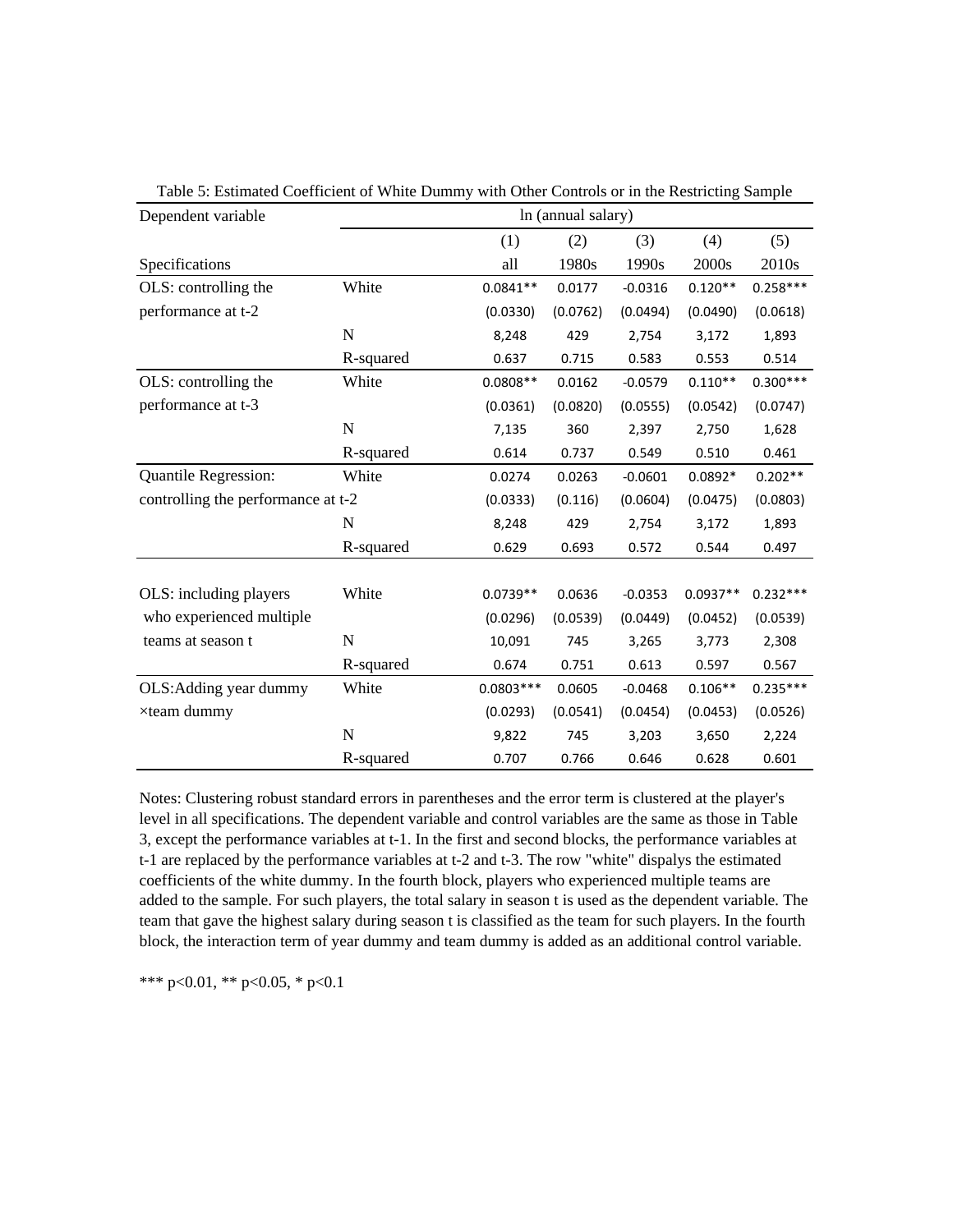| Dependent variable                                                                     | In (annual salary) |             |          |           |            |            |  |  |
|----------------------------------------------------------------------------------------|--------------------|-------------|----------|-----------|------------|------------|--|--|
|                                                                                        |                    | (1)         | (2)      | (3)       | (4)        | (5)        |  |  |
| Specifications                                                                         |                    | all         | 1980s    | 1990s     | 2000s      | 2010s      |  |  |
| OLS: Drop games                                                                        |                    |             |          |           |            |            |  |  |
|                                                                                        | White              | $0.0808***$ | 0.0625   | $-0.0457$ | $0.113**$  | $0.244***$ |  |  |
|                                                                                        |                    | (0.0295)    | (0.0539) | (0.0454)  | (0.0451)   | (0.0523)   |  |  |
|                                                                                        | N                  | 9,822       | 745      | 3,203     | 3,650      | 2,224      |  |  |
|                                                                                        | R-squared          | 0.681       | 0.751    | 0.615     | 0.602      | 0.570      |  |  |
| OLS: Drop games<br>played and average                                                  |                    |             |          |           |            |            |  |  |
| minutes played                                                                         |                    |             |          |           |            |            |  |  |
|                                                                                        | White              | $0.0691**$  | 0.0551   | $-0.0627$ | $0.104**$  | $0.234***$ |  |  |
|                                                                                        |                    | (0.0298)    | (0.0539) | (0.0468)  | (0.0455)   | (0.0530)   |  |  |
|                                                                                        | $\mathbf N$        | 9,822       | 745      | 3,203     | 3,650      | 2,224      |  |  |
|                                                                                        | R-squared          | 0.677       | 0.749    | 0.609     | 0.600      | 0.564      |  |  |
| OLS: Drop games<br>played, Minutes Played,<br>All star dummy and<br>draft number dummy |                    |             |          |           |            |            |  |  |
|                                                                                        | White              | $0.0732**$  | 0.0562   | $-0.0629$ | $0.101**$  | $0.255***$ |  |  |
|                                                                                        |                    | (0.0322)    | (0.0547) | (0.0497)  | (0.0466)   | (0.0623)   |  |  |
|                                                                                        | N                  | 9,822       | 745      | 3,203     | 3,650      | 2,224      |  |  |
|                                                                                        | R-squared          | 0.655       | 0.715    | 0.586     | 0.571      | 0.494      |  |  |
| Sample slection model:<br>the same variables as<br>above                               |                    |             |          |           |            |            |  |  |
|                                                                                        | White              | $0.0586*$   | 0.0398   | $-0.0778$ | $0.0995**$ | $0.216***$ |  |  |
|                                                                                        |                    | (0.0338)    | (0.0565) | (0.0477)  | (0.0465)   | (0.0619)   |  |  |
|                                                                                        | N                  | 12302       | 1422     | 3867      | 4307       | 2706       |  |  |

Table 6: Other Robustness Checks (Dropping some variables)

Notes: Clustering robust standard errors are in parentheses and the error term is clustered at the player's level in all specifications. The explanatory variables in the first block are the explanatory variables used in Table 3 except the number of games played. In the second block, the average minutes played is dropped in addition to the number of games played as the explanatory variable. In the third block, in addition to those variables, the All-Star attendance dummy is dropped. From the fourth block, the draft rank dummy variables are dropped additionally. In the first to fourth blocks, OLS is applied. In the fifth block, the Heckman selection model is applied when the number of games played, the average minutes played, All-Star attendance dummy, and draft rank dummies are dropped from the explanatory variables.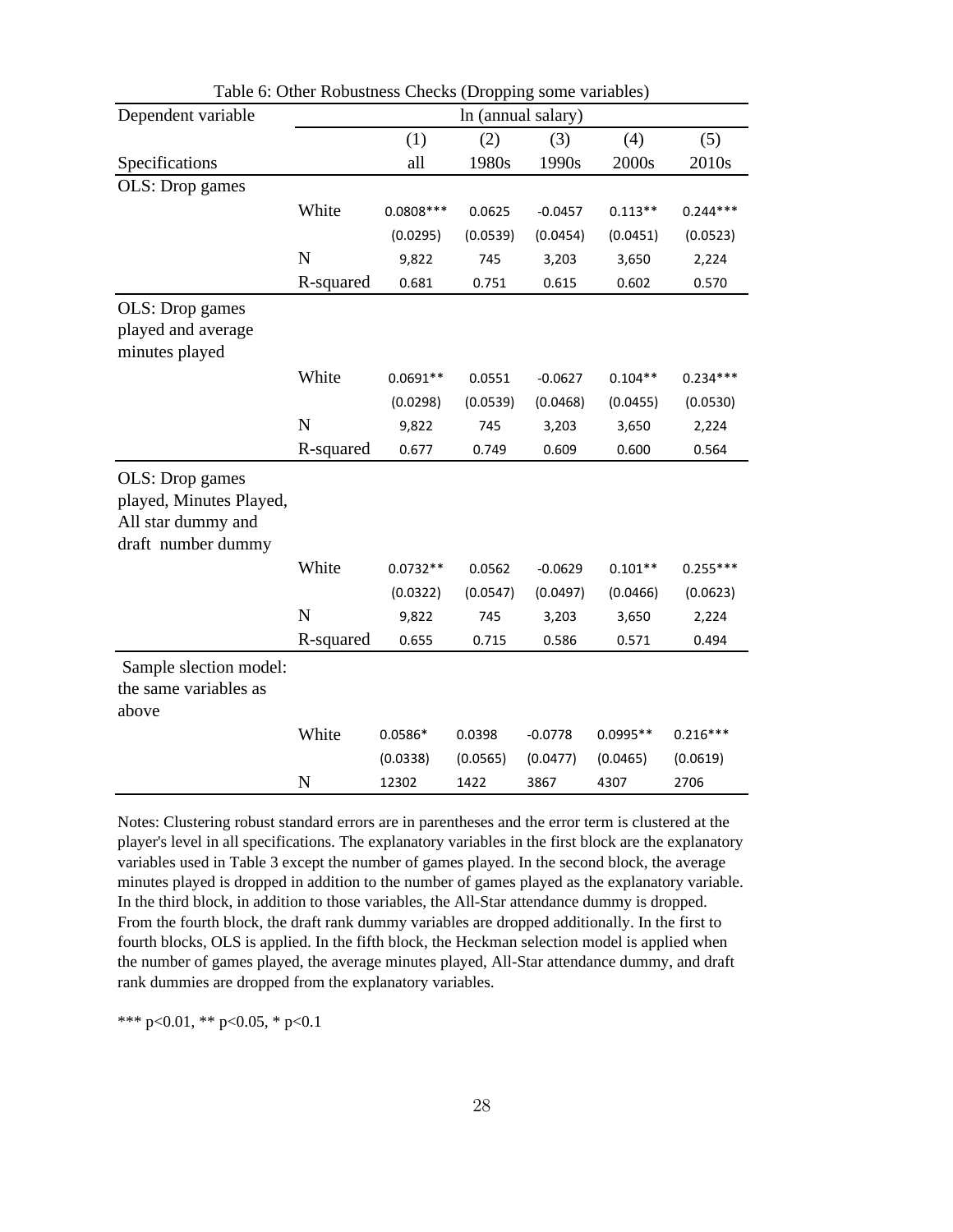| Dependent variable            |                  | In (annual salary)  |             |            |              |              |             |  |
|-------------------------------|------------------|---------------------|-------------|------------|--------------|--------------|-------------|--|
|                               | (0)              | (1)                 | (2)         | (3)        | (4)          | (5)          | (6)         |  |
| White                         | $0.207***0.141*$ |                     | 0.105       | 0.117      | 0.0776       | 0.0865       | 0.108       |  |
|                               | (0.068)          | (0.0796)            | (0.0788)    | (0.0799)   | (0.0686)     | (0.0713)     | (0.0815)    |  |
| Experience                    | $0.03***$        | $0.0632***$         | $0.108***$  | $0.107***$ | $0.118**$    | $0.109*$     | $0.132**$   |  |
|                               | (0.011)          | (0.0119)            | (0.0343)    | (0.0334)   | (0.0457)     | (0.0479)     | (0.0520)    |  |
| Experience squared            |                  |                     | $-0.00354$  | $-0.00338$ | 0.00262      | 0.00229      | 0.000722    |  |
|                               |                  |                     | (0.00276)   | (0.00263)  | (0.00390)    | (0.00341)    | (0.00362)   |  |
| Height                        |                  |                     | 0.0332      | 0.0301     | 0.0107       | 0.0126       | $-0.000758$ |  |
|                               |                  |                     | (0.0238)    | (0.0245)   | (0.0193)     | (0.0184)     | (0.0204)    |  |
| Points per game               |                  | $0.0558**0.0411***$ | $0.0427***$ |            |              |              |             |  |
|                               | (0.011)          | (0.00847)           | (0.00887)   |            |              |              |             |  |
| Field goal                    |                  |                     |             | $0.121***$ | $0.0826***$  | $0.0850***$  | $-0.0841$   |  |
|                               |                  |                     |             | (0.0305)   | (0.0315)     | (0.0300)     | (0.114)     |  |
| Three-point shoots            |                  |                     |             | $-0.214$   | $-0.0736$    | 0.0647       | 0.0362      |  |
|                               |                  |                     |             | (0.224)    | (0.202)      | (0.222)      | (0.265)     |  |
| Free throw                    |                  |                     |             | $-0.00245$ | $-0.0363$    | $-0.0399$    | $-0.101$    |  |
|                               |                  |                     |             | (0.0375)   | (0.0338)     | (0.0345)     | (0.0885)    |  |
| Age                           |                  |                     |             |            | $0.384*$     | $0.404*$     | 0.353       |  |
|                               |                  |                     |             |            | (0.220)      | (0.195)      | (0.200)     |  |
| Age squared                   |                  |                     |             |            | $-0.00858**$ | $-0.00888**$ | $-0.00794*$ |  |
|                               |                  |                     |             |            | (0.00423)    | (0.00363)    | (0.00375)   |  |
| Weight                        |                  |                     |             |            | $0.00679***$ | $0.00678***$ | $0.00629**$ |  |
|                               |                  |                     |             |            | (0.00256)    | (0.00253)    | (0.00274)   |  |
| Selected in All-Star<br>games |                  |                     |             |            | $0.241**$    | $0.235**$    | $0.231*$    |  |
|                               |                  |                     |             |            | (0.118)      | (0.113)      | (0.124)     |  |

Table 7 : Reconciliation with the results of Kahn and Sherer (1988)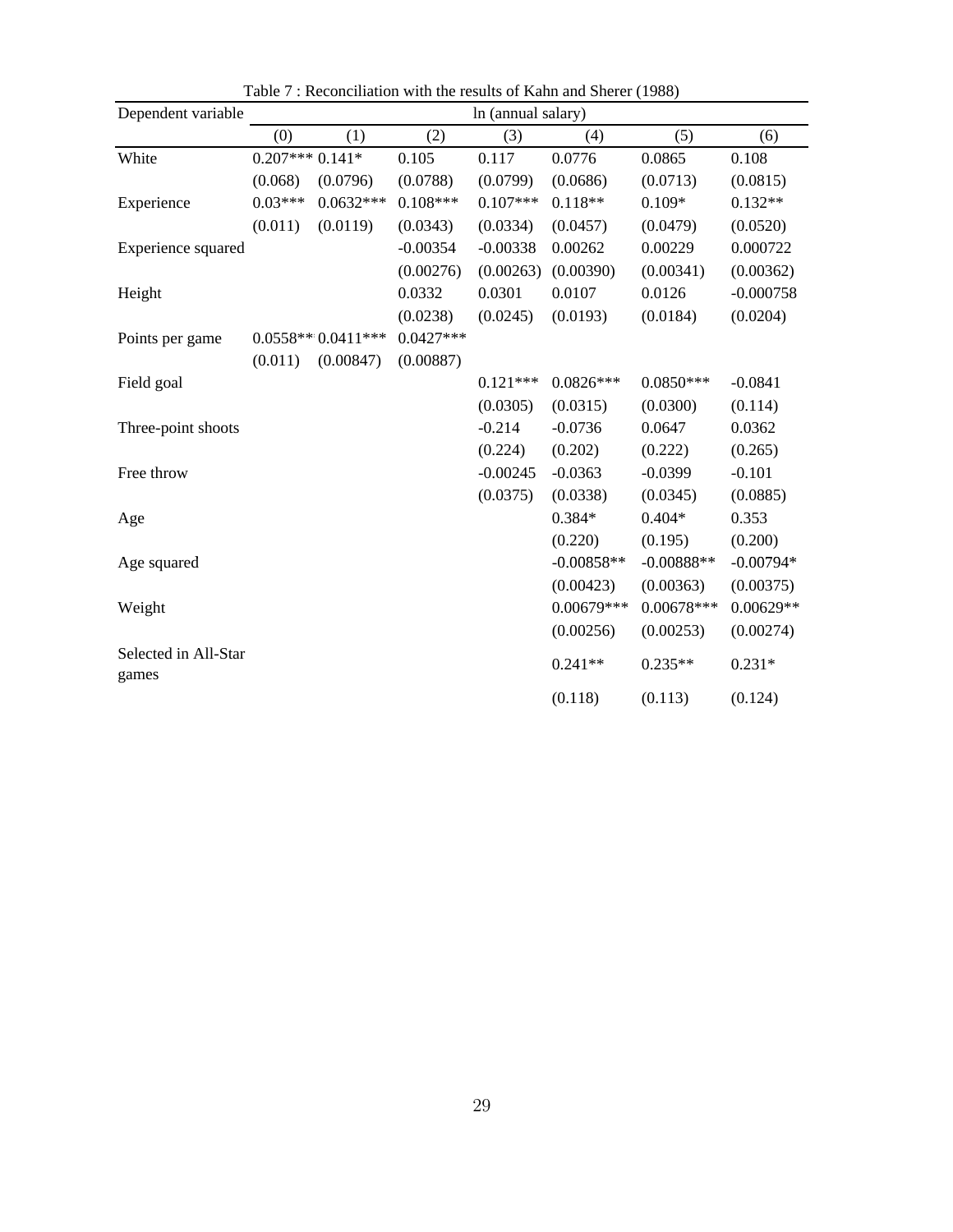| Foreign dummy                      |                |                     |                |                |                | 0.0000293<br>(0.124) | 0.0310<br>(0.140) |
|------------------------------------|----------------|---------------------|----------------|----------------|----------------|----------------------|-------------------|
| Three-point success<br>probability |                |                     |                |                |                | $-0.295$             | $-0.310$          |
|                                    |                |                     |                |                |                | (0.196)              | (0.203)           |
| Constant                           |                | $10.378**11.37***$  | $8.747***$     | 8.987***       | 4.786          | 4.240                | 5.999*            |
|                                    |                | $(0.463)$ $(0.316)$ | (1.622)        | (1.636)        | (3.014)        | (3.094)              | (3.350)           |
| Draft rank dummy                   | - No           | N <sub>0</sub>      | N <sub>0</sub> | N <sub>0</sub> | Yes            | Yes                  | Yes               |
| Current team dumm No               |                | N <sub>0</sub>      | No.            | N <sub>0</sub> | N <sub>0</sub> | Yes                  | Yes               |
| Other performance                  |                |                     |                |                |                |                      |                   |
| variables                          | N <sub>0</sub> | N <sub>0</sub>      | N <sub>0</sub> | No             | N <sub>0</sub> | No                   | Yes               |
| <b>Observations</b>                | 226            | 241                 | 241            | 241            | 241            | 241                  | 241               |
| R-squared                          | 0.723          | 0.664               | 0.670          | 0.674          | 0.766          | 0.809                | 0.815             |

Notes: Robust standard errors are parentheses. Column (0) is copied from the OLS result of Kahn and Sherer (the first column of Table 1). Columns (1)–(6) are estimated using salary information in the 1985– 1986 season and performance information in the 1984–1985 season in our dataset. The following variables are used in columns (1)–(6) in addition to the above listed variables: the number of games played, the average minutes played, the position dummy (center and forward), free throw success probability, field goal success probability, the number of offensive rebounds, the number of defensive rebounds, assits, steals, blocks, and personal fouls. These are used as explanatory variables in all specifications. In column (6), contribution to the team, assist percentage, turn-over percentage, true shooting percentage, usage percentage, offensive rebound percentage, defensive rebound percentage, and turn-over are used as additional explanatory variables.

\* p<0.1 \*\* p<0.05 \*\*\* p<0.01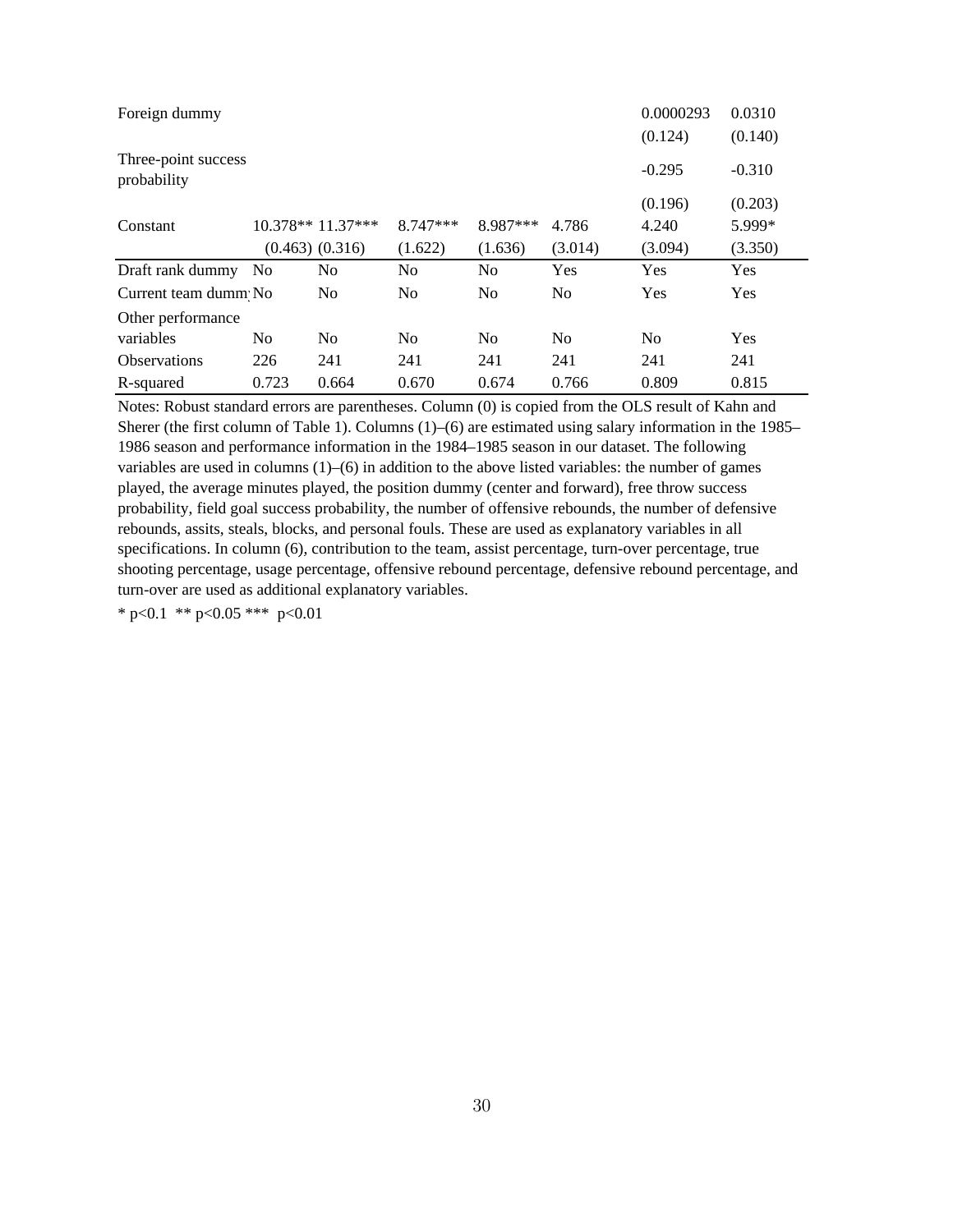| $\sigma$ . Reconcillation with the results of Groothuls and Thin $(2015)$ |                    |                |             |  |  |  |  |  |
|---------------------------------------------------------------------------|--------------------|----------------|-------------|--|--|--|--|--|
|                                                                           | (0)                | (1)            | (2)         |  |  |  |  |  |
| Wage equation                                                             |                    |                |             |  |  |  |  |  |
| Dependent variable                                                        | ln (annual salary) |                |             |  |  |  |  |  |
| White dummy                                                               | $-0.087$           | $-0.0295$      | 0.0197      |  |  |  |  |  |
|                                                                           | (0.04)             | (0.0354)       | (0.0355)    |  |  |  |  |  |
| Selection equation                                                        |                    |                |             |  |  |  |  |  |
| Dependent variable                                                        | exit dummy         | contract dummy |             |  |  |  |  |  |
| White dummy                                                               | $-0.023$           | 0.0796         | 0.0893      |  |  |  |  |  |
|                                                                           | (0.060)            |                |             |  |  |  |  |  |
| Inverse Mill's Ratio                                                      | $-0.43$            | $-0.286***$    | $-0.390***$ |  |  |  |  |  |
|                                                                           | (0.018)            | (0.0276)       | (0.0185)    |  |  |  |  |  |
| N                                                                         | 6530               | 7312           | 7312        |  |  |  |  |  |

Table 8: Reconciliation with the results of Groothuis and Hill (2013)

Standard errors in parentheses. For column (0), the number is taken from Hill and Gooldhill. In column (0), the exit dummy is 1 if the player played at season t-1 but did not have a contract at the season t and otherwise it is equal to 0. For columns (1) and (2), a contract dummy is equal to 1 if a player played at season t-1 and had a contract at t. For columns (1) and (2), we use the sample of the 1990–2006 season in our data for estimation. For the second-stage salary equation, foreign player dummy, height, points per season, rebounds per season, blocks per season, assists per season, draft number, draft number squared, experience, experience squared, and inverse Mill's ratio are used as explanatory variables in addition to the white dummy. In the selection equation of column (0), fourth order polynomial of experience, body mass index, points per season, rebounds per season, draft number, and draft number squared are used as additional explanatory variables. In column (1), the same specification as column (1) is applied. In column (2), the same specification of the first block of Table 4 is applied to the sample covering 1990–2006.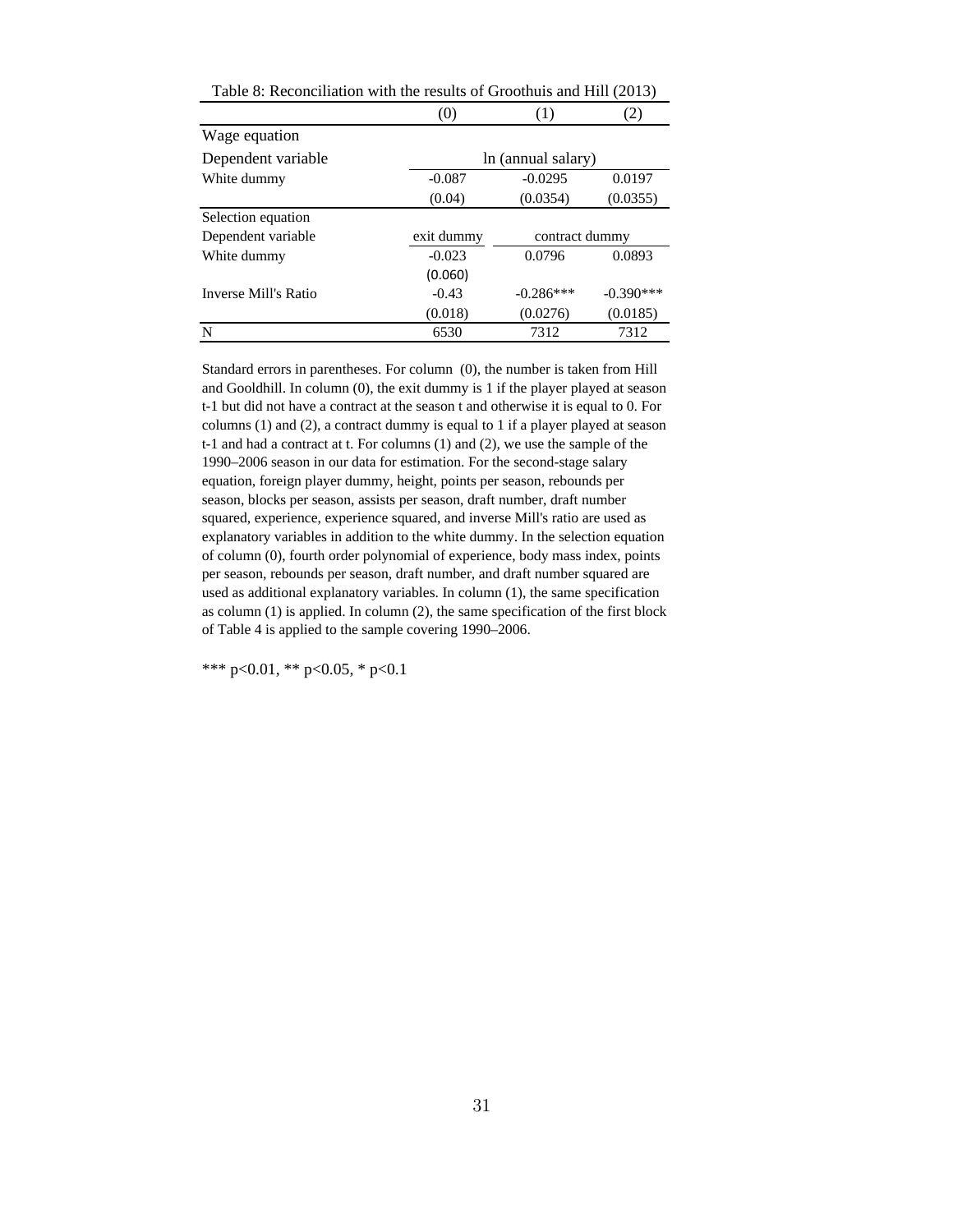| Dependent variable    |           |             | In (annual salary) |           |           |            |
|-----------------------|-----------|-------------|--------------------|-----------|-----------|------------|
|                       |           | (1)         | (2)                | (3)       | (4)       | (5)        |
| Specifications        |           | all         | 1980s              | 1990s     | 2000s     | 2010s      |
| OLS: Adding owner's   |           |             |                    |           |           |            |
| race dummy and its    |           |             |                    |           |           |            |
| interaction with the  |           |             |                    |           |           |            |
| white dummy           |           |             |                    |           |           |            |
|                       | White     | $0.0802***$ | 0.0596             | $-0.0451$ | $0.111**$ | $0.250***$ |
|                       |           | (0.0297)    | (0.0548)           | (0.0460)  | (0.0458)  | (0.0532)   |
|                       | N         | 9,822       | 745                | 3,203     | 3,650     | 2,224      |
|                       | R-squared | 0.682       | 0.751              | 0.617     | 0.603     | 0.570      |
| OLS: Adding GM's race |           |             |                    |           |           |            |
| dummy and its         |           |             |                    |           |           |            |
| interaction with the  |           |             |                    |           |           |            |
| white dummv           |           |             |                    |           |           |            |
|                       | White     | $0.0658**$  | 0.0550             | $-0.0544$ | $0.0917*$ | $0.220***$ |
|                       |           | (0.0303)    | (0.0583)           | (0.0475)  | (0.0487)  | (0.0551)   |
|                       | N         | 9,822       | 745                | 3,203     | 3,650     | 2,224      |
|                       | R-squared | 0.682       | 0.752              | 0.617     | 0.603     | 0.571      |
| OLS: Adding relative  |           |             |                    |           |           |            |
| income and its        |           |             |                    |           |           |            |
| interaction with the  |           |             |                    |           |           |            |
| white dummy           |           |             |                    |           |           |            |
|                       | White     | $0.0905***$ | 0.0655             | $-0.0258$ | $0.113**$ | $0.238***$ |
|                       |           | (0.0309)    | (0.0559)           | (0.0498)  | (0.0458)  | (0.0531)   |
|                       | N         | 9,470       | 736                | 3,080     | 3,505     | 2,149      |
|                       | R-squared | 0.684       | 0.756              | 0.622     | 0.605     | 0.573      |

Table 9: Estimated Coefficients of White Dummy in Other Specifications

Notes: Clustering robust standard errors in parentheses and the error term is clustered at the player's level in all specifications. The explanatory variables in the first block are the explanatory variables used in Table 3, the owner's race dummy, and its interaction with the white dummy of the player. The owner's race dummy is equal to 1 if the race of the owner is non-white, and 0 otherwise. In the second block, the explanatory variables are those used in Table 3: the GM's race dummy and its interaction with the white dummy of the player. The GM's race dummy is equal to 1 if the race of the GM is non-white, and 0 otherwise. Thus, in the first and second blocks, the coefficient of the white dummy shows the white premium in a team in which the owner or the GM's race is white. In the third block, the explanatory variables are the explanatory variables used in Table 3: the relative median income of white residents over black residents in the state where the team is located and its interaction with the white dummy of the player.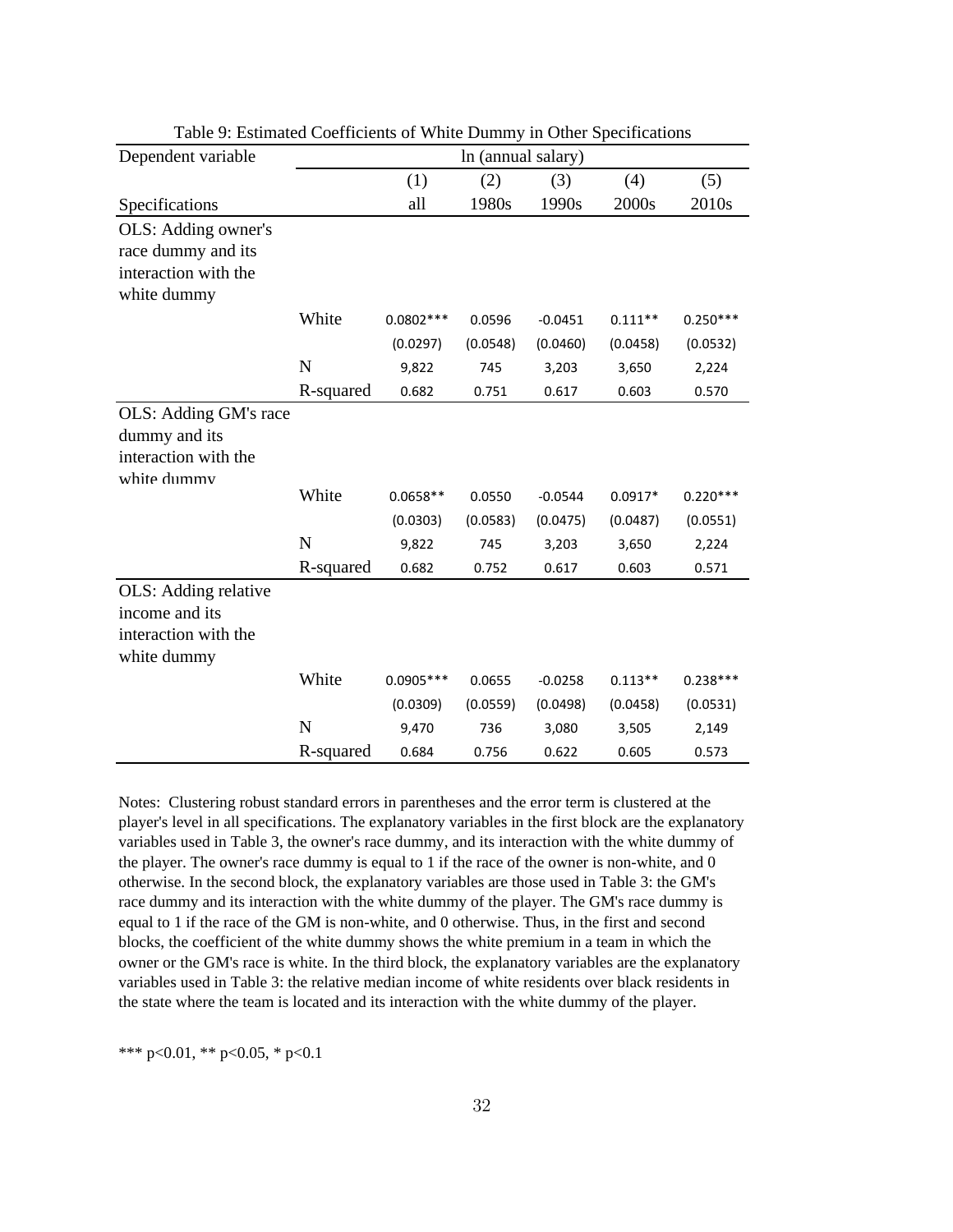

Figure 1: The ratio of white players during 1985–2016.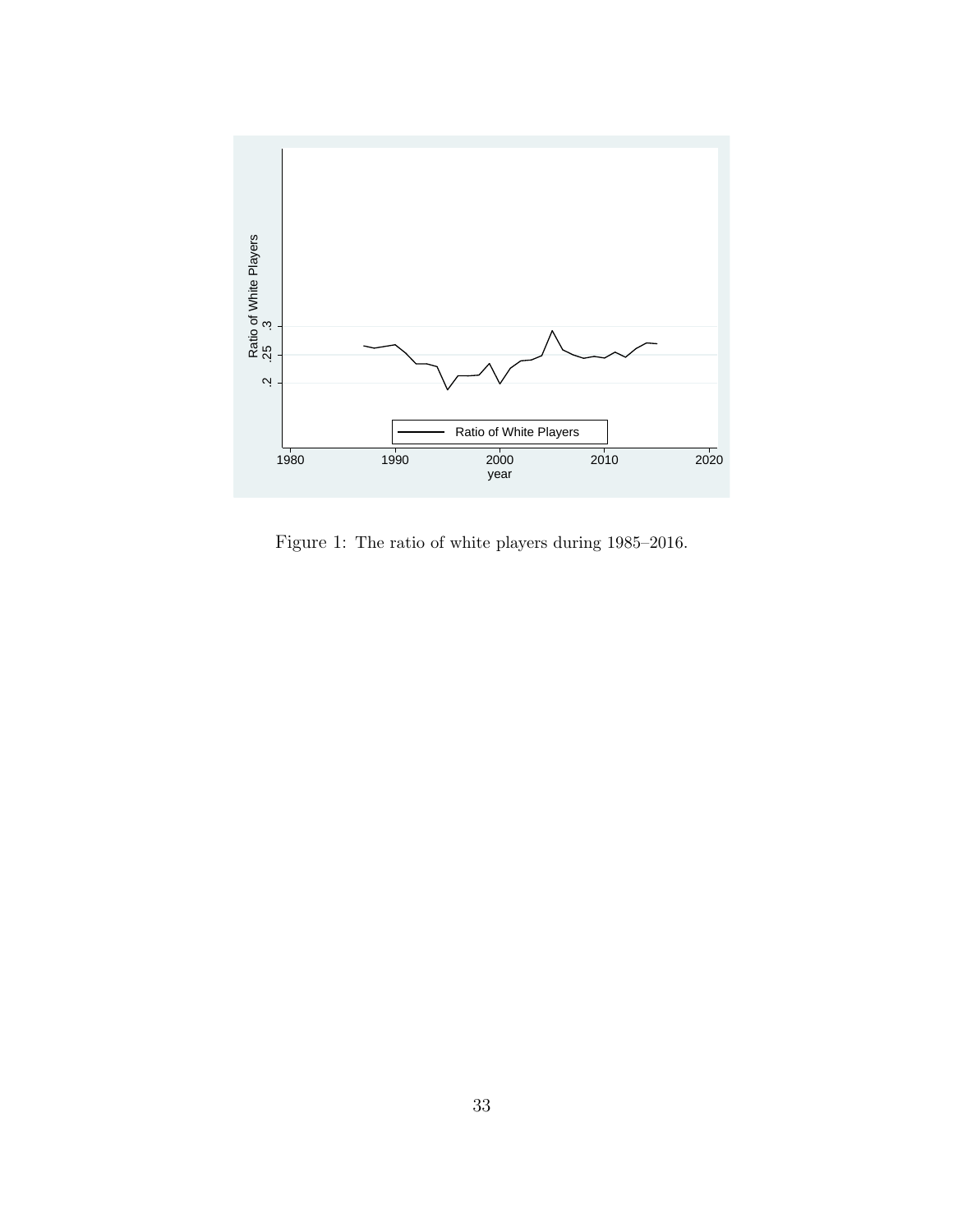

Figure 2: Coefficients of white dummy and its 90% confidence intervals. The estimated coefficient of the white dummy is plotted when the equation used in Table 3 is applied for each year separately.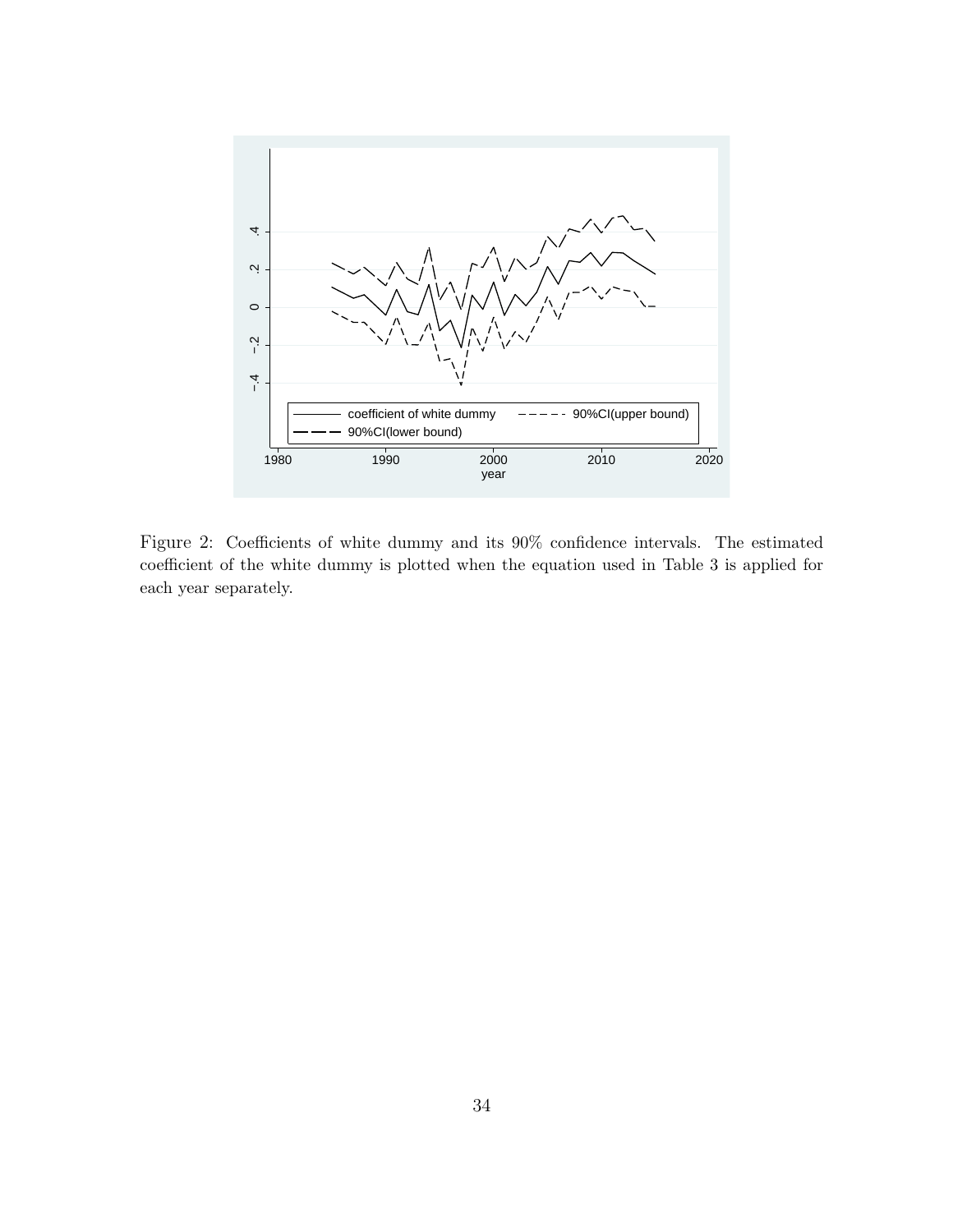

Figure 3: Coefficients of white dummy and its 90% confidence intervals in the sample selection model. The estimated coefficient of the white dummy is plotted when the equation used in the first block of Table 4 is applied separately for each year.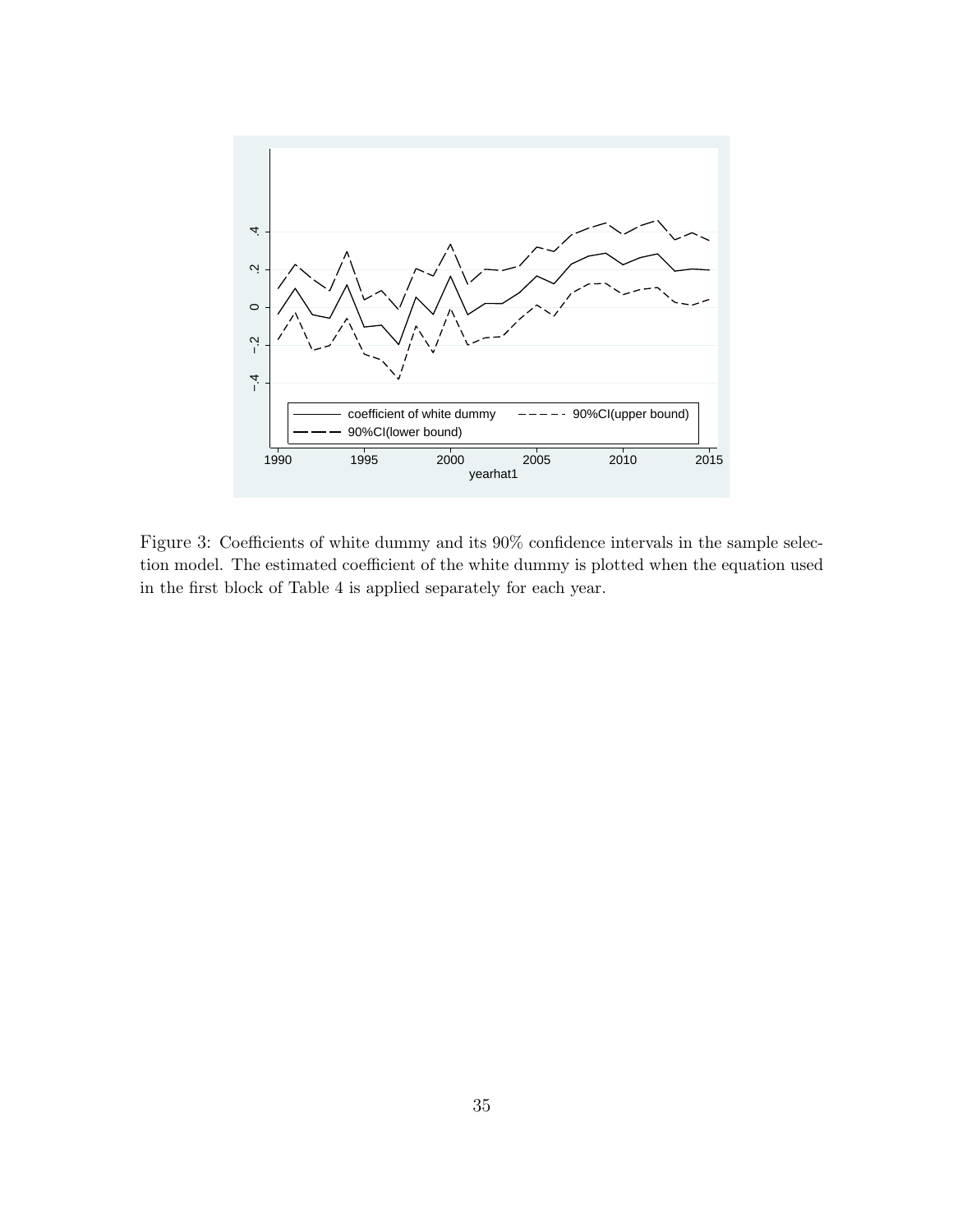| Appendix A                      |              |            |                                                   |              |              |
|---------------------------------|--------------|------------|---------------------------------------------------|--------------|--------------|
|                                 |              |            | Table A1: Estimated Coefficients in the OLS Model |              |              |
| dependnet variable              |              |            | In (annual salary)                                |              |              |
|                                 | (1)          | (2)        | (3)                                               | (4)          | (5)          |
| <b>VARIABLES</b>                | all          | 1980s      | 1990s                                             | 2000s        | 2010s        |
|                                 |              |            |                                                   |              |              |
| White dummy                     | 0.0817***    | 0.0636     | $-0.0411$                                         | $0.113**$    | $0.244***$   |
|                                 | (0.0294)     | (0.0539)   | (0.0452)                                          | (0.0452)     | (0.0521)     |
| Foreign dummy                   | $0.165***$   | $0.164*$   | $0.134*$                                          | $0.123**$    | $0.269***$   |
|                                 | (0.0372)     | (0.0990)   | (0.0749)                                          | (0.0521)     | (0.0547)     |
| Age                             | 0.0403       | 0.0285     | $-0.0613$                                         | $-0.0285$    | 0.0544       |
|                                 | (0.0485)     | (0.149)    | (0.0882)                                          | (0.0603)     | (0.0844)     |
| Age squared                     | $-0.00147$   | $-0.00166$ | 0.000314                                          | 6.29e-05     | $-0.00234$   |
|                                 | (0.000925)   | (0.00279)  | (0.00165)                                         | (0.00114)    | (0.00154)    |
| Experience                      | $0.255***$   | 0.0996 *** | $0.171***$                                        | $0.335***$   | $0.339***$   |
|                                 | (0.0157)     | (0.0333)   | (0.0268)                                          | (0.0234)     | (0.0292)     |
| Experience squared              | $-0.0106***$ | 0.00138    | $-0.00713***$                                     | $-0.0161***$ | $-0.0133***$ |
|                                 | (0.00118)    | (0.00266)  | (0.00191)                                         | (0.00169)    | (0.00197)    |
| Weight                          | 0.000751     | 0.00154    | $-0.00189$                                        | 0.000641     | 0.00368**    |
|                                 | (0.000741)   | (0.00153)  | (0.00122)                                         | (0.00106)    | (0.00152)    |
| Height                          | 0.0105       | 0.00103    | $0.0500***$                                       | 0.000543     | $-0.0175$    |
|                                 | (0.00701)    | (0.0136)   | (0.0103)                                          | (0.0105)     | (0.0135)     |
| Forward Dummy                   | $-0.0353$    | 0.0430     | $-0.0553$                                         | 0.00967      | $-0.0784$    |
|                                 | (0.0378)     | (0.0827)   | (0.0580)                                          | (0.0618)     | (0.0741)     |
| <b>Center Dummy</b>             | $-0.0145$    | 0.188      | 0.0346                                            | 0.0863       | $-0.178*$    |
|                                 | (0.0580)     | (0.118)    | (0.0879)                                          | (0.0940)     | (0.107)      |
| Number of the games played      | $0.00217***$ | 0.00104    | $0.00304***$                                      | 0.00147*     | 0.00155      |
|                                 | (0.000529)   | (0.00113)  | (0.000889)                                        | (0.000810)   | (0.00118)    |
| Average minutes                 | $0.0345***$  | $0.0241**$ | $0.0382***$                                       | $0.0276***$  | $0.0427***$  |
|                                 | (0.00521)    | (0.0117)   | (0.00779)                                         | (0.00767)    | (0.0102)     |
| Field goals per game            | $-0.0274$    | $-0.00132$ | 0.0289                                            | $-0.0677$    | $-0.0481$    |
|                                 | (0.0308)     | (0.0665)   | (0.0450)                                          | (0.0468)     | (0.0683)     |
| Field goal success probability  | 0.130        | 0.879*     | 0.632                                             | $-0.254$     | 0.252        |
|                                 | (0.263)      | (0.465)    | (0.400)                                           | (0.569)      | (0.970)      |
| Three point shoots per game     | 0.0324       | 0.0321     | 0.0330                                            | 0.0406       | $-0.0415$    |
|                                 | (0.0268)     | (0.0840)   | (0.0427)                                          | (0.0430)     | (0.0602)     |
| Three point success probability | $-0.150**$   | $-0.175$   | $-0.187*$                                         | $-0.0419$    | $-0.171$     |
|                                 | (0.0602)     | (0.133)    | (0.102)                                           | (0.0971)     | (0.140)      |
| Free throw per game             | 0.00673      | $-0.0261$  | $0.0678**$                                        | $-0.0132$    | $-0.0405$    |
|                                 | (0.0203)     | (0.0462)   | (0.0325)                                          | (0.0284)     | (0.0403)     |
| Free throw success probability  | 0.0215       | 0.298      | $0.407**$                                         | $-0.212*$    | 0.110        |
|                                 | (0.0880)     | (0.225)    | (0.167)                                           | (0.117)      | (0.166)      |
| Offensive rebound per game      | $0.0567*$    | 0.00157    | $0.0758*$                                         | 0.0696       | $-0.0676$    |
|                                 | (0.0319)     | (0.0881)   | (0.0452)                                          | (0.0491)     | (0.0730)     |
| Defensive rebound per game      | 0.0112       | 0.0197     | $0.0948*$                                         | $-0.0236$    | $-0.0482$    |
|                                 | (0.0284)     | (0.0628)   | (0.0509)                                          | (0.0417)     | (0.0530)     |
| Assists per game                | 0.0333       | 0.0431     | $0.0846**$                                        | 0.0293       | 0.000580     |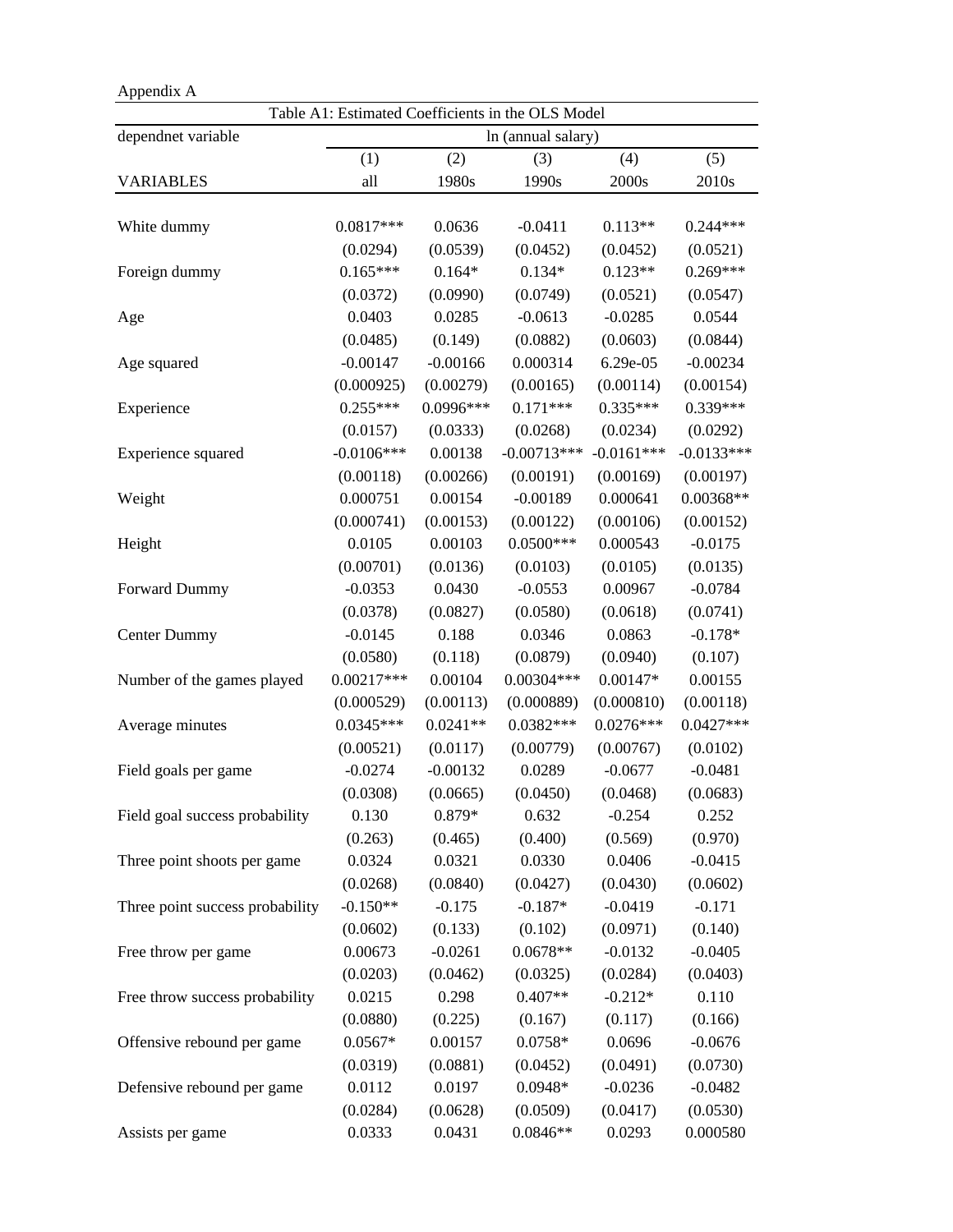| Team dummy                               | Yes         | Yes        | Yes         | Yes         | Yes        |  |
|------------------------------------------|-------------|------------|-------------|-------------|------------|--|
| Year dummy                               | Yes         | Yes        | Yes         | Yes         | Yes        |  |
|                                          | (0.872)     | (2.268)    | (1.433)     | (1.178)     | (1.520)    |  |
| Constant                                 | 9.051***    | $10.43***$ | 8.434***    | 12.78***    | 12.89***   |  |
|                                          | (0.0599)    | (0.0909)   | (0.0909)    | (0.0914)    | (0.101)    |  |
| 36 Snumber of draft pick $\leq 40$       | $-0.0609$   | 0.0264     | $-0.123$    | 0.0111      | $-0.0864$  |  |
|                                          | (0.0700)    | (0.107)    | (0.110)     | (0.109)     | (0.123)    |  |
| 31 $\leq$ number of draft pick $\leq$ 35 | $-0.0127$   | 0.0540     | $-0.141$    | 0.0642      | 0.154      |  |
|                                          | (0.0442)    | (0.0808)   | (0.0583)    | (0.0589)    | (0.0914)   |  |
| 26 ≤number of draft pick $≤30$           | $0.104**$   | 0.0348     | $0.183***$  | 0.0705      | 0.0979     |  |
|                                          | (0.0381)    | (0.0917)   | (0.0584)    | (0.0575)    | (0.0708)   |  |
| 21 $\leq$ number of draft pick $\leq$ 25 | $0.132***$  | 0.108      | $0.267***$  | 0.0580      | 0.0759     |  |
|                                          | (0.0381)    | (0.0627)   | (0.0574)    | (0.0576)    | (0.0728)   |  |
| 16 Snumber of draft pick $\leq 20$       | $0.148***$  | $0.160**$  | $0.223***$  | $0.152***$  | $0.128*$   |  |
|                                          | (0.0350)    | (0.0726)   | (0.0521)    | (0.0560)    | (0.0695)   |  |
| 11 $\leq$ number of draft pick $\leq$ 15 | $0.265***$  | $0.235***$ | $0.260***$  | $0.324***$  | $0.232***$ |  |
|                                          | (0.0363)    | (0.0643)   | (0.0531)    | (0.0611)    | (0.0710)   |  |
| 6 Snumber of draft pick $\leq 10$        | $0.332***$  | $0.296***$ | $0.330***$  | $0.340***$  | $0.346***$ |  |
|                                          | (0.0384)    | (0.0671)   | (0.0609)    | (0.0603)    | (0.0799)   |  |
| 1 $\leq$ number of draft pick $\leq$ 5   | $0.466***$  | $0.485***$ | $0.470***$  | $0.457***$  | $0.466***$ |  |
|                                          | (0.0472)    | (0.0686)   | (0.0475)    | (0.0588)    | (0.0898)   |  |
| seasons                                  | $0.471***$  | $0.119*$   | $0.178***$  | $0.486***$  | $0.932***$ |  |
| least once in the last three             |             |            |             |             |            |  |
| Selected in All Star Games at            |             |            |             |             |            |  |
|                                          | (0.00452)   | (0.00931)  | (0.00921)   | (0.00654)   | (0.00665)  |  |
| Defensive rebound percentage             | $-0.00296$  | 0.000431   | $-0.00437$  | $-0.00630$  | 0.000854   |  |
|                                          | (0.00450)   | (0.0211)   | (0.00693)   | (0.00761)   | (0.00747)  |  |
| Offensive rebound percentage             | 0.00311     | 0.00596    | 0.00369     | $-9.58e-05$ | 0.0120     |  |
|                                          | (0.00517)   | (0.0117)   | (0.00656)   | (0.00697)   | (0.0105)   |  |
| Usage percentage                         | $0.0193***$ | $0.0219*$  | $0.0144**$  | $0.0261***$ | $0.0189*$  |  |
|                                          | (0.00279)   | (0.398)    | (0.00566)   | (0.00610)   | (0.0102)   |  |
| True shooting percentage                 | 0.00238     | $-0.656$   | 0.00819     | 0.00135     | $-0.00238$ |  |
|                                          | (0.00333)   | (0.00769)  | (0.00627)   | (0.00498)   | (0.00695)  |  |
| Turn-over percentage                     | $-0.00205$  | $-0.0118$  | 0.000364    | $-0.00270$  | 0.00282    |  |
|                                          | (0.00312)   | (0.00812)  | (0.00413)   | (0.00528)   | (0.00646)  |  |
| Assist percentage                        | $-0.00429$  | $-0.00812$ | 0.00670     | $-0.0106**$ | $-0.0126*$ |  |
|                                          | (0.0176)    | (0.0420)   | (0.0299)    | (0.0254)    | (0.0388)   |  |
| Contribution to the team                 | $-0.0169$   | 0.00344    | $-0.0630**$ | 0.0218      | 0.0155     |  |
|                                          | (0.0216)    | (0.0369)   | (0.0336)    | (0.0316)    | (0.0426)   |  |
| Personal fouls per game                  | 0.00608     | $-0.0354$  | 0.00724     | 0.0463      | $-0.0339$  |  |
|                                          | (0.0314)    | (0.0572)   | (0.0536)    | (0.0458)    | (0.0707)   |  |
| Blocks per game                          | $0.145***$  | 0.0776     | $0.170***$  | $0.0936**$  | 0.0595     |  |
|                                          | (0.0378)    | (0.0710)   | (0.0597)    | (0.0604)    | (0.0733)   |  |
| Steals per game                          | $-0.0131$   | $-0.0917$  | 0.00286     | 0.00725     | 0.0754     |  |
|                                          | (0.0439)    | (0.105)    | (0.0794)    | (0.0648)    | (0.106)    |  |
| Turn-over per game                       | 0.0675      | 0.135      | $-0.0632$   | 0.0361      | 0.0502     |  |
|                                          | (0.0241)    | (0.0627)   | (0.0348)    | (0.0404)    | (0.0553)   |  |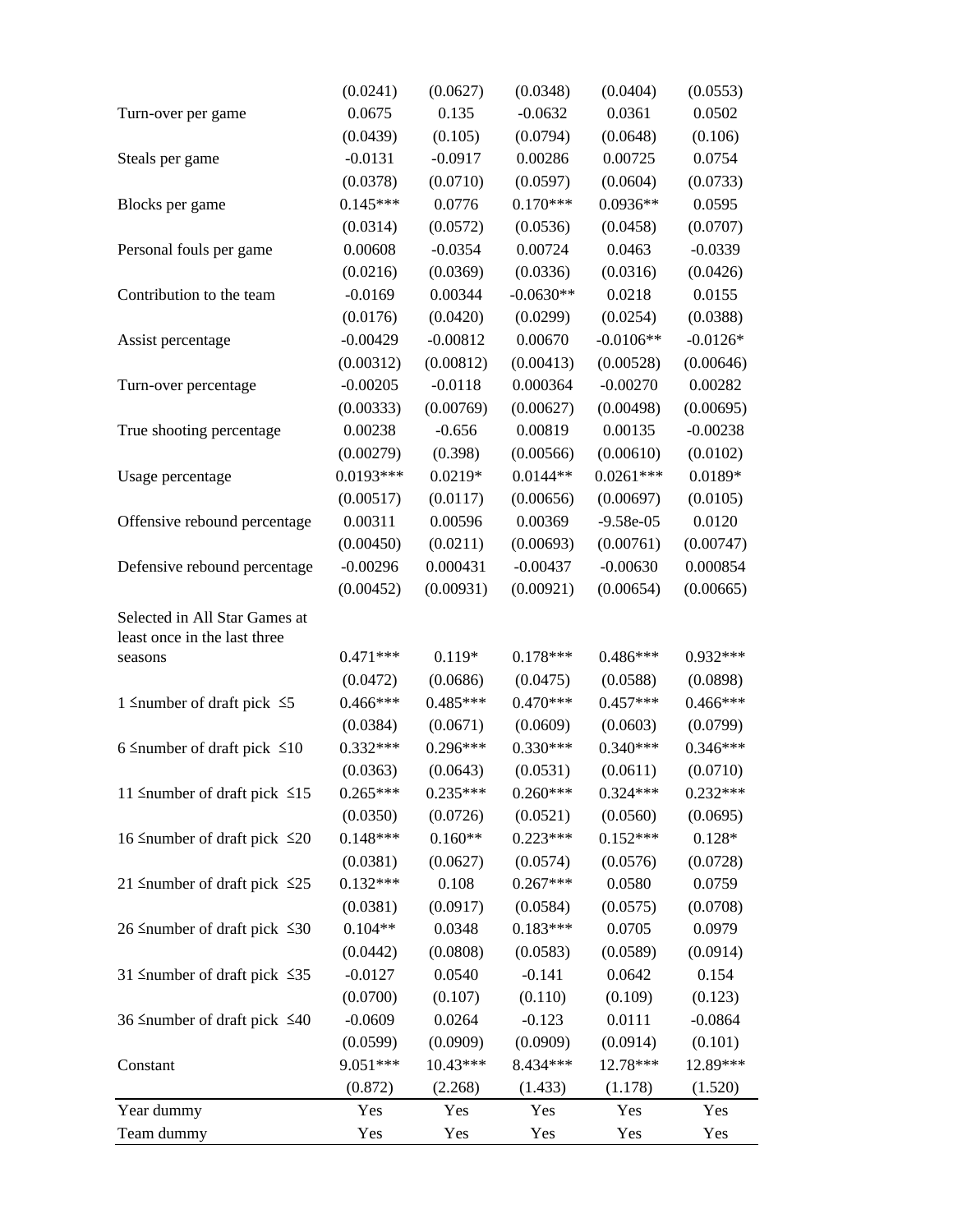| R-squared | 0.681 | 0.751 | 0.617 | 0.603 | 0.570 |
|-----------|-------|-------|-------|-------|-------|
| N         | 9.822 | 745   | 3,203 | 3,650 | 2.224 |

\*\*\* p<0.01, \*\* p<0.05, \* p<0.1 Notes: Clustering robust standard errors in parenthes. The error term is clustered as player's level.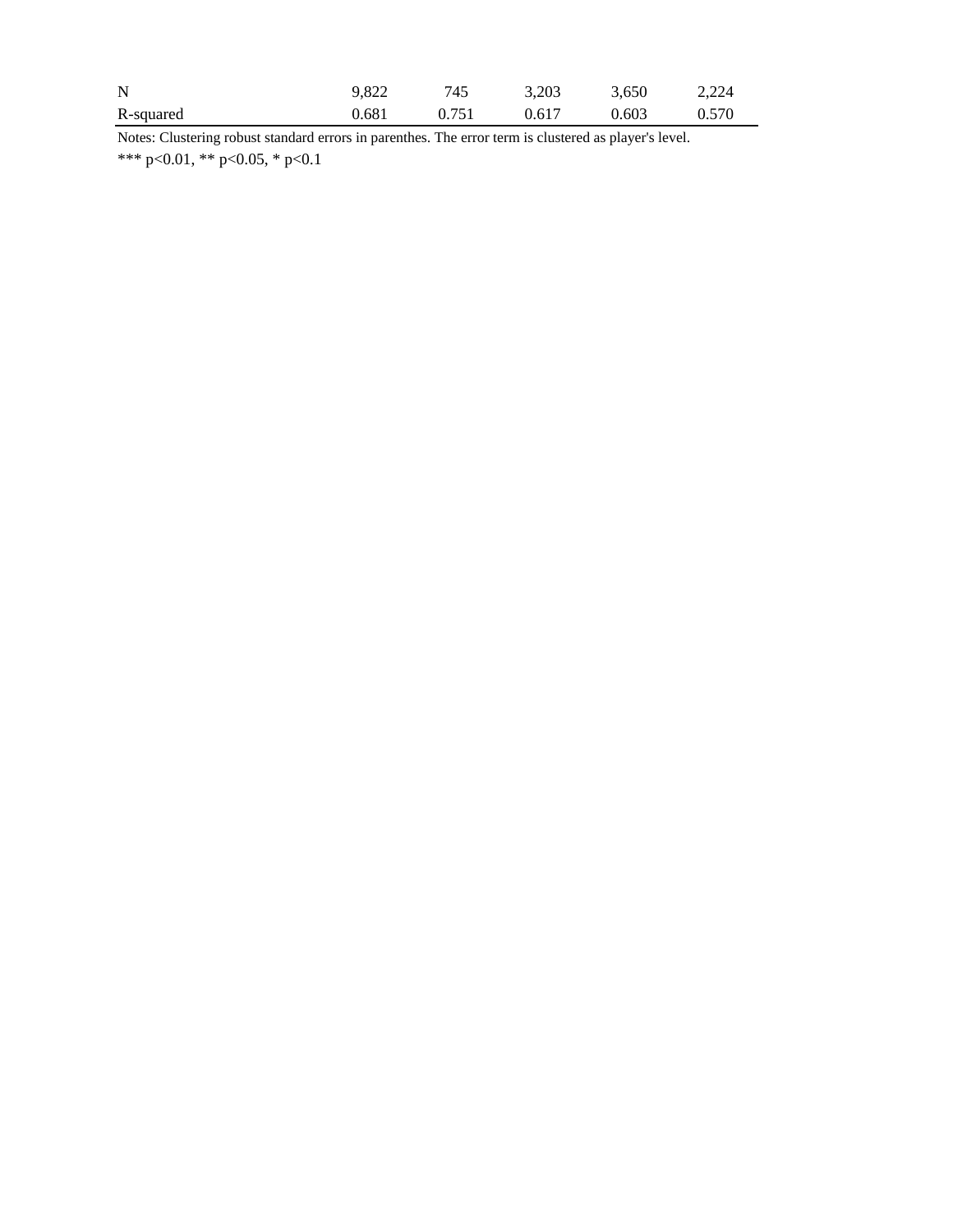| Second stage equation           |                        |                         |                     |                                     |                                  |  |  |  |
|---------------------------------|------------------------|-------------------------|---------------------|-------------------------------------|----------------------------------|--|--|--|
| dependent variable              | In (annual salary)     |                         |                     |                                     |                                  |  |  |  |
|                                 | (2)                    | (3)                     | (4)                 | (5)                                 |                                  |  |  |  |
| <b>VARIABLES</b>                | all                    | 1980s                   | 1990s               | 2000s                               | 2010s                            |  |  |  |
| White dummy                     | $0.0654**$             | 0.0507                  | $-0.0635$           | $0.112**$                           | $0.207***$                       |  |  |  |
|                                 | (0.0297)               | (0.0566)                | (0.0433)            | (0.0451)                            | (0.0494)                         |  |  |  |
| Foreign dummy                   | $0.161***$             | 0.129                   | $0.157**$           | $0.122**$                           | $0.244***$                       |  |  |  |
|                                 | (0.0388)               | (0.111)                 | (0.0754)            | (0.0562)                            | (0.0558)                         |  |  |  |
| Age                             | 0.0370                 | 0.0417                  | $-0.0886$           | $-0.0299$                           | 0.0825                           |  |  |  |
|                                 | (0.0484)               | (0.152)                 | (0.105)             | (0.0579)                            | (0.0866)                         |  |  |  |
| Age squared                     | $-0.00108$             | $-0.00196$              | 0.00119             | 0.000275                            | $-0.00243$                       |  |  |  |
|                                 |                        | (0.000948)(0.00290)     | (0.00198)           |                                     | $(0.00108)$ $(0.00159)$          |  |  |  |
| Experience                      | $0.262***$             | $0.103***$              | $0.194***$          | $0.334***$                          | $0.343***$                       |  |  |  |
|                                 | (0.0136)               | (0.0337)                | (0.0255)            | (0.0202)                            | (0.0333)                         |  |  |  |
| Experience squared              | $-0.0112**0.00144$     |                         |                     |                                     | $-0.00908**-0.0160***-0.0135***$ |  |  |  |
|                                 |                        | $(0.00113)$ $(0.00289)$ |                     | $(0.00198)$ $(0.00148)$ $(0.00210)$ |                                  |  |  |  |
| Weight                          | 0.000504 0.00188       |                         | $-0.00184$          | 0.000581                            | 0.00174                          |  |  |  |
|                                 |                        | (0.000691)(0.00167)     | (0.00122)           | $(0.00112)$ $(0.00168)$             |                                  |  |  |  |
| Height                          | 0.0101                 | 0.00199                 |                     | $0.0466*** -0.000258 -0.00867$      |                                  |  |  |  |
|                                 | $(0.00705)$ $(0.0154)$ |                         | (0.00984)           | $(0.00944)$ $(0.0135)$              |                                  |  |  |  |
| Forward Dummy                   | $-0.0254$              | 0.0348                  | $-0.0576$           | 0.0121                              | $-0.0355$                        |  |  |  |
|                                 | (0.0408)               | (0.0877)                | (0.0710)            | (0.0635)                            | (0.0835)                         |  |  |  |
| <b>Center Dummy</b>             | $-0.0319$              | 0.151                   | $-0.0295$           | 0.0808                              | $-0.106$                         |  |  |  |
|                                 | (0.0598)               | (0.136)                 | (0.103)             | (0.0917)                            | (0.118)                          |  |  |  |
| Number of the games played      | $-0.00133**0.000267$   |                         | $-0.00108$          |                                     | $-0.000206 - 0.00298**$          |  |  |  |
|                                 |                        | (0.000663)(0.00140)     |                     | $(0.000924)(0.00102)$ $(0.00126)$   |                                  |  |  |  |
| Average minutes                 | $0.0233***0.0254*$     |                         | $0.0270***0.0205**$ |                                     | $0.0276**$                       |  |  |  |
|                                 | $(0.00543)$ $(0.0134)$ |                         | (0.00880)           | (0.00804)                           | (0.0111)                         |  |  |  |
| Field goals per game            | 0.00709                | 0.00214                 | 0.0579              | $-0.0589$                           | 0.0146                           |  |  |  |
|                                 | (0.0335)               | (0.0697)                | (0.0438)            | (0.0465)                            | (0.0766)                         |  |  |  |
| Field goal success probability  | $-0.0158$              | 1.138                   | 0.355               | $-0.138$                            | 0.234                            |  |  |  |
|                                 | (0.294)                | (1.012)                 | (0.421)             | (0.645)                             | (0.960)                          |  |  |  |
| Three point shoots per game     | 0.0397                 | 0.0725                  | 0.0225              | 0.0558                              | $-0.0328$                        |  |  |  |
|                                 | (0.0276)               | (0.103)                 | (0.0438)            | (0.0426)                            | (0.0643)                         |  |  |  |
| Three point success probability | $-0.125*$              | $-0.189$                | $-0.143$            | $-0.0177$                           | $-0.141$                         |  |  |  |
|                                 | (0.0645)               | (0.136)                 | (0.104)             | (0.113)                             | (0.130)                          |  |  |  |
| Free throw per game             | 0.0283                 | $-0.0271$               | $0.0840***$         | 0.000989                            | $-0.00459$                       |  |  |  |
|                                 | (0.0179)               | (0.0488)                | (0.0297)            | (0.0310)                            | (0.0451)                         |  |  |  |
| Free throw success probability  | $-0.0196$              | 0.282                   | $0.391**$           | $-0.204*$                           | 0.0266                           |  |  |  |
|                                 | (0.0920)               | (0.276)                 | (0.182)             | (0.114)                             | (0.169)                          |  |  |  |
| Offensive rebound per game      | $0.0668**$             | 0.0320                  | $0.110*$            | $0.0815*$                           | $-0.0510$                        |  |  |  |
|                                 | (0.0338)               | (0.0915)                | (0.0618)            | (0.0448)                            | (0.0830)                         |  |  |  |
| Defensive rebound per game      | 0.0379                 | 0.0152                  | 0.0971*             | $-0.0133$                           | $-0.0278$                        |  |  |  |
|                                 | (0.0280)               | (0.0696)                | (0.0570)            | (0.0415)                            | (0.0571)                         |  |  |  |
| Assists per game                | 0.0400                 | 0.0369                  | $0.0935**$          | 0.0253                              | 0.0302                           |  |  |  |
|                                 | (0.0255)               | (0.0698)                | (0.0364)            | (0.0399)                            | (0.0580)                         |  |  |  |
| Turn-over per game              | $0.0771*$              | 0.132                   | $-0.0669$           | 0.0640                              | 0.0561                           |  |  |  |
|                                 | (0.0416)               | (0.101)                 | (0.0794)            | (0.0674)                            | (0.105)                          |  |  |  |
| Steals per game                 | $-0.00844$             | $-0.0635$               | 0.000490            | 0.000102                            | 0.0356                           |  |  |  |
|                                 | (0.0368)               | (0.0676)                | (0.0545)            | (0.0618)                            | (0.0697)                         |  |  |  |
| Blocks per game                 | $0.152***$             | 0.0868                  | $0.187***$          | $0.0806*$                           | 0.106                            |  |  |  |
|                                 | (0.0297)               | (0.0596)                | (0.0513)            | (0.0436)                            | (0.0766)                         |  |  |  |
| Personal fouls per game         | $-0.0137$              | $-0.0370$               | $-0.0123$           | 0.0345                              | $-0.0679$                        |  |  |  |
|                                 | (0.0248)               | (0.0403)                | (0.0362)            | (0.0319)                            | (0.0425)                         |  |  |  |

Table A2: Estimated Coefficients in the Heckman Two Step Estimation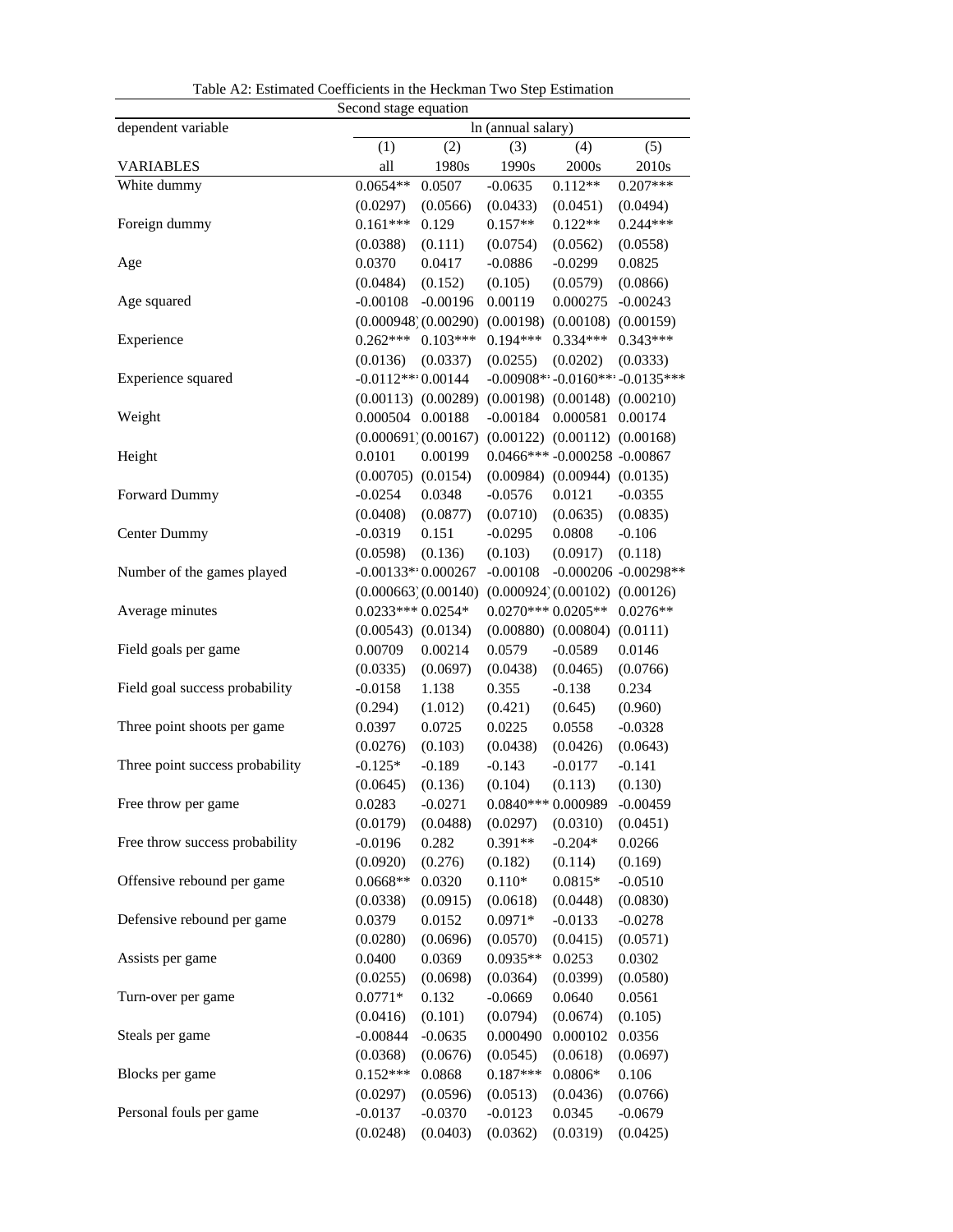| Contribution to the team                                              | $-0.0326*$             | $-0.0112$  | $-0.0735**0.0190$                   |                                     | $-0.00667$              |
|-----------------------------------------------------------------------|------------------------|------------|-------------------------------------|-------------------------------------|-------------------------|
|                                                                       | (0.0187)               | (0.0441)   | (0.0298)                            | (0.0260)                            | (0.0434)                |
| Assist percentage                                                     | $-0.00333$             | $-0.00515$ | 0.00570                             |                                     | $-0.0103**$ $-0.0126**$ |
|                                                                       | (0.00341)              | (0.00904)  |                                     | $(0.00443)$ $(0.00519)$ $(0.00622)$ |                         |
| Turn-over percentage                                                  | $-0.00186$             | $-0.0127$  | 0.00365                             | $-0.00359$                          | $-0.000317$             |
|                                                                       | (0.00351)              | (0.00849)  | (0.00658)                           | $(0.00535)$ $(0.00664)$             |                         |
| True shooting percentage                                              | 0.00385                | $-0.624$   | 0.0102                              | $-0.000556 - 0.00201$               |                         |
|                                                                       | $(0.00337)$ $(0.859)$  |            | (0.00628)                           | $(0.00689)$ $(0.0106)$              |                         |
| Usage percentage                                                      | $0.0138**$             | $0.0193*$  | 0.00961                             | $0.0223***0.0133$                   |                         |
|                                                                       | $(0.00568)$ $(0.0115)$ |            | (0.00687)                           | $(0.00763)$ $(0.0103)$              |                         |
| Offensive rebound percentage                                          | 0.00190                | 0.00188    | $-0.000219 - 0.00241$               |                                     | 0.00633                 |
|                                                                       | $(0.00550)$ $(0.0185)$ |            | (0.0129)                            | $(0.00668)$ $(0.0102)$              |                         |
| Defensive rebound percentage                                          | $-0.00491$             | 0.00338    | $-0.00477$                          | $-0.00703$                          | 0.00201                 |
|                                                                       | $(0.00406)$ $(0.0106)$ |            | (0.0112)                            | $(0.00676)$ $(0.00792)$             |                         |
| Selected in All Star Games at least<br>once in the last three seasons | $0.386***$             | $0.220***$ | $0.170***$                          | $0.440***$                          | $0.722***$              |
|                                                                       | (0.0418)               | (0.0755)   | (0.0485)                            | (0.0696)                            | (0.0974)                |
| 1 $\leq$ number of draft pick $\leq$ 5                                | $0.448***$             | $0.475***$ | $0.471***$                          | $0.444***$                          | $0.439***$              |
|                                                                       | (0.0410)               | (0.0774)   | (0.0520)                            | (0.0649)                            | (0.0764)                |
| 6 Snumber of draft pick $\leq 10$                                     | $0.300***$             | $0.291***$ | $0.315***$                          | $0.326***$                          | $0.276***$              |
|                                                                       | (0.0369)               | (0.0685)   | (0.0589)                            | (0.0622)                            | (0.0788)                |
| 11 $\leq$ number of draft pick $\leq$ 15                              | $0.207***$             | $0.220***$ | $0.173***$                          | $0.304***$                          | $0.146**$               |
|                                                                       | (0.0344)               | (0.0703)   | (0.0559)                            | (0.0567)                            | (0.0734)                |
| 16 ≤number of draft pick ≤20                                          | $0.113***$             | $0.139**$  | $0.167***$                          | $0.141**$                           | 0.0977                  |
|                                                                       | (0.0373)               | (0.0619)   | (0.0574)                            | (0.0608)                            | (0.0846)                |
| 21 $\leq$ number of draft pick $\leq$ 25                              | $0.103***$             | 0.106      | $0.210***$                          | 0.0473                              | 0.0713                  |
|                                                                       | (0.0355)               | (0.0936)   | (0.0570)                            | (0.0534)                            | (0.0891)                |
| 26 Snumber of draft pick $\leq 30$                                    | $0.0842*$              | 0.0145     | $0.169**$                           | 0.0498                              | 0.108                   |
|                                                                       | (0.0457)               | (0.102)    | (0.0721)                            | (0.0706)                            | (0.0977)                |
| 31 $\leq$ number of draft pick $\leq$ 35                              | 0.00159                | 0.0297     | $-0.0882$                           | 0.0550                              | $0.210*$                |
|                                                                       |                        |            |                                     |                                     |                         |
| 36 $\leq$ number of draft pick $\leq 40$                              | (0.0690)               | (0.103)    | (0.122)                             | (0.107)                             | (0.117)                 |
|                                                                       | $-0.0434$              | 0.0301     | $-0.0924$                           | 0.00959                             | $-0.0612$               |
|                                                                       | (0.0615)               | (0.117)    | (0.0985)                            | (0.0868)                            | (0.108)                 |
| Inverse Mill's Ratio                                                  | $-0.748***$            | $-0.238*$  | $-0.775***$                         | $-0.419**$                          | $-0.899***$             |
|                                                                       | (0.112)                | (0.128)    | (0.148)                             | (0.163)                             | (0.166)                 |
| Constant                                                              | 9.587***               | 10.16***   | 10.11***                            | 13.43***                            | 12.95***                |
|                                                                       | (0.929)                | (2.371)    | (1.669)                             | (1.083)                             | (1.370)                 |
| Year dummy                                                            | Yes                    | Yes        | Yes                                 | Yes                                 | Yes                     |
| Team dummy at t                                                       | Yes                    | Yes        | Yes                                 | Yes                                 | Yes                     |
|                                                                       | Selection equation     |            |                                     |                                     |                         |
| dependent variable                                                    |                        |            | dummy variable indicating selection |                                     |                         |
|                                                                       | (1)                    | (2)        | (3)                                 | (4)                                 | (5)                     |
| <b>VARIABLES</b>                                                      | all                    | 1980s      | 1990s                               | 2000s                               | 2010s                   |
| White dummy                                                           | $0.0909*$              | 0.488      | 0.112                               | 0.0460                              | 0.103                   |
|                                                                       | (0.0549)               | (0.409)    | (0.0801)                            | (0.0915)                            | (0.121)                 |
| Foreign dummy                                                         | $-0.0237$              | 0.246      | $-0.146$                            | $-0.0193$                           | 0.0528                  |
|                                                                       | (0.0585)               | (3.137)    | (0.156)                             | (0.0930)                            | (0.102)                 |
| Age                                                                   | $-0.224*** -1.250$     |            | $-0.0958$                           | $-0.237**$                          | $-0.289*$               |
|                                                                       | (0.0642)               | (1.300)    | (0.185)                             | (0.120)                             | (0.164)                 |
| Age squared                                                           | $0.00251**0.0252$      |            | 0.000197                            | 0.00255                             | 0.00367                 |
|                                                                       | $(0.00113)$ $(0.0244)$ |            | (0.00324)                           | (0.00219)                           | (0.00292)               |
| Experience                                                            | $-0.00258$             | 0.146      | $-0.0804$                           | 0.0305                              | 0.0164                  |
|                                                                       | (0.0195)               | (0.294)    | (0.0524)                            | (0.0361)                            | (0.0488)                |
| Experience squared                                                    | $-0.000517 - 0.0324$   |            | 0.00527                             | $-0.00265$                          | $-0.00217$              |
|                                                                       | $(0.00133)$ $(0.0242)$ |            |                                     | $(0.00332)$ $(0.00251)$ $(0.00308)$ |                         |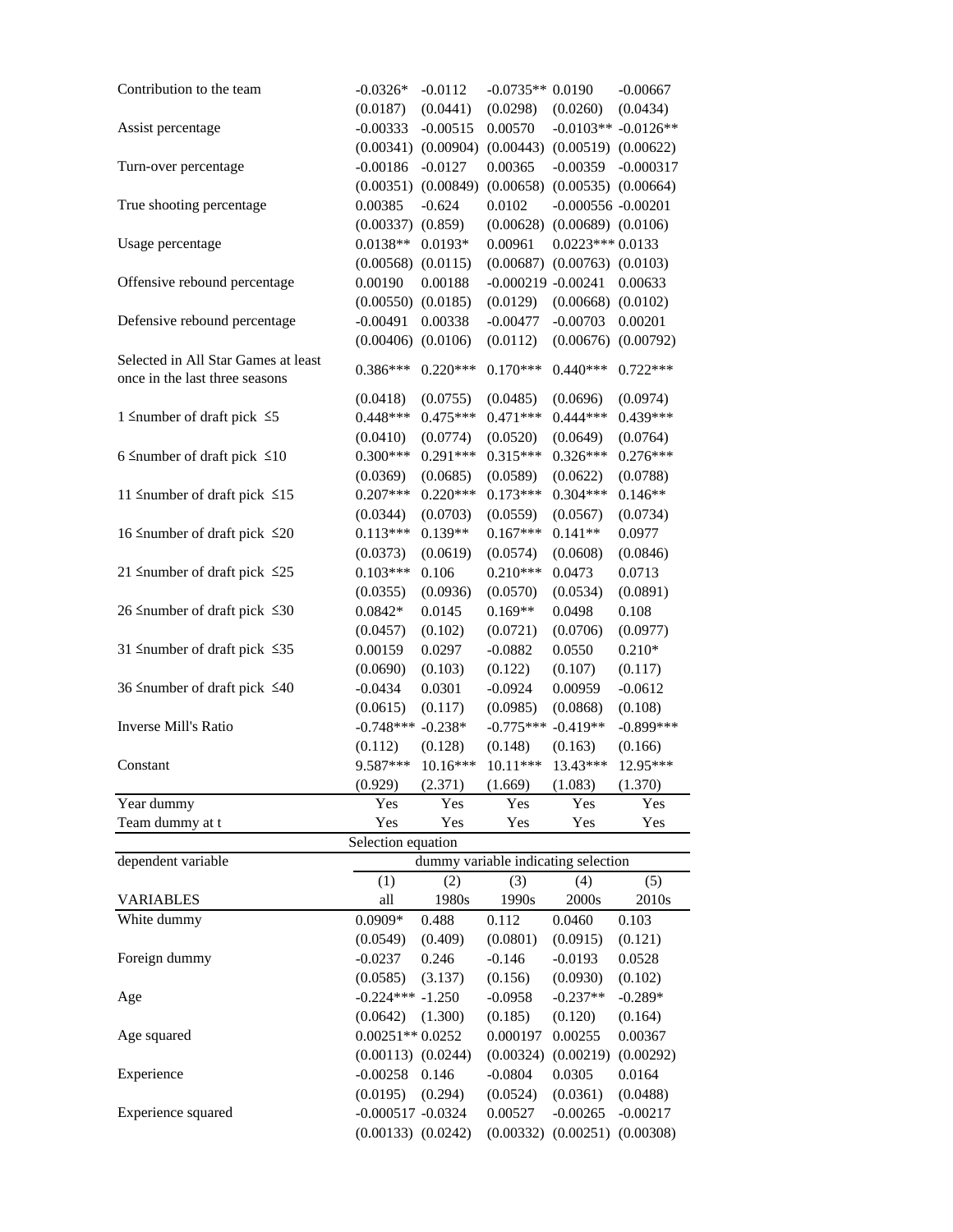| Weight                              | $0.00238*$                                    | 0.00404             | 0.000664                | 0.000629                         | $0.00673**$                   |
|-------------------------------------|-----------------------------------------------|---------------------|-------------------------|----------------------------------|-------------------------------|
|                                     | (0.00127)                                     | (0.0105)            | (0.00301)               | (0.00270)                        | (0.00322)                     |
| Height                              | $-0.00438$                                    | $-0.0640$           | 0.0150                  | 0.00273                          | $-0.0301$                     |
|                                     | (0.0134)                                      | (0.107)             | (0.0262)                | (0.0208)                         | (0.0266)                      |
| Forward Dummy                       | $-0.0620$                                     | 0.110               | $-0.0121$               | 0.0165                           | $-0.162$                      |
|                                     | (0.0849)                                      | (0.612)             | (0.127)                 | (0.124)                          | (0.154)                       |
| Center Dummy                        | 0.0733                                        | 0.778               | 0.225                   | 0.0827                           | $-0.149$                      |
|                                     | (0.116)                                       | (1.025)             | (0.198)                 | (0.175)                          | (0.260)                       |
| Number of the games played          | $0.0132***0.0185**$                           |                     |                         |                                  | 0.0136*** 0.0118*** 0.0147*** |
|                                     |                                               | (0.000956)(0.00765) | (0.00150)               | (0.00150)                        | (0.00225)                     |
| Average minutes                     | $0.0343***-0.0165$                            |                     | $0.0320*$               | $0.0347**$                       | $0.0394*$                     |
|                                     | (0.0113)                                      | (0.134)             | (0.0167)                | (0.0173)                         | (0.0224)                      |
| Field goals per game                | $-0.126*$                                     | $-0.219$            | $-0.0933$               | 0.0328                           | $-0.282*$                     |
|                                     | (0.0683)                                      | (0.877)             | (0.0936)                | (0.110)                          | (0.149)                       |
| Field goal success probability      | $-0.351$                                      | $-6.086$            | 0.0529                  | $-1.282$                         | $-0.0406$                     |
|                                     | (0.288)                                       | (6.138)             | (0.525)                 | (1.104)                          | (1.267)                       |
| Three point shoots per game         | $-0.0290$                                     | $-0.544$            | 0.0150                  | $-0.0605$                        | 0.00259                       |
|                                     | (0.0659)                                      | (0.981)             | (0.121)                 | (0.128)                          | (0.138)                       |
| Three point success probability     | $-0.195*$                                     | $-0.0477$           | $-0.330**$              | $-0.191$                         | $-0.0197$                     |
|                                     | (0.110)                                       | (1.273)             | (0.157)                 | (0.193)                          | (0.284)                       |
| Free throw per game                 | $-0.122***0.214$                              |                     | $-0.109$                | $-0.127$                         | $-0.151$                      |
|                                     | (0.0454)                                      | (0.542)             | (0.0766)                | (0.0823)                         | (0.0967)                      |
| Free throw success probability      | $-0.0527$                                     | $-0.586$            | $-0.0230$               | $-0.177$                         | 0.0809                        |
|                                     | (0.106)                                       | (1.361)             | (0.221)                 | (0.203)                          | (0.232)                       |
| Offensive rebound per game          | 0.00861                                       | $-0.923$            | $-0.0812$               | 0.0733                           | 0.150                         |
|                                     | (0.0769)                                      | (1.181)             | (0.135)                 | (0.171)                          | (0.173)                       |
| Defensive rebound per game          | $-0.136**$                                    | 0.437               | $-0.0404$               | $-0.126$                         | $-0.153$                      |
|                                     | (0.0586)                                      | (1.045)             | (0.103)                 | (0.0978)                         | (0.131)                       |
| Assists per game                    | $-0.0425$                                     | $-0.0441$           | $-0.0190$               | 0.0413                           | $-0.112$                      |
|                                     | (0.0533)                                      | (0.801)             | (0.0985)                | (0.0741)                         | (0.118)                       |
| Turn-over per game                  | $-0.0560$                                     | $-0.838$            | 0.0146                  | $-0.242*$                        | 0.0461                        |
|                                     | (0.101)                                       | (1.139)             | (0.178)                 | (0.136)                          | (0.219)                       |
| Steals per game                     | 0.0461                                        | $-0.438$            | 0.0613                  | 0.0798                           | 0.218                         |
|                                     | (0.0804)                                      | (0.706)             | (0.134)                 | (0.156)                          | (0.178)                       |
| Blocks per game                     | 0.0478                                        | 0.315               | 0.00285                 | $0.257*$                         | $-0.267$                      |
|                                     | (0.0863)                                      | (0.975)             | (0.126)                 | (0.150)                          | (0.190)                       |
| Personal fouls per game             | $0.0811**$                                    | 0.356               | 0.0531                  | 0.0800                           | 0.103                         |
|                                     | (0.0403)                                      | (0.277)             | (0.0761)                | (0.0657)                         | (0.0919)                      |
| Contribution to the team            | $0.107***$                                    | 0.341               | 0.0927                  | 0.0445                           | $0.140*$                      |
|                                     | (0.0359)                                      | (0.539)             | (0.0609)                | (0.0584)                         | (0.0828)                      |
| Assist percentage                   | $-0.00402$                                    | $-0.0203$           |                         | $-0.000966 - 0.000995 - 0.00836$ |                               |
|                                     | $(0.00369)$ $(0.0690)$                        |                     | $(0.00635)$ $(0.00637)$ |                                  | (0.00761)                     |
| Turn-over percentage                | 0.00128                                       | 0.0422              | $-0.00835$              | 0.00880                          | 0.00682                       |
|                                     |                                               |                     |                         |                                  |                               |
|                                     | $(0.00405)$ $(0.0497)$<br>$-0.000444 - 1.103$ |                     |                         | $(0.00864)$ $(0.00611)$          | (0.0110)                      |
| True shooting percentage            |                                               |                     | $-0.00148$              | 0.0131                           | $-0.00717$                    |
|                                     | $(0.00335)$ $(7.563)$                         |                     | (0.00672)               | (0.0127)                         | (0.0143)                      |
| Usage percentage                    | $0.0158***0.0838$                             |                     | $0.0137*$               | $0.0165*$                        | 0.0187                        |
|                                     | $(0.00577)$ $(0.0948)$                        |                     | (0.00767)               | (0.0100)                         | (0.0165)                      |
| Offensive rebound percentage        | $-0.00423$                                    | 0.0857              | $-0.00510$              | $-0.000421 - 0.00876$            |                               |
|                                     | (0.00689)                                     | (0.127)             | (0.0104)                | (0.0156)                         | (0.0171)                      |
| Defensive rebound percentage        | 0.00357                                       | $-0.125$            | 0.00383                 | 0.00438                          | $-0.00469$                    |
|                                     | (0.00516)                                     | (0.0988)            | (0.0101)                | (0.00758)                        | (0.00984)                     |
| Selected in All Star Games at least | $0.603***$                                    | 0.723               | 0.0864                  | $0.471*$                         | 1.280                         |
| once in the last three seasons      |                                               |                     |                         |                                  |                               |
|                                     | (0.129)                                       | (2.409)             | (0.162)                 | (0.272)                          | (0.785)                       |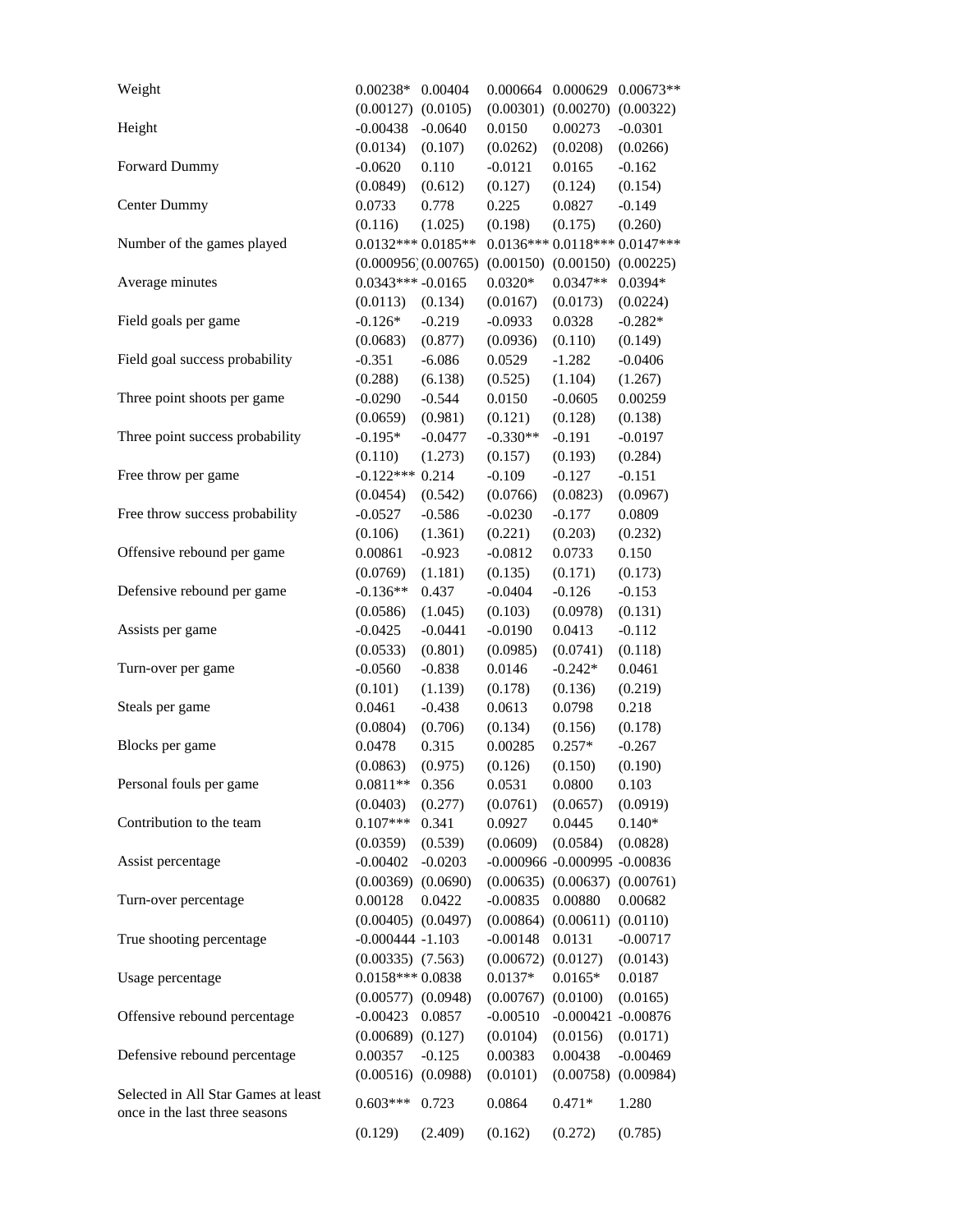| 1 $\leq$ number of draft pick $\leq$ 5   | 0.121      | 0.0154     | 0.0405     | 0.0746     | 0.203      |
|------------------------------------------|------------|------------|------------|------------|------------|
|                                          | (0.0792)   | (0.624)    | (0.151)    | (0.133)    | (0.163)    |
| 6 ≤number of draft pick $≤10$            | $0.195**$  | 0.0319     | 0.101      | 0.203      | $0.389**$  |
|                                          | (0.0833)   | (0.440)    | (0.130)    | (0.128)    | (0.151)    |
| 11 Snumber of draft pick $\leq 15$       | $0.314***$ | 0.454      | $0.559***$ | 0.140      | $0.293**$  |
|                                          | (0.0660)   | (0.628)    | (0.137)    | (0.118)    | (0.145)    |
| 16 Snumber of draft pick $\leq 20$       | $0.168***$ | 0.589      | $0.224*$   | 0.107      | 0.135      |
|                                          | (0.0620)   | (0.557)    | (0.114)    | (0.131)    | (0.181)    |
| 21 Snumber of draft pick $\leq 25$       | 0.0954     | 0.0950     | 0.215      | 0.0640     | 0.0214     |
|                                          | (0.0890)   | (0.429)    | (0.131)    | (0.169)    | (0.124)    |
| 26 Snumber of draft pick $\leq 30$       | 0.0666     | 0.696      | 0.0484     | 0.183      | $-0.113$   |
|                                          | (0.0620)   | (2.022)    | (0.121)    | (0.133)    | (0.178)    |
| 31 $\leq$ number of draft pick $\leq$ 35 | $-0.0496$  | 0.729      | $-0.158$   | 0.0290     | $-0.168$   |
|                                          | (0.0793)   | (1.594)    | (0.141)    | (0.167)    | (0.188)    |
| 36 $\leq$ number of draft pick $\leq 40$ | $-0.0848$  | 0.0724     | $-0.158$   | $-0.0255$  | $-0.112$   |
|                                          | (0.0986)   | (1.822)    | (0.144)    | (0.155)    | (0.182)    |
| Team dummy at t-1                        | YES        | YES        | YES.       | <b>YES</b> | <b>YES</b> |
| Year dummy                               | YES        | <b>YES</b> | <b>YES</b> | <b>YES</b> | <b>YES</b> |
| N                                        | 12302      | 1422       | 3867       | 4307       | 2706       |

Notes: Clustering robust standard errors are presetned in parenthes. The error term is clustered as player's level. The standard error is calculated based on clustered bootstrap.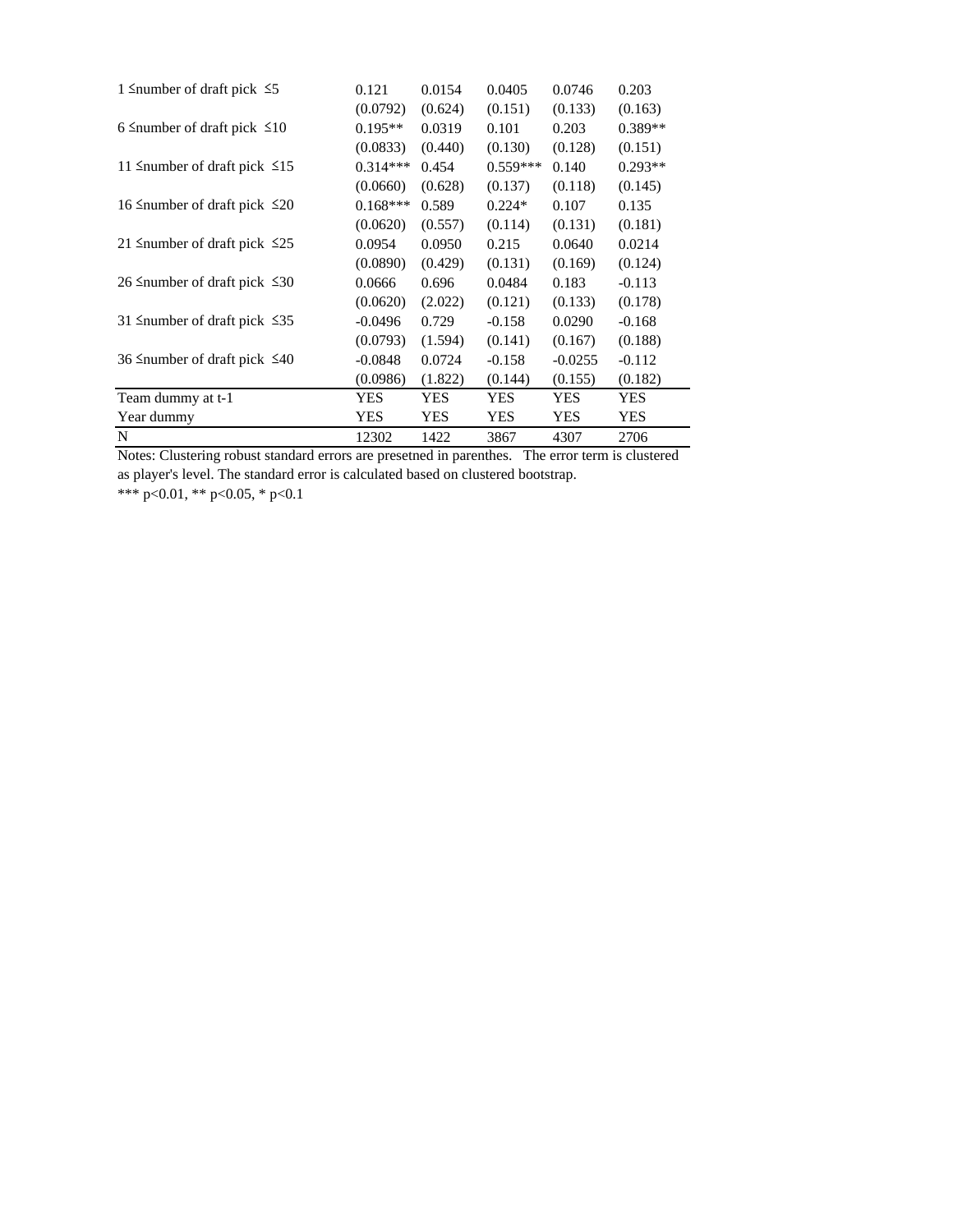# Appendix B

Appendix B is for the purpose of refereeing, not for publication. It will be put on the journal's website and author's website.

| Table B1: Estimated Coefficients of Important Variables in the 50 % Quantile Regression Model |              |            |                    |              |              |
|-----------------------------------------------------------------------------------------------|--------------|------------|--------------------|--------------|--------------|
| dependent variable                                                                            |              |            | In (annual salary) |              |              |
|                                                                                               | (1)          | (2)        | (3)                | (4)          | (5)          |
| <b>VARIABLES</b>                                                                              | all          | 1980s      | 1990s              | 2000s        | 2010s        |
| White dummy                                                                                   | 0.0436       | 0.0598     | $-0.103**$         | $0.130***$   | $0.186***$   |
|                                                                                               | (0.0297)     | (0.0789)   | (0.0480)           | (0.0477)     | (0.0616)     |
| Foreign dummy                                                                                 | $0.123***$   | 0.167      | 0.0334             | 0.0459       | $0.277***$   |
|                                                                                               | (0.0394)     | (0.113)    | (0.0910)           | (0.0530)     | (0.0698)     |
| Age                                                                                           | 0.0934       | 0.129      | 0.0427             | $-0.0299$    | 0.113        |
|                                                                                               | (0.0591)     | (0.264)    | (0.111)            | (0.0660)     | (0.103)      |
| Age squared                                                                                   | $-0.00248**$ | $-0.00313$ | $-0.00153$         | 0.0000896    | $-0.00337*$  |
|                                                                                               | (0.00113)    | (0.00516)  | (0.00218)          | (0.00129)    | (0.00196)    |
| Experience                                                                                    | $0.266***$   | 0.0606     | $0.160***$         | $0.361***$   | $0.333***$   |
|                                                                                               | (0.0189)     | (0.0663)   | (0.0351)           | (0.0284)     | (0.0289)     |
| Experience squared                                                                            | $-0.0110***$ | 0.00353    | $-0.00596**$       | $-0.0178***$ | $-0.0128***$ |
|                                                                                               | (0.00153)    | (0.00612)  | (0.00270)          | (0.00242)    | (0.00235)    |
| Weight                                                                                        | 0.00133      | 0.000176   | $-0.000639$        | 0.000954     | $0.00474**$  |
|                                                                                               | (0.000821)   | (0.00270)  | (0.00140)          | (0.00131)    | (0.00187)    |
| Height                                                                                        | $0.0123*$    | 0.00619    | $0.0478***$        | 0.0114       | $-0.0357**$  |
|                                                                                               | (0.00696)    | (0.0250)   | (0.0113)           | (0.0114)     | (0.0150)     |
| Forward Dummy                                                                                 | $-0.00837$   | 0.0262     | $-0.0987$          | 0.00224      | 0.0657       |
|                                                                                               | (0.0401)     | (0.110)    | (0.0671)           | (0.0736)     | (0.0912)     |
| <b>Center Dummy</b>                                                                           | 0.000807     | 0.193      | 0.0320             | 0.00219      | $-0.0158$    |
|                                                                                               | (0.0572)     | (0.161)    | (0.0964)           | (0.111)      | (0.147)      |
| Number of the games played                                                                    | $0.00161***$ | 0.00117    | $0.00282***$       | 0.000727     | 0.000556     |
|                                                                                               | (0.000513)   | (0.00148)  | (0.00108)          | (0.000817)   | (0.00124)    |
| Average minutes                                                                               | $0.0423***$  | 0.0194     | $0.0400***$        | $0.0404***$  | $0.0537***$  |
|                                                                                               | (0.00561)    | (0.0165)   | (0.00862)          | (0.00860)    | (0.0117)     |
| Field goals per game                                                                          | $-0.0633**$  | $-0.00881$ | $-0.0302$          | $-0.110**$   | $-0.127$     |
|                                                                                               | (0.0261)     | (0.107)    | (0.0582)           | (0.0473)     | (0.0866)     |
| Field goal success probability                                                                | $-0.317$     | 0.637      | 0.577              | 0.118        | 0.928        |
|                                                                                               | (0.253)      | (0.675)    | (0.549)            | (0.771)      | (1.397)      |
| Three point shoots per game                                                                   | 0.0112       | $-0.0191$  | 0.00250            | 0.00302      | $-0.0602$    |
|                                                                                               | (0.0274)     | (0.178)    | (0.0500)           | (0.0458)     | (0.0844)     |
| Three point success probability                                                               | $-0.171**$   | $-0.237$   | $-0.0832$          | $-0.120$     | $-0.152$     |
|                                                                                               | (0.0712)     | (0.159)    | (0.114)            | (0.124)      | (0.149)      |
| Free throw per game                                                                           | $-0.00990$   | $-0.0582$  | 0.0521             | $-0.0337$    | $-0.0687$    |
|                                                                                               | (0.0189)     | (0.0902)   | (0.0429)           | (0.0307)     | (0.0473)     |
| Free throw success probability                                                                | $-0.0800$    | 0.160      | 0.278              | $-0.106$     | 0.143        |
|                                                                                               | (0.0834)     | (0.395)    | (0.179)            | (0.125)      | (0.154)      |
| Offensive rebound per game                                                                    | 0.0155       | $-0.0199$  | 0.0230             | 0.0738       | $-0.178**$   |
|                                                                                               | (0.0255)     | (0.137)    | (0.0470)           | (0.0450)     | (0.0718)     |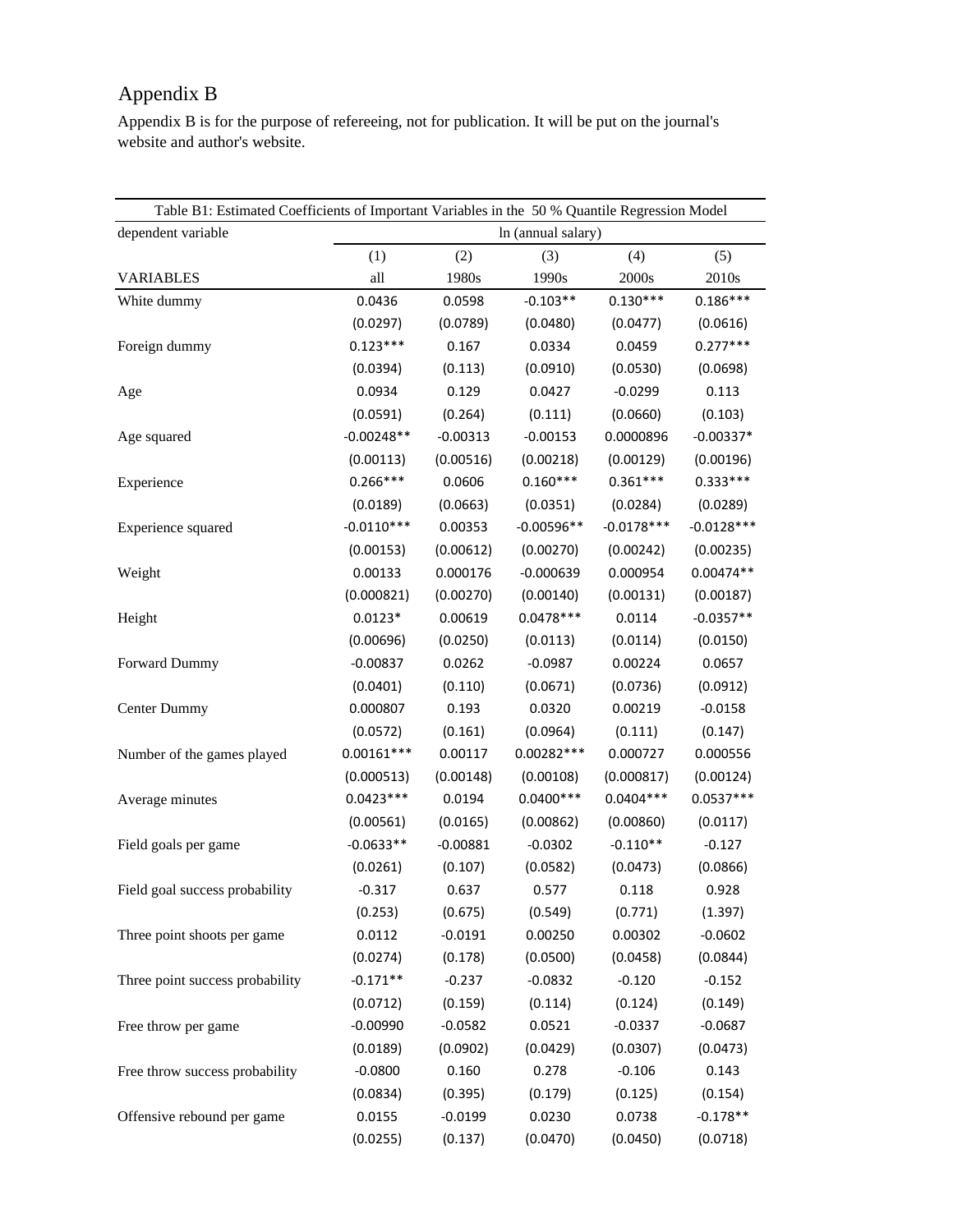| Defensive rebound per game               | $-0.0165$   | 0.0233      | 0.0522     | $-0.0666$   | $-0.0564$   |
|------------------------------------------|-------------|-------------|------------|-------------|-------------|
|                                          | (0.0278)    | (0.0983)    | (0.0532)   | (0.0462)    | (0.0537)    |
| Assists per game                         | 0.0158      | 0.00779     | $0.0732*$  | $-0.0155$   | $-0.0591$   |
|                                          | (0.0200)    | (0.0788)    | (0.0380)   | (0.0420)    | (0.0580)    |
| Turn-over per game                       | 0.0604      | 0.174       | 0.0444     | 0.0318      | 0.0728      |
|                                          | (0.0391)    | (0.158)     | (0.0855)   | (0.0663)    | (0.123)     |
| Steals per game                          | $-0.0932**$ | $-0.103$    | $-0.0591$  | $-0.00948$  | $-0.0119$   |
|                                          | (0.0378)    | (0.105)     | (0.0767)   | (0.0686)    | (0.0820)    |
| Blocks per game                          | $0.118***$  | 0.0182      | $0.117*$   | 0.0735      | 0.0169      |
|                                          | (0.0301)    | (0.0905)    | (0.0681)   | (0.0465)    | (0.101)     |
| Personal fouls per game                  | 0.00882     | $-0.0379$   | 0.0138     | 0.0217      | $-0.0196$   |
|                                          | (0.0209)    | (0.0469)    | (0.0339)   | (0.0372)    | (0.0534)    |
| Contribution to the team                 | 0.00379     | 0.0257      | $-0.0375$  | 0.0338      | 0.0502      |
|                                          | (0.0146)    | (0.0738)    | (0.0396)   | (0.0268)    | (0.0411)    |
| Assist percentage                        | $-0.00169$  | $-0.00254$  | 0.00230    | $-0.00212$  | $-0.0101$   |
|                                          | (0.00243)   | (0.0132)    | (0.00396)  | (0.00617)   | (0.00661)   |
| Turn-over percentage                     | $-0.00237$  | $-0.0168$   | $-0.00638$ | 0.000480    | $-0.00127$  |
|                                          | (0.00264)   | (0.0116)    | (0.00624)  | (0.00511)   | (0.00768)   |
| True shooting percentage                 | $0.00523*$  | $-1.092*$   | $0.0111**$ | $-0.00331$  | $-0.0111$   |
|                                          | (0.00284)   | (0.620)     | (0.00556)  | (0.00788)   | (0.0142)    |
| Usage percentage                         | $0.0261***$ | 0.0134      | $0.0166*$  | $0.0357***$ | $0.0288**$  |
|                                          | (0.00533)   | (0.0178)    | (0.00936)  | (0.00862)   | (0.0119)    |
| Offensive rebound percentage             | 0.00139     | 0.00584     | 0.00524    | $-0.00930$  | $0.0143**$  |
|                                          | (0.00262)   | (0.0329)    | (0.00461)  | (0.00709)   | (0.00634)   |
| Defensive rebound percentage             | 0.00207     | $-0.000231$ | $-0.00212$ | 0.000982    | $-0.00237$  |
|                                          | (0.00503)   | (0.0158)    | (0.00687)  | (0.00830)   | (0.00697)   |
| Selected in All Star Games at least      | $0.396***$  | 0.0989      | $0.136**$  | $0.470***$  | $0.798***$  |
| once in the last three seasons           |             |             |            |             |             |
|                                          | (0.0489)    | (0.0981)    | (0.0645)   | (0.0638)    | (0.0971)    |
| 1 $\leq$ number of draft pick $\leq$ 5   | $0.428***$  | $0.522***$  | $0.438***$ | $0.433***$  | $0.471***$  |
|                                          | (0.0410)    | (0.118)     | (0.0654)   | (0.0614)    | (0.0909)    |
| 6 Snumber of draft pick $\leq 10$        | $0.308***$  | $0.368***$  | $0.286***$ | $0.348***$  | $0.365***$  |
|                                          | (0.0418)    | (0.103)     | (0.0592)   | (0.0713)    | (0.0875)    |
| 11 $\leq$ number of draft pick $\leq$ 15 | $0.273***$  | $0.295**$   | $0.213***$ | $0.313***$  | $0.284***$  |
|                                          | (0.0376)    | (0.119)     | (0.0606)   | (0.0574)    | (0.0927)    |
| 16 ≤number of draft pick ≤20             | $0.123***$  | $0.184*$    | $0.159**$  | $0.181***$  | 0.0414      |
|                                          | (0.0401)    | (0.0948)    | (0.0734)   | (0.0618)    | (0.104)     |
| 21 $\leq$ number of draft pick $\leq$ 25 | $0.136***$  | 0.135       | $0.220***$ | 0.0214      | 0.0182      |
|                                          | (0.0363)    | (0.0996)    | (0.0647)   | (0.0651)    | (0.0916)    |
| 26 Snumber of draft pick $\leq 30$       | $0.0939*$   | 0.0974      | $0.160**$  | 0.0896      | 0.0544      |
|                                          | (0.0504)    | (0.0916)    | (0.0739)   | (0.0799)    | (0.0902)    |
| 31 $\leq$ number of draft pick $\leq$ 35 | $-0.0899$   | 0.0482      | $-0.164*$  | $-0.0269$   | $-0.0307$   |
|                                          | (0.0596)    | (0.252)     | (0.0992)   | (0.116)     | (0.174)     |
| 36 Snumber of draft pick $\leq 40$       | $-0.160***$ | 0.0771      | $-0.200$   | $-0.119$    | $-0.273***$ |
|                                          | (0.0616)    | (0.146)     | (0.179)    | (0.120)     | (0.0956)    |
| Constant                                 | 8.350***    | $9.441**$   | 7.296***   | 11.98***    | 13.33***    |
|                                          | (0.954)     | (4.211)     | (1.765)    | (1.258)     | (1.654)     |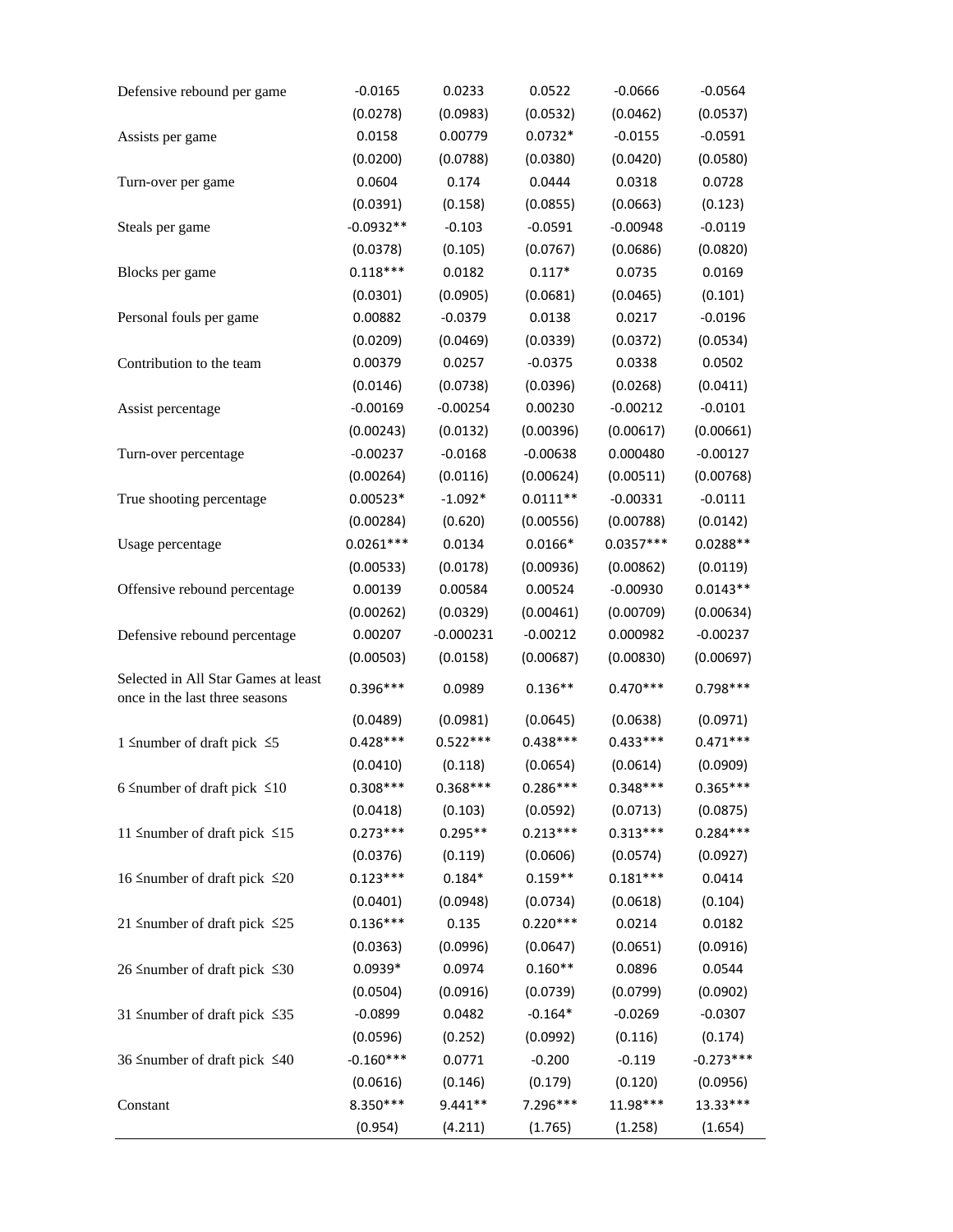| Year dummy          | Yes   | Yes   | Yes   | Yes   | Yes   |
|---------------------|-------|-------|-------|-------|-------|
| Team dummy          | Yes   | Yes   | Yes   | Yes   | Yes   |
| <b>Observations</b> | 9822  | 745   | 3203  | 3650  | 2224  |
| R-squared           | 0.676 | 0.737 | 0.606 | 0.594 | 0.556 |

Notes: Clustering robust standard errors in parentheses. The error term is clustered as player's level.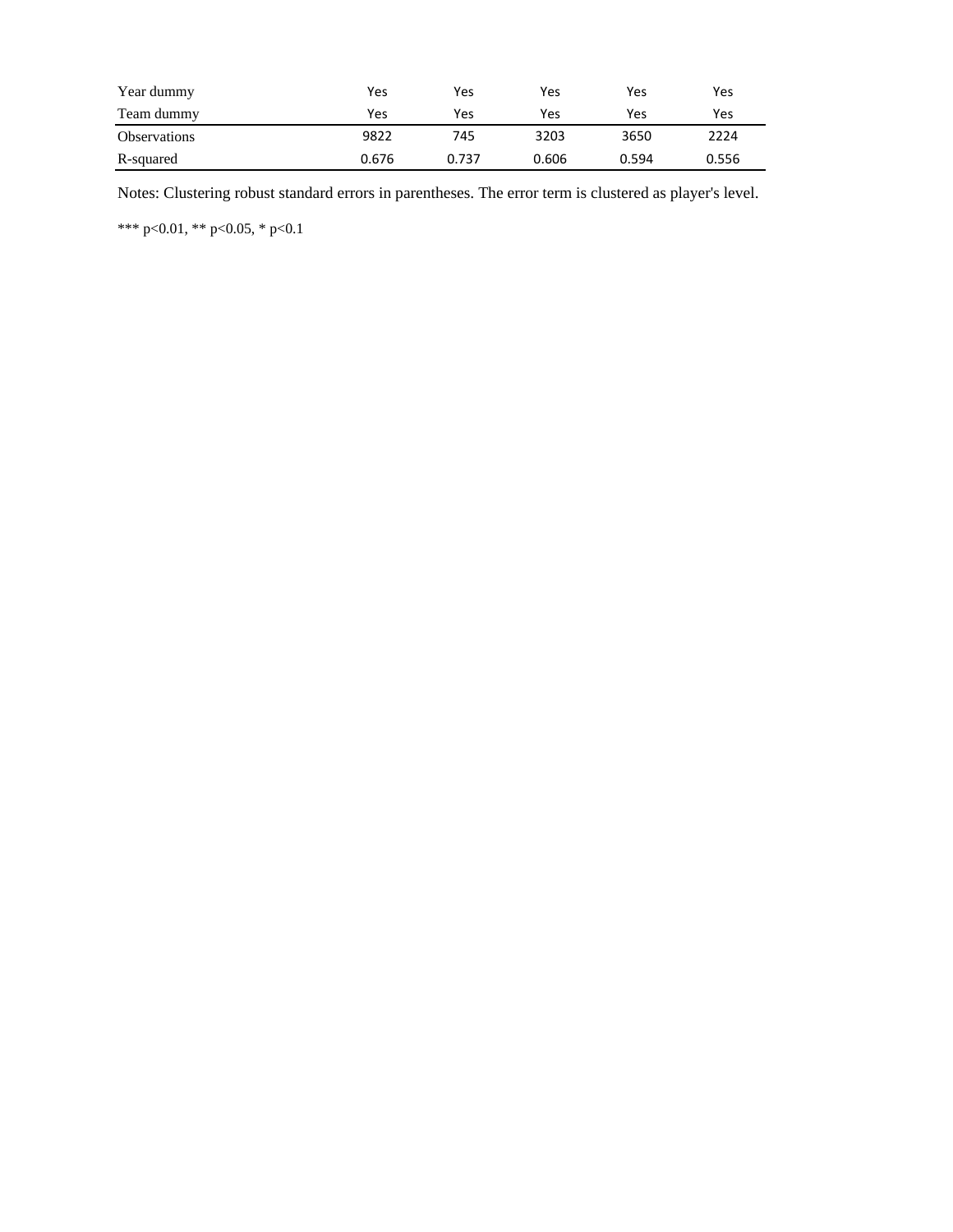| Table D2. Estimated Coernelents of important Variables in the 25 % Quantite regression Moder<br>dependnet variable |              |            | In (annual salary) |              |              |
|--------------------------------------------------------------------------------------------------------------------|--------------|------------|--------------------|--------------|--------------|
|                                                                                                                    | (1)          | (2)        | (3)                | (4)          | (5)          |
| <b>VARIABLES</b>                                                                                                   | all          | 1980s      | 1990s              | 2000s        | 2010s        |
| White Dummy                                                                                                        | $0.0900***$  | 0.0251     | $-0.0310$          | $0.149***$   | $0.192***$   |
|                                                                                                                    | (0.0287)     | (0.0743)   | (0.0562)           | (0.0500)     | (0.0686)     |
| Foreign Dummy                                                                                                      | $0.116***$   | $0.187*$   | $0.167**$          | 0.00552      | $0.196**$    |
|                                                                                                                    | (0.0416)     | (0.112)    | (0.0798)           | (0.0576)     | (0.0773)     |
| Age                                                                                                                | 0.0472       | 0.227      | $-0.0139$          | $-0.0420$    | $-0.0571$    |
|                                                                                                                    | (0.0550)     | (0.170)    | (0.0846)           | (0.0818)     | (0.111)      |
| Age squared                                                                                                        | $-0.00191*$  | $-0.00516$ | $-0.000673$        | 0.0000781    | $-0.000582$  |
|                                                                                                                    | (0.00109)    | (0.00321)  | (0.00161)          | (0.00160)    | (0.00211)    |
| Experience                                                                                                         | $0.258***$   | 0.0419     | $0.167***$         | $0.329***$   | $0.356***$   |
|                                                                                                                    | (0.0170)     | (0.0435)   | (0.0303)           | (0.0337)     | (0.0400)     |
| Experience squared                                                                                                 | $-0.0103***$ | 0.00539    | $-0.00633***$      | $-0.0160***$ | $-0.0149***$ |
|                                                                                                                    | (0.00139)    | (0.00336)  | (0.00201)          | (0.00258)    | (0.00282)    |
| Weight                                                                                                             | $-0.000283$  | 0.00276    | $-0.000286$        | $-0.00159$   | 0.00264      |
|                                                                                                                    | (0.000801)   | (0.00218)  | (0.00133)          | (0.00121)    | (0.00182)    |
| Height                                                                                                             | 0.0104       | 0.00388    | $0.0330***$        | 0.00993      | $-0.0189$    |
|                                                                                                                    | (0.00727)    | (0.0205)   | (0.0128)           | (0.0127)     | (0.0145)     |
| Forward Dummy                                                                                                      | $-0.0361$    | $-0.0706$  | $-0.0560$          | $-0.0105$    | 0.0300       |
|                                                                                                                    | (0.0357)     | (0.108)    | (0.0640)           | (0.0717)     | (0.0903)     |
| <b>Center Dummy</b>                                                                                                | 0.0162       | 0.0474     | $-0.00874$         | 0.0982       | $-0.00577$   |
|                                                                                                                    | (0.0551)     | (0.147)    | (0.107)            | (0.104)      | (0.130)      |
| Number of the games                                                                                                | $0.00286***$ | $0.00272*$ | $0.00515***$       | 0.00151      | $0.00276*$   |
|                                                                                                                    | (0.000642)   | (0.00148)  | (0.00126)          | (0.00106)    | (0.00145)    |
| Average minutes                                                                                                    | $0.0322***$  | 0.0173     | $0.0365***$        | $0.0228**$   | $0.0465***$  |
|                                                                                                                    | (0.00644)    | (0.0159)   | (0.0113)           | (0.00901)    | (0.0138)     |
| Field goal                                                                                                         | $-0.0138$    | 0.0265     | 0.0199             | $-0.0330$    | $-0.112$     |
|                                                                                                                    | (0.0397)     | (0.0608)   | (0.0649)           | (0.0620)     | (0.0766)     |
| Field goal success probability                                                                                     | 0.157        | 0.328      | 0.642              | 0.248        | $-0.391$     |
|                                                                                                                    | (0.321)      | (0.414)    | (0.551)            | (1.447)      | (1.130)      |
| Three point shoots                                                                                                 | 0.0379       | 0.0640     | 0.0806             | $0.101*$     | $-0.137**$   |
|                                                                                                                    | (0.0375)     | (0.174)    | (0.0533)           | (0.0603)     | (0.0697)     |
| Three point success probability                                                                                    | $-0.116$     | $-0.294$   | $-0.0474$          | $-0.0666$    | $-0.0950$    |
|                                                                                                                    | (0.0788)     | (0.236)    | (0.102)            | (0.0932)     | (0.207)      |
| Free throw                                                                                                         | 0.0114       | $-0.0230$  | $0.0896**$         | 0.00862      | $-0.0938*$   |
|                                                                                                                    | (0.0294)     | (0.0501)   | (0.0411)           | (0.0392)     | (0.0534)     |
| Free throw success probability                                                                                     | 0.0442       | 0.0383     | 0.264              | $-0.0742$    | 0.139        |
|                                                                                                                    | (0.130)      | (0.237)    | (0.205)            | (0.251)      | (0.279)      |
| Offensive rebound                                                                                                  | 0.0500       | $-0.00140$ | 0.0618             | $0.108*$     | $-0.0913$    |
|                                                                                                                    | (0.0356)     | (0.102)    | (0.0453)           | (0.0615)     | (0.0828)     |
| Defensive rebound                                                                                                  | 0.0380       | 0.0243     | 0.0809             | 0.0244       | $-0.0874$    |
|                                                                                                                    | (0.0310)     | (0.0859)   | (0.0595)           | (0.0562)     | (0.0650)     |
| Assists                                                                                                            | 0.0431       | 0.0227     | 0.0839*            | 0.0689       | $-0.0266$    |
|                                                                                                                    | (0.0297)     | (0.0731)   | (0.0451)           | (0.0502)     | (0.0597)     |
| Turn-over                                                                                                          | 0.0354       | 0.144      | $-0.0646$          | $-0.0753$    | 0.159        |
|                                                                                                                    | (0.0626)     | (0.126)    | (0.107)            | (0.0910)     | (0.110)      |
| <b>Steals</b>                                                                                                      | $-0.0333$    | $-0.0739$  | $-0.0249$          | 0.0450       | 0.0167       |

Table B2: Estimated Coefficients of Important Variables in the 25 % Quantile Regression Model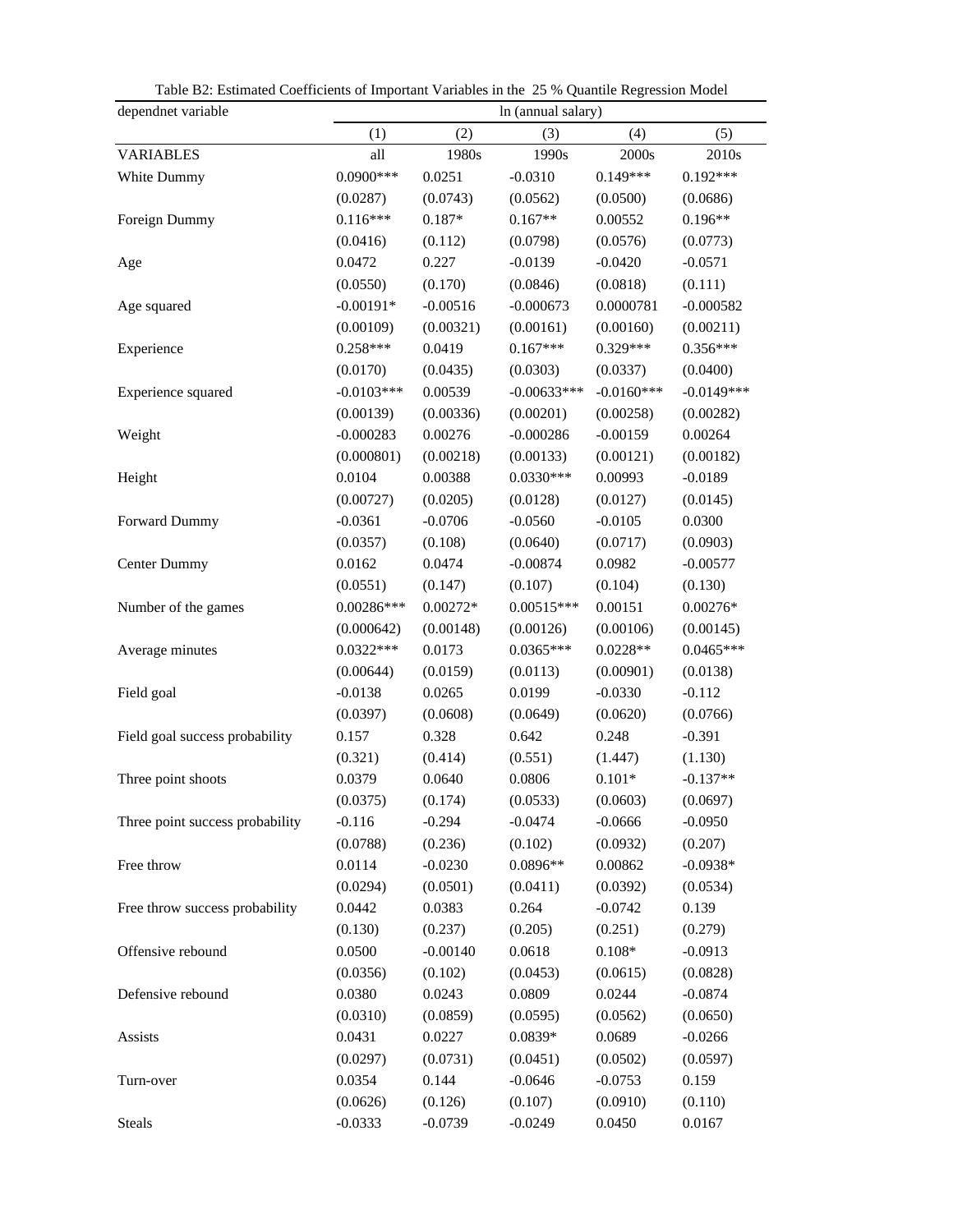|                                          | (0.0487)     | (0.0852)    | (0.0697)   | (0.0645)     | (0.0810)   |
|------------------------------------------|--------------|-------------|------------|--------------|------------|
| <b>Blocks</b>                            | $0.143***$   | $-0.00801$  | $0.166**$  | $0.108*$     | $-0.0638$  |
|                                          | (0.0381)     | (0.0724)    | (0.0657)   | (0.0576)     | (0.0948)   |
| Personal fouls                           | $-0.00473$   | $-0.0358$   | $-0.00219$ | $0.0590*$    | $-0.0283$  |
|                                          | (0.0264)     | (0.0558)    | (0.0371)   | (0.0350)     | (0.0565)   |
| Contribution to the team                 | $-0.0241$    | 0.00993     | $-0.0547$  | $-0.00718$   | 0.0376     |
|                                          | (0.0228)     | (0.0436)    | (0.0363)   | (0.0329)     | (0.0405)   |
| Assist percentage                        | $-0.00384$   | $-0.0114$   | 0.00480    | $-0.00972$   | $-0.0137*$ |
|                                          | (0.00318)    | (0.00961)   | (0.00545)  | (0.00677)    | (0.00828)  |
| Turn-over percentage                     | $-0.00354$   | $-0.00889$  | $-0.00261$ | $-0.0000715$ | $-0.00484$ |
|                                          | (0.00445)    | (0.00855)   | (0.00587)  | (0.0106)     | (0.0120)   |
| True shooting percentage                 | 0.00323      | $-0.439$    | 0.000781   | 0.000129     | 0.00363    |
|                                          | (0.00343)    | (0.570)     | (0.00557)  | (0.0137)     | (0.0113)   |
| Usage percentage                         | $0.0184***$  | 0.00517     | 0.00819    | $0.0290***$  | $0.0285**$ |
|                                          | (0.00619)    | (0.0117)    | (0.0146)   | (0.00991)    | (0.0125)   |
| Offensive rebound percentage             | $0.00713***$ | $-0.000687$ | $0.0107**$ | 0.00467      | 0.0120     |
|                                          | (0.00276)    | (0.0178)    | (0.00517)  | (0.00993)    | (0.0122)   |
| Defensive rebound percentage             | $-0.00400$   | 0.0000564   | $-0.00192$ | $-0.0101$    | 0.000878   |
|                                          | (0.00342)    | (0.0132)    | (0.00751)  | (0.0106)     | (0.0116)   |
| Selected in All Star Games               | $0.445***$   | 0.0273      | $0.144**$  | $0.573***$   | $1.061***$ |
|                                          | (0.0603)     | (0.110)     | (0.0714)   | (0.0800)     | (0.116)    |
| 1 $\leq$ number of draft pick $\leq$ 5   | $0.620***$   | $0.631***$  | $0.580***$ | $0.626***$   | $0.606***$ |
|                                          | (0.0513)     | (0.0908)    | (0.0924)   | (0.0751)     | (0.127)    |
| 6 Snumber of draft pick $\leq 10$        | $0.408***$   | $0.396***$  | $0.395***$ | $0.445***$   | $0.352**$  |
|                                          | (0.0478)     | (0.0973)    | (0.0800)   | (0.0799)     | (0.145)    |
| 11 $\leq$ number of draft pick $\leq$ 15 | $0.374***$   | $0.242**$   | $0.354***$ | $0.468***$   | $0.305***$ |
|                                          | (0.0462)     | (0.0982)    | (0.0761)   | (0.0892)     | (0.114)    |
| 16 Snumber of draft pick $\leq 20$       | $0.205***$   | $0.286***$  | $0.270***$ | $0.238***$   | 0.162      |
|                                          | (0.0475)     | (0.0854)    | (0.0803)   | (0.0773)     | (0.118)    |
| 21 $\leq$ number of draft pick $\leq$ 25 | $0.207***$   | 0.129       | $0.333***$ | $0.165**$    | 0.143      |
|                                          | (0.0498)     | (0.131)     | (0.0836)   | (0.0783)     | (0.115)    |
| 26 $\leq$ number of draft pick $\leq$ 30 | $0.175***$   | 0.0208      | $0.222**$  | 0.122        | 0.121      |
|                                          | (0.0540)     | (0.144)     | (0.0940)   | (0.103)      | (0.129)    |
| 31 $\leq$ number of draft pick $\leq$ 35 | $-0.0556$    | $-0.0168$   | $-0.160$   | 0.0415       | 0.108      |
|                                          | (0.0553)     | (0.124)     | (0.115)    | (0.125)      | (0.110)    |
| 36 $\leq$ number of draft pick $\leq$ 40 | $-0.0562$    | 0.0341      | $-0.133$   | $-0.00968$   | $-0.180*$  |
|                                          | (0.0568)     | (0.116)     | (0.0992)   | (0.0788)     | (0.103)    |
| Constant                                 | 9.014***     | 7.823***    | 8.648***   | 12.46***     | 14.34***   |
|                                          | (0.945)      | (2.866)     | (1.672)    | (1.495)      | (1.723)    |
| Year dummy                               | Yes          | Yes         | Yes        | Yes          | Yes        |
| Team dummy                               | Yes          | Yes         | Yes        | Yes          | Yes        |
| Observations                             | 9822         | 745         | 3203       | 3650         | 2224       |
| R-squared                                | 0.674        | 0.729       | 0.604      | 0.587        | 0.549      |

\*\*\* p<0.01, \*\* p<0.05, \* p<0.1 Notes: Clustering robust standard errors in parentheses. The error term is clustered as player's level.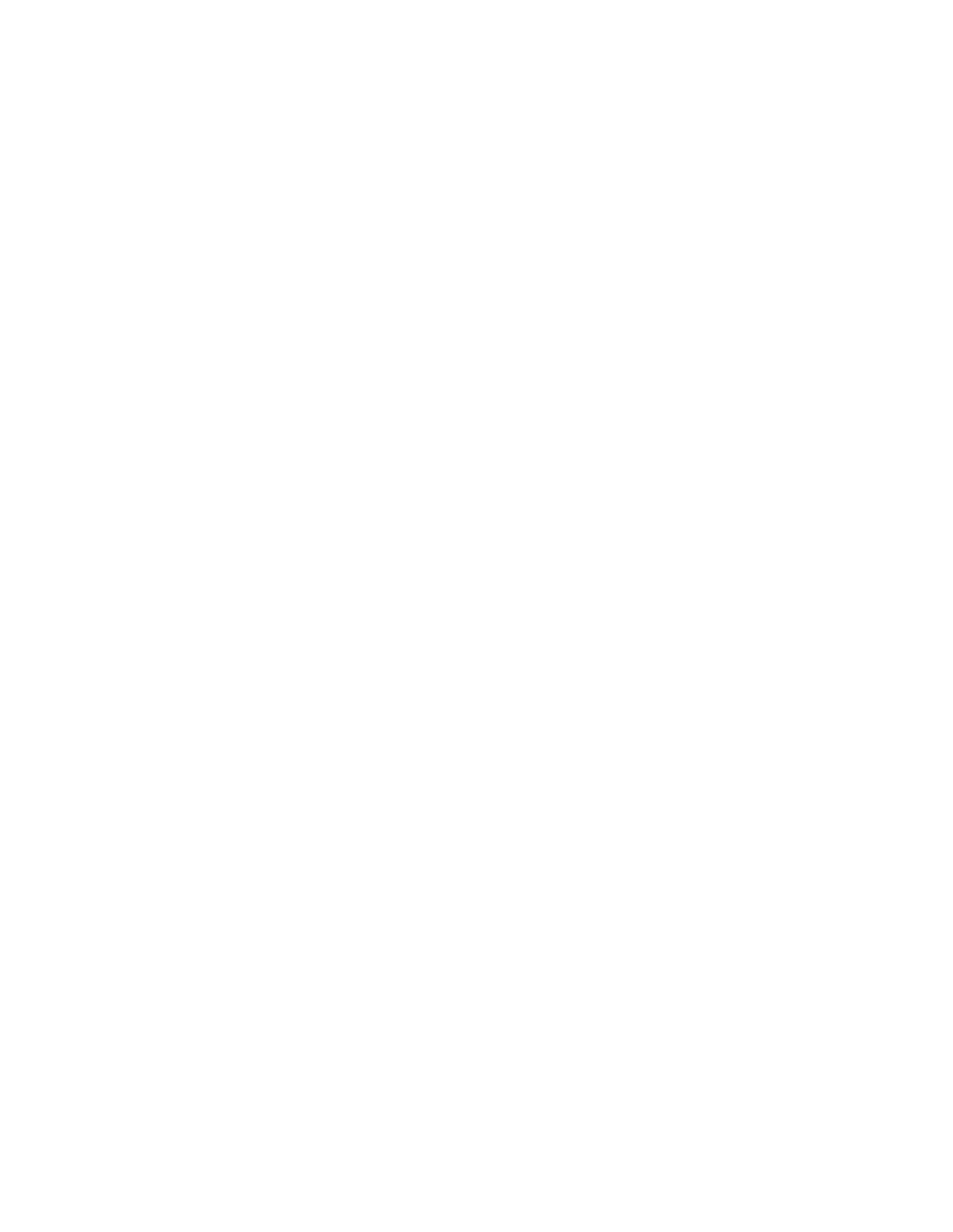| dependnet variable              | Table D., Estimated Coefficients of the 15 % Quantite regression model<br>In (annual salary) |             |              |              |                |  |
|---------------------------------|----------------------------------------------------------------------------------------------|-------------|--------------|--------------|----------------|--|
|                                 | (1)                                                                                          | (2)         | (3)          | (4)          | (5)            |  |
| <b>VARIABLES</b>                | all                                                                                          | 1980s       | 1990s        | 2000s        | 2010s          |  |
| White dummy                     | 0.0282                                                                                       | $-0.00582$  | $-0.0751$    | $0.0848*$    | $0.173***$     |  |
|                                 | (0.0322)                                                                                     | (0.0563)    | (0.0508)     | (0.0444)     | (0.0621)       |  |
| Foreign dummy                   | $0.113***$                                                                                   | 0.101       | 0.0159       | 0.0931       | $0.272***$     |  |
|                                 | (0.0406)                                                                                     | (0.157)     | (0.121)      | (0.0612)     | (0.0627)       |  |
| Age                             | $0.143**$                                                                                    | $-0.132$    | 0.0504       | $-0.00723$   | $0.215**$      |  |
|                                 | (0.0645)                                                                                     | (0.156)     | (0.103)      | (0.0554)     | (0.102)        |  |
| Age squared                     | $-0.00299**$                                                                                 | 0.00159     | $-0.00150$   | $-0.0000836$ | $-0.00468$ *** |  |
|                                 | (0.00126)                                                                                    | (0.00277)   | (0.00185)    | (0.00104)    | (0.00181)      |  |
| Experience                      | $0.225***$                                                                                   | $0.136***$  | $0.134***$   | $0.359***$   | $0.306***$     |  |
|                                 | (0.0194)                                                                                     | (0.0467)    | (0.0316)     | (0.0259)     | (0.0404)       |  |
| Experience squared              | $-0.00917***$                                                                                | $-0.00222$  | $-0.00485**$ | $-0.0176***$ | $-0.0120***$   |  |
|                                 | (0.00155)                                                                                    | (0.00266)   | (0.00201)    | (0.00171)    | (0.00254)      |  |
| Weight                          | $0.00148*$                                                                                   | 0.000619    | $-0.00136$   | 0.00137      | $0.00428***$   |  |
|                                 | (0.000884)                                                                                   | (0.00180)   | (0.00144)    | (0.00113)    | (0.00155)      |  |
| Height                          | $0.0202**$                                                                                   | 0.00736     | $0.0558***$  | 0.00600      | $-0.0173$      |  |
|                                 | (0.00857)                                                                                    | (0.0159)    | (0.0128)     | (0.00966)    | (0.0150)       |  |
| Forward Dummy                   | $-0.0705$                                                                                    | 0.0859      | $-0.110*$    | $-0.00270$   | $-0.0370$      |  |
|                                 | (0.0444)                                                                                     | (0.102)     | (0.0627)     | (0.0644)     | (0.0783)       |  |
| Center Dummy                    | $-0.0773$                                                                                    | 0.206       | $-0.0374$    | 0.0428       | $-0.178$       |  |
|                                 | (0.0640)                                                                                     | (0.149)     | (0.0943)     | (0.0932)     | (0.124)        |  |
| Number of the games played      | $-0.0000955$                                                                                 | $-0.000451$ | 0.000184     | $-0.000454$  | $-0.00119$     |  |
|                                 | (0.000612)                                                                                   | (0.00132)   | (0.00121)    | (0.00106)    | (0.00125)      |  |
| Average minutes                 | $0.0337***$                                                                                  | 0.0150      | $0.0358***$  | $0.0351***$  | $0.0257**$     |  |
|                                 | (0.00647)                                                                                    | (0.0118)    | (0.00919)    | (0.00850)    | (0.0123)       |  |
| Field goals per game            | $-0.0420$                                                                                    | 0.0886      | $-0.0505$    | $-0.104*$    | $-0.0131$      |  |
|                                 | (0.0406)                                                                                     | (0.0932)    | (0.0503)     | (0.0573)     | (0.0843)       |  |
| Field goal success probability  | $-0.343$                                                                                     | 1.500**     | $-0.188$     | 0.351        | 1.295          |  |
|                                 | (0.418)                                                                                      | (0.634)     | (0.468)      | (0.368)      | (1.253)        |  |
| Three point shoots per game     | $-0.00262$                                                                                   | 0.0975      | 0.00467      | $-0.00391$   | 0.0649         |  |
|                                 | (0.0337)                                                                                     | (0.109)     | (0.0561)     | (0.0400)     | (0.0738)       |  |
| Three point success probability | $-0.183***$                                                                                  | $-0.114$    | $-0.264**$   | $-0.158$     | $-0.0701$      |  |
|                                 | (0.0693)                                                                                     | (0.149)     | (0.104)      | (0.120)      | (0.175)        |  |
| Free throw per game             | $-0.0137$                                                                                    | 0.0274      | $-0.00548$   | $-0.0290$    | 0.0620         |  |
|                                 | (0.0260)                                                                                     | (0.0676)    | (0.0340)     | (0.0333)     | (0.0521)       |  |
| Free throw success probability  | $-0.0131$                                                                                    | $0.536**$   | 0.319**      | 0.0311       | 0.0466         |  |
|                                 | (0.118)                                                                                      | (0.273)     | (0.157)      | (0.140)      | (0.128)        |  |
| Offensive rebound per game      | $-0.0221$                                                                                    | 0.0896      | 0.0558       | 0.00598      | $-0.0455$      |  |
|                                 | (0.0331)                                                                                     | (0.0899)    | (0.0464)     | (0.0476)     | (0.0733)       |  |
| Defensive rebound per game      | $-0.0259$                                                                                    | 0.0767      | $-0.0202$    | $-0.0761*$   | 0.0223         |  |
|                                 | (0.0395)                                                                                     | (0.0908)    | (0.0505)     | (0.0460)     | (0.0679)       |  |
| Assists per game                | $-0.0104$                                                                                    | 0.118       | 0.00876      | $-0.00844$   | $-0.000881$    |  |
|                                 | (0.0363)                                                                                     | (0.0770)    | (0.0427)     | (0.0390)     | (0.0718)       |  |
| Turn-over per game              | $0.122**$                                                                                    | 0.0424      | 0.0631       | 0.0452       | 0.0386         |  |
|                                 | (0.0603)                                                                                     | (0.116)     | (0.0890)     | (0.0797)     | (0.116)        |  |
| Steals per game                 | $-0.0187$                                                                                    | $-0.0352$   | $-0.0418$    | $-0.0161$    | 0.0598         |  |

Table B3: Estimated Coefficients of the 75 % Quantile Regression Model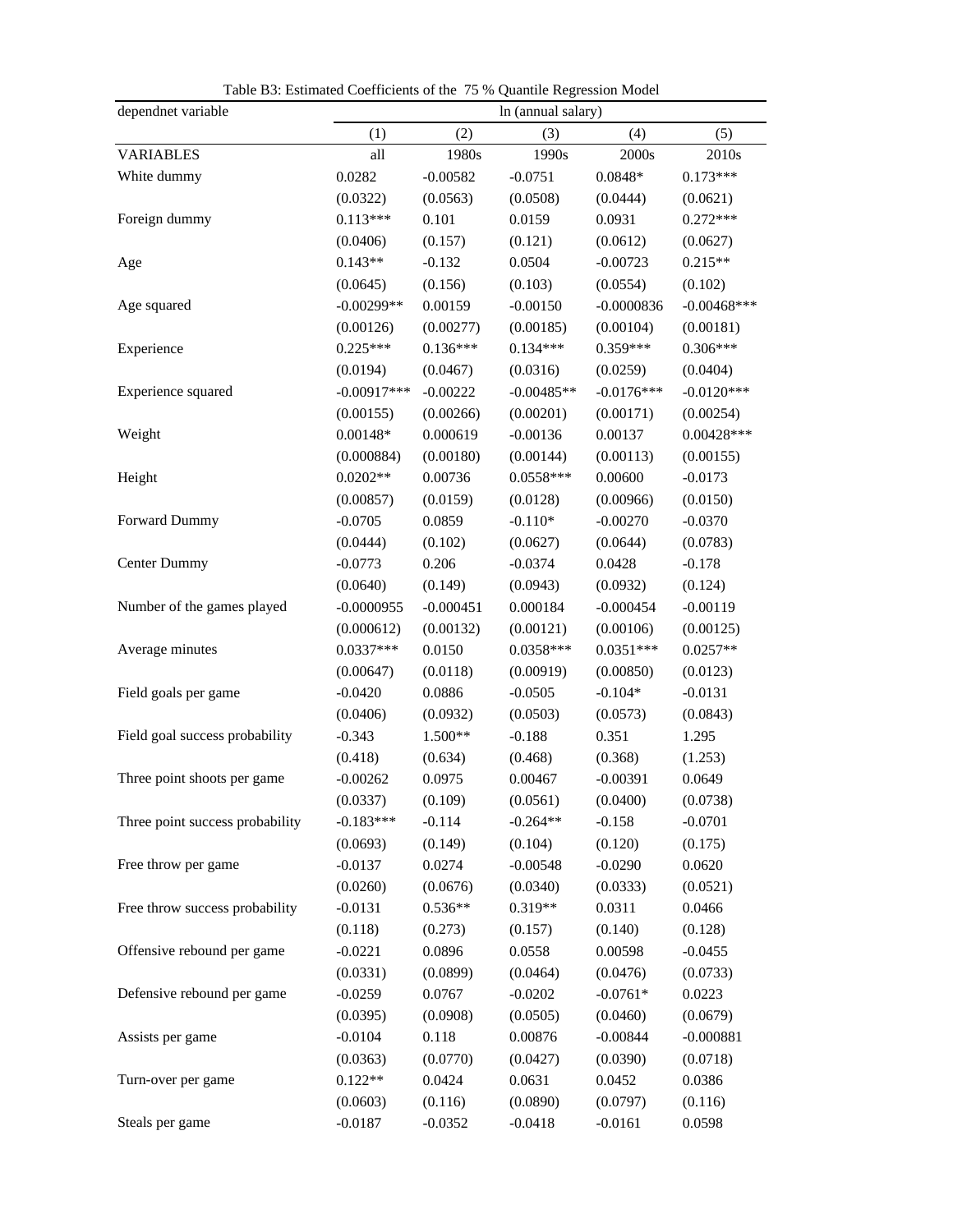|                                                                       | (0.0432)    | (0.101)     | (0.0697)   | (0.0616)    | (0.0892)    |
|-----------------------------------------------------------------------|-------------|-------------|------------|-------------|-------------|
| Blocks per game                                                       | $0.107***$  | $0.146*$    | $0.117**$  | 0.0519      | 0.144       |
|                                                                       | (0.0371)    | (0.0816)    | (0.0562)   | (0.0521)    | (0.0902)    |
| Personal fouls per game                                               | $-0.00395$  | $-0.0784$   | 0.0210     | 0.0361      | $-0.0762*$  |
|                                                                       | (0.0229)    | (0.0488)    | (0.0354)   | (0.0309)    | (0.0442)    |
| Contribution to the team                                              | 0.0124      | $-0.0549$   | 0.00714    | 0.0449      | $-0.00395$  |
|                                                                       | (0.0230)    | (0.0635)    | (0.0273)   | (0.0300)    | (0.0468)    |
| Assist percentage                                                     | $-0.000897$ | $-0.00752$  | 0.00671    | $-0.00684$  | $-0.00636$  |
|                                                                       | (0.00536)   | (0.00908)   | (0.00626)  | (0.00475)   | (0.00635)   |
| Turn-over percentage                                                  | $-0.00442$  | $-0.00640$  | $-0.00585$ | $-0.00266$  | 0.000603    |
|                                                                       | (0.00482)   | (0.0104)    | (0.00859)  | (0.00446)   | (0.00718)   |
| True shooting percentage                                              | 0.00281     | $-1.146***$ | $0.0104*$  | $-0.00923*$ | $-0.0154$   |
|                                                                       | (0.00375)   | (0.435)     | (0.00627)  | (0.00557)   | (0.0122)    |
| Usage percentage                                                      | $0.0168**$  | 0.0140      | $0.0158*$  | $0.0316***$ | 0.000708    |
|                                                                       | (0.00687)   | (0.0121)    | (0.00958)  | (0.0106)    | (0.00997)   |
| Offensive rebound percentage                                          | 0.00869*    | $-0.00272$  | $-0.00448$ | $-0.00888$  | 0.00516     |
|                                                                       | (0.00504)   | (0.0148)    | (0.00419)  | (0.00743)   | (0.00524)   |
| Defensive rebound percentage                                          | 0.00210     | 0.0103      | 0.00301    | 0.00533     | $-0.000732$ |
|                                                                       | (0.00549)   | (0.0107)    | (0.00857)  | (0.00481)   | (0.00972)   |
| Selected in All Star Games at least<br>once in the last three seasons | $0.327***$  | 0.0716      | $0.168***$ | $0.316***$  | $0.594***$  |
|                                                                       | (0.0443)    | (0.0869)    | (0.0580)   | (0.0595)    | (0.105)     |
| 1 $\leq$ number of draft pick $\leq$ 5                                | 0.339***    | $0.454***$  | $0.334***$ | $0.368***$  | $0.517***$  |
|                                                                       | (0.0439)    | (0.0856)    | (0.0615)   | (0.0587)    | (0.0786)    |
| 6 Snumber of draft pick $\leq 10$                                     | $0.233***$  | $0.391***$  | $0.232***$ | $0.254***$  | 0.345***    |
|                                                                       | (0.0399)    | (0.0745)    | (0.0661)   | (0.0557)    | (0.0872)    |
| 11 $\leq$ number of draft pick $\leq$ 15                              | $0.140***$  | $0.312***$  | $0.141**$  | $0.199***$  | 0.130       |
|                                                                       | (0.0391)    | (0.0573)    | (0.0673)   | (0.0613)    | (0.0826)    |
| 16 ≤number of draft pick ≤20                                          | 0.0460      | $0.209**$   | 0.0831     | 0.0505      | 0.0451      |
|                                                                       | (0.0439)    | (0.0822)    | (0.0580)   | (0.0555)    | (0.0973)    |
| 21 $\leq$ number of draft pick $\leq$ 25                              | 0.00325     | 0.146       | 0.102      | $-0.0582$   | $-0.0526$   |
|                                                                       | (0.0428)    | (0.101)     | (0.0639)   | (0.0574)    | (0.0722)    |
| 26 ≤number of draft pick ≤30                                          | $-0.00766$  | $-0.00625$  | 0.0241     | $-0.0450$   | $-0.0613$   |
|                                                                       | (0.0547)    | (0.106)     | (0.0688)   | (0.0601)    | (0.0988)    |
| 31 $\leq$ number of draft pick $\leq$ 35                              | $-0.0547$   | 0.0499      | $-0.202*$  | 0.00350     | 0.133       |
|                                                                       | (0.133)     | (0.138)     | (0.119)    | (0.144)     | (0.0869)    |
| 36 $\leq$ number of draft pick $\leq$ 40                              | $-0.0830$   | $-0.0322$   | $-0.253**$ | $-0.0589$   | $-0.248$    |
|                                                                       | (0.0811)    | (0.116)     | (0.107)    | (0.105)     | (0.156)     |
| Constant                                                              | 7.414***    | 12.36***    | 7.436***   | 12.58***    | 11.64***    |
|                                                                       | (1.094)     | (2.329)     | (1.650)    | (1.058)     | (1.947)     |
| Year dummy                                                            | Yes         | Yes         | Yes        | Yes         | Yes         |
| Team dummy                                                            | Yes         | Yes         | Yes        | Yes         | Yes         |
| Observations                                                          | 9822        | 745         | 3203       | 3650        | 2224        |
| R-squared                                                             | 0.665       | 0.721       | 0.588      | 0.582       | 0.534       |

Notes: Clustering robust standard errors in parentheses. The error term is clustered as player's level.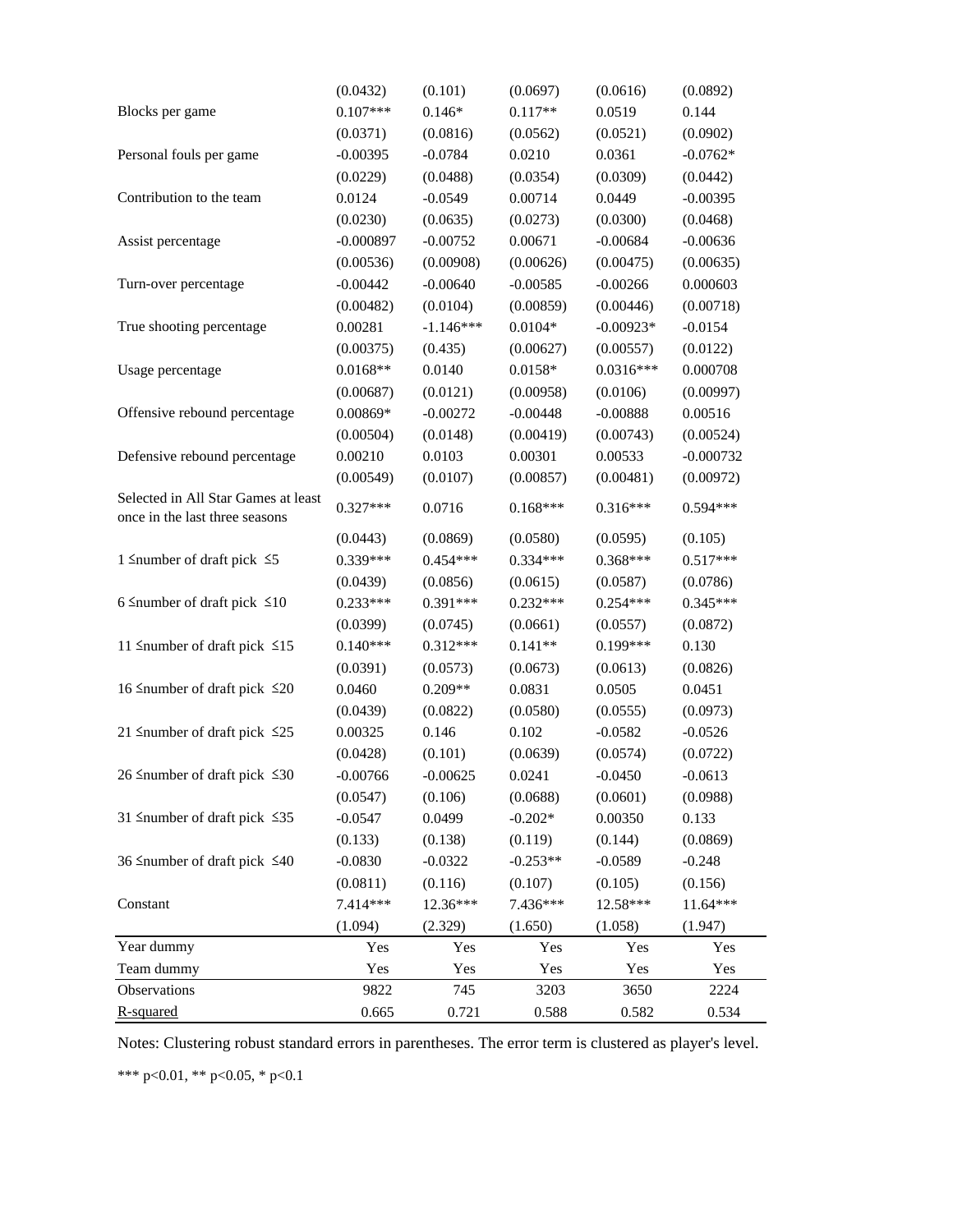| dependnet variable              | In (annual salary) |            |             |               |             |
|---------------------------------|--------------------|------------|-------------|---------------|-------------|
|                                 | (1)                | (2)        | (3)         | (4)           | (5)         |
| <b>VARIABLES</b>                | all                | 1980s      | 1990s       | 2000s         | 2010s       |
| White Dummy                     | $0.103***$         | 0.0527     | $-0.0183$   | $0.168**$     | $0.280***$  |
|                                 | (0.0383)           | (0.0757)   | (0.0561)    | (0.0666)      | (0.0717)    |
| Foreign Dummy                   | $0.0985**$         | $-0.0549$  | $-0.0812$   | 0.0984        | $0.203***$  |
|                                 | (0.0493)           | (0.119)    | (0.0842)    | (0.0790)      | (0.0732)    |
| Age                             | 0.123              | 0.146      | 0.278       | 0.0899        | $-0.0513$   |
|                                 | (0.0987)           | (0.332)    | (0.208)     | (0.129)       | (0.150)     |
| Age squared                     | $-0.00312*$        | $-0.00380$ | $-0.00557$  | $-0.00205$    | $-0.00116$  |
|                                 | (0.00169)          | (0.00568)  | (0.00338)   | (0.00221)     | (0.00254)   |
| Experience                      | $0.167***$         | 0.0653     | 0.111       | $0.210***$    | $0.211***$  |
|                                 | (0.0359)           | (0.107)    | (0.0734)    | (0.0541)      | (0.0626)    |
| Experience squared              | $-0.00530***$      | 0.00315    | $-0.00240$  | $-0.00871***$ | $-0.00546*$ |
|                                 | (0.00202)          | (0.00593)  | (0.00378)   | (0.00308)     | (0.00309)   |
| Weight                          | 0.000236           | $0.00441*$ | $-0.00208$  | 0.000375      | 0.00291     |
|                                 | (0.000946)         | (0.00236)  | (0.00174)   | (0.00142)     | (0.00205)   |
| Height                          | $0.0162*$          | 0.0106     | $0.0456***$ | 0.00574       | $-0.00933$  |
|                                 | (0.00887)          | (0.0215)   | (0.0132)    | (0.0139)      | (0.0189)    |
| Forward Dummy                   | $-0.0471$          | $-0.0377$  | $-0.0497$   | $-0.0402$     | $-0.0590$   |
|                                 | (0.0503)           | (0.124)    | (0.0729)    | (0.0869)      | (0.104)     |
| <b>Center Dummy</b>             | $-0.00966$         | $-0.0194$  | 0.0826      | $-0.00387$    | $-0.157$    |
|                                 | (0.0763)           | (0.171)    | (0.110)     | (0.134)       | (0.144)     |
| Number of the games             | $-0.000583$        | 0.000678   | 0.000247    | $-0.000932$   | $-0.00134$  |
|                                 | (0.000748)         | (0.00192)  | (0.00125)   | (0.00124)     | (0.00142)   |
| Average minutes                 | $0.0481***$        | 0.0179     | $0.0623***$ | $0.0464***$   | $0.0509***$ |
|                                 | (0.00725)          | (0.0195)   | (0.0117)    | (0.0110)      | (0.0145)    |
| Field goal                      | $-0.0698$          | 0.0982     | $-0.0460$   | $-0.177***$   | 0.0169      |
|                                 | (0.0429)           | (0.114)    | (0.0542)    | (0.0635)      | (0.0960)    |
| Field goal success probability  | 0.0670             | 1.596*     | 0.710       | 0.284         | $-1.973$    |
|                                 | (0.413)            | (0.860)    | (0.562)     | (1.141)       | (1.280)     |
| Three point shoots              | 0.0193             | 0.102      | 0.0350      | 0.0248        | $-0.0900$   |
|                                 | (0.0325)           | (0.107)    | (0.0568)    | (0.0607)      | (0.0787)    |
| Three point success probability | $-0.232***$        | $-0.151$   | -0.474***   | 0.0379        | $-0.299*$   |
|                                 | (0.0840)           | (0.193)    | (0.142)     | (0.140)       | (0.178)     |
| Free throw                      | $-0.00483$         | 0.0149     | 0.0538      | $-0.0226$     | $-0.0528$   |
|                                 | (0.0244)           | (0.0684)   | (0.0379)    | (0.0363)      | (0.0510)    |
| Free throw success probability  | 0.0174             | 0.185      | 0.196       | $-0.360$      | 0.180       |
|                                 | (0.139)            | (0.456)    | (0.238)     | (0.220)       | (0.273)     |
| Offensive rebound               | $-0.0112$          | 0.0131     | $-0.0753$   | 0.00693       | $-0.0459$   |
|                                 | (0.0481)           | (0.180)    | (0.0836)    | (0.0794)      | (0.0955)    |
| Defensive rebound               | $-0.0473$          | 0.124      | 0.00188     | $-0.101$      | $-0.0404$   |
|                                 | (0.0349)           | (0.113)    | (0.0652)    | (0.0649)      | (0.0709)    |
| Assists                         | $-0.0247$          | 0.187      | $-0.0523$   | $-0.0351$     | $-0.0244$   |
|                                 | (0.0308)           | (0.115)    | (0.0454)    | (0.0502)      | (0.0806)    |
| Turn-over                       | $0.103*$           | 0.0477     | 0.00923     | 0.0631        | 0.0544      |
|                                 | (0.0542)           | (0.167)    | (0.0894)    | (0.0810)      | (0.133)     |
| <b>Steals</b>                   | $-0.0451$          | $-0.118$   | $-0.0500$   | $-0.0429$     | 0.0653      |
|                                 | (0.0440)           | (0.125)    | (0.0745)    | (0.0677)      | (0.0967)    |
| <b>Blocks</b>                   | $0.113***$         | 0.118      | $0.163**$   | 0.0724        | 0.101       |

Table B4: Estimated Coefficients with Restricted Sample (Experience≥5)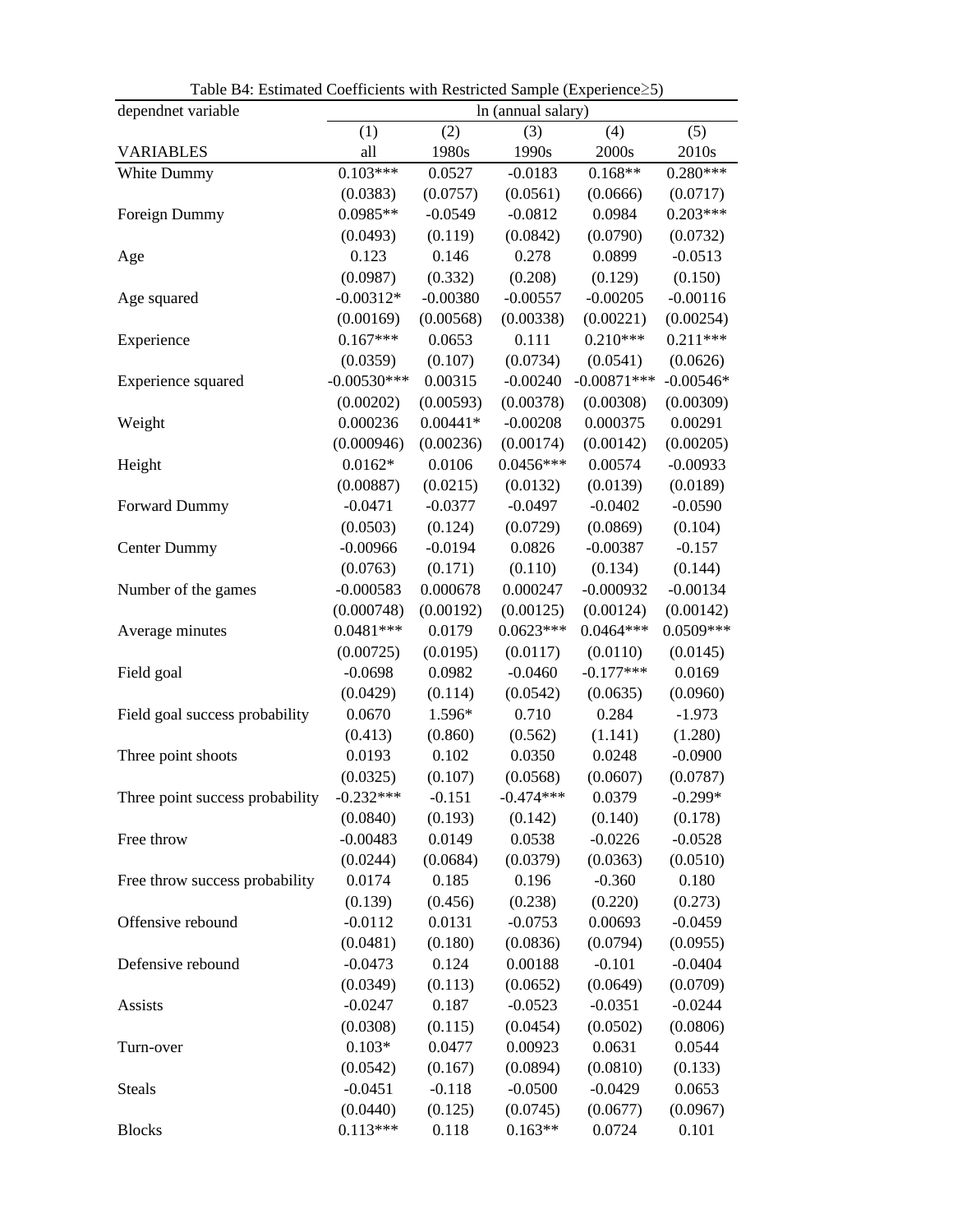|                                          | (0.0383)    | (0.0994)   | (0.0637)    | (0.0596)    | (0.0958)   |
|------------------------------------------|-------------|------------|-------------|-------------|------------|
| Personal fouls                           | 0.0143      | $-0.0659$  | 0.0302      | 0.0611      | $-0.0361$  |
|                                          | (0.0258)    | (0.0532)   | (0.0361)    | (0.0413)    | (0.0564)   |
| Contribution to the team                 | 0.0180      | $-0.0606$  | $-0.00953$  | $0.0712**$  | 0.00667    |
|                                          | (0.0227)    | (0.0686)   | (0.0335)    | (0.0335)    | (0.0525)   |
| Assist percentage                        | 0.00124     | $-0.0192$  | $0.0233***$ | $-0.00763$  | $-0.00678$ |
|                                          | (0.00475)   | (0.0185)   | (0.00868)   | (0.00725)   | (0.0107)   |
| Turn-over percentage                     | $-0.0100**$ | $-0.00677$ | $-0.00999$  | $-0.0133*$  | 0.00424    |
|                                          | (0.00503)   | (0.0178)   | (0.00782)   | (0.00737)   | (0.00991)  |
| True shooting percentage                 | $-0.00242$  | $-0.234$   | $-0.00712$  | $-0.00717$  | 0.0167     |
|                                          | (0.00436)   | (0.743)    | (0.00700)   | (0.0120)    | (0.0137)   |
| Usage percentage                         | $0.0163*$   | 0.0142     | 0.00991     | $0.0426***$ | 0.00323    |
|                                          | (0.00872)   | (0.0235)   | (0.00814)   | (0.0121)    | (0.0158)   |
| Offensive rebound percentage             | 0.00756     | 0.0363     | 0.0222      | 0.00552     | 0.00942    |
|                                          | (0.00992)   | (0.0499)   | (0.0193)    | (0.0175)    | (0.0150)   |
| Defensive rebound percentage             | 0.00737     | $-0.0133$  | 0.00671     | 0.00420     | 0.00180    |
|                                          | (0.00694)   | (0.0179)   | (0.0152)    | (0.0123)    | (0.0122)   |
| Selected in All Star Games               | $0.483***$  | $0.206**$  | $0.182***$  | $0.462***$  | $0.952***$ |
|                                          | (0.0509)    | (0.0845)   | (0.0516)    | (0.0636)    | (0.0993)   |
| 1 $\leq$ number of draft pick $\leq$ 5   | $0.259***$  | $0.361***$ | $0.308***$  | $0.296***$  | $0.178*$   |
|                                          | (0.0448)    | (0.0790)   | (0.0699)    | (0.0752)    | (0.0948)   |
| 6 Snumber of draft pick $\leq 10$        | $0.176***$  | 0.131      | $0.151**$   | $0.216***$  | $0.208**$  |
|                                          | (0.0486)    | (0.0891)   | (0.0705)    | (0.0801)    | (0.0966)   |
| 11 $\leq$ number of draft pick $\leq$ 15 | $0.129***$  | $0.257**$  | 0.105       | $0.193**$   | $-0.00162$ |
|                                          | (0.0457)    | (0.111)    | (0.0773)    | (0.0780)    | (0.0980)   |
| 16 Snumber of draft pick $\leq 20$       | 0.0278      | $0.213*$   | 0.0681      | 0.108       | $-0.0427$  |
|                                          | (0.0524)    | (0.115)    | (0.0824)    | (0.0807)    | (0.0989)   |
| 21 $\leq$ number of draft pick $\leq$ 25 | $0.114**$   | 0.130      | $0.236**$   | 0.119       | 0.0348     |
|                                          | (0.0539)    | (0.138)    | (0.0925)    | (0.0867)    | (0.0941)   |
| 26 $\leq$ number of draft pick $\leq$ 30 | 0.0889      | 0.0110     | 0.0860      | $0.164**$   | 0.0380     |
|                                          | (0.0551)    | (0.108)    | (0.0800)    | (0.0800)    | (0.126)    |
| 31 $\leq$ number of draft pick $\leq$ 35 | 0.0173      | 0.0507     | $-0.161$    | 0.185       | 0.244      |
|                                          | (0.103)     | (0.172)    | (0.146)     | (0.146)     | (0.208)    |
| 36 $\leq$ number of draft pick $\leq 40$ | $-0.127$    | 0.0882     | $-0.248*$   | $-0.0176$   | $-0.201$   |
|                                          | (0.0829)    | (0.104)    | (0.145)     | (0.134)     | (0.133)    |
| Constant                                 | 8.059***    | 7.398      | 4.058       | 11.09***    | 15.05***   |
|                                          | (1.574)     | (5.135)    | (2.978)     | (2.130)     | (2.535)    |
| Year dummy                               | Yes         | Yes        | Yes         | Yes         | Yes        |
| Team dummy                               | Yes         | Yes        | Yes         | Yes         | Yes        |
| Observations                             | 5,171       | 360        | 1,670       | 1,940       | 1,201      |
| R-squared                                | 0.669       | 0.748      | 0.584       | 0.516       | 0.514      |

Notes: Clustering robust standard errors in parentheses. The error term is clustered as player's level.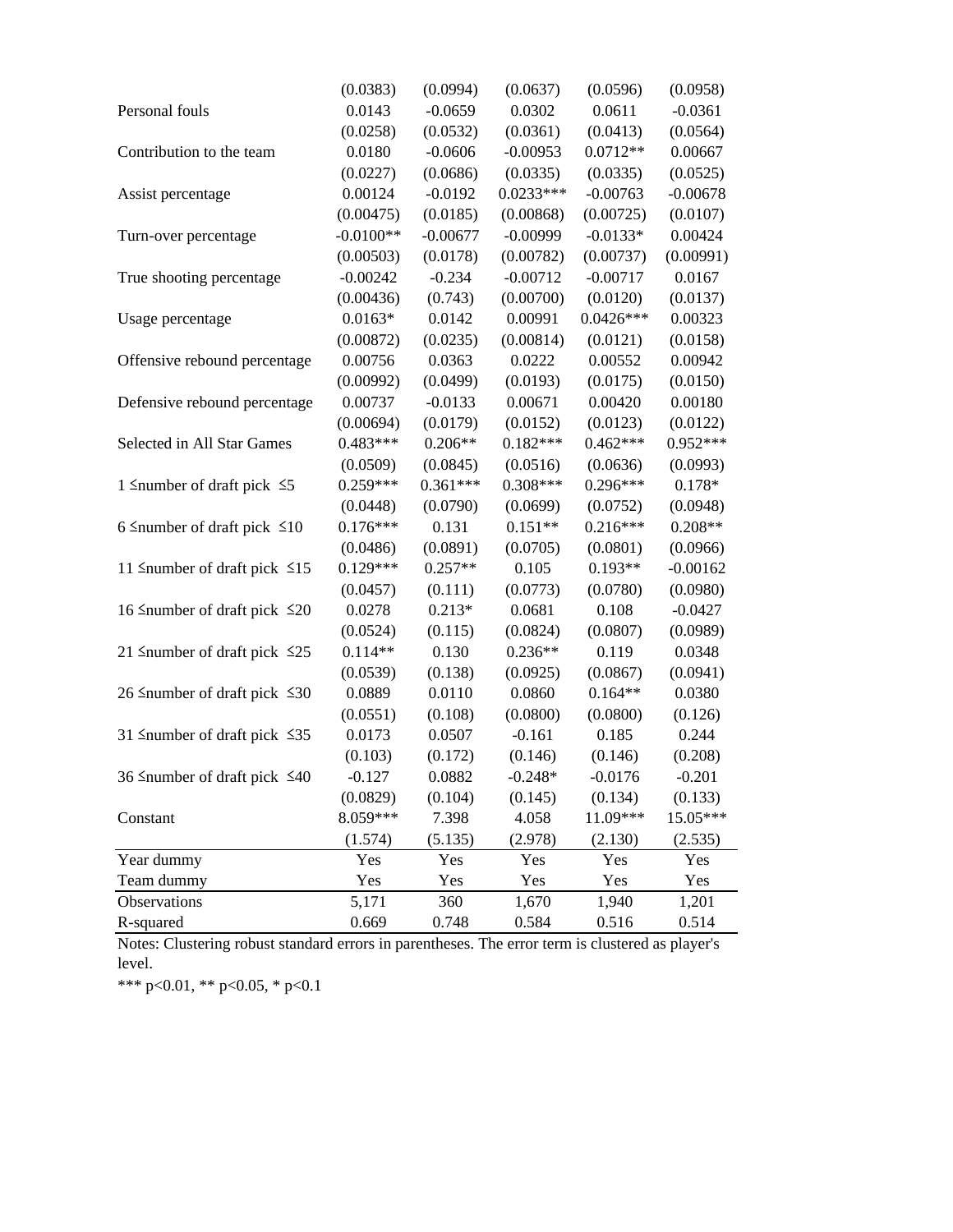| dependnet variable              | Table D., Estimated Cocritereius with restricted Sample (OS-born Flayers)<br>In (annual salary) |                    |                          |                       |                    |
|---------------------------------|-------------------------------------------------------------------------------------------------|--------------------|--------------------------|-----------------------|--------------------|
|                                 | (1)                                                                                             | (2)                | (3)                      | (4)                   | (5)                |
| VARIABLES                       | all                                                                                             | 1980s              | 1990s                    | 2000s                 | 2010s              |
| White Dummy                     | 0.0552                                                                                          | 0.0669             | $-0.0449$                | $0.129**$             | $0.204***$         |
|                                 | (0.0342)                                                                                        | (0.0568)           | (0.0483)                 | (0.0538)              | (0.0630)           |
| Age                             | $-0.0162$                                                                                       | $-0.0171$          | $-0.0956$                | $-0.0843$             | $-0.00462$         |
|                                 | (0.0580)                                                                                        | (0.156)            | (0.0945)                 | (0.0694)              | (0.101)            |
| Age squared                     | $-0.000717$                                                                                     | $-0.000822$        | 0.000623                 | 0.000891              | $-0.00176$         |
|                                 | (0.00111)                                                                                       | (0.00292)          | (0.00177)                | (0.00131)             | (0.00185)          |
| Experience                      | $0.276***$                                                                                      | $0.111***$         | $0.203***$               | $0.350***$            | $0.379***$         |
|                                 | (0.0179)                                                                                        | (0.0350)           | (0.0283)                 | (0.0262)              | (0.0341)           |
| Experience squared              | $-0.0113***$                                                                                    | 0.000466           | $-0.00812***$            | $-0.0167***$          | $-0.0142***$       |
|                                 | (0.00135)                                                                                       | (0.00278)          | (0.00202)                | (0.00186)             | (0.00223)          |
| Weight                          | 0.000416                                                                                        | 0.00133            | $-0.00195$               | 1.63e-05              | $0.00301*$         |
|                                 | (0.000816)                                                                                      | (0.00166)          | (0.00132)                | (0.00119)             | (0.00170)          |
| Height                          | 0.0104                                                                                          | 0.00276            | $0.0492***$              | 0.00660               | $-0.0199$          |
|                                 | (0.00766)                                                                                       | (0.0143)           | (0.0111)                 | (0.0117)              | (0.0149)           |
|                                 | $-0.0458$                                                                                       | 0.0289             | $-0.0450$                | $-0.0155$             | $-0.0842$          |
| <b>Forward Dummy</b>            | (0.0395)                                                                                        | (0.0852)           | (0.0589)                 |                       | (0.0797)           |
|                                 | 0.0128                                                                                          | 0.165              | 0.0667                   | (0.0668)<br>0.0984    | $-0.175$           |
| Center Dummy                    |                                                                                                 |                    |                          |                       |                    |
|                                 | (0.0613)<br>$0.00222***$                                                                        | (0.121)<br>0.00112 | (0.0905)<br>$0.00298***$ | (0.101)<br>$0.00154*$ | (0.117)<br>0.00111 |
| Number of the games             |                                                                                                 |                    |                          |                       |                    |
|                                 | (0.000557)                                                                                      | (0.00118)          | (0.000919)               | (0.000884)            | (0.00133)          |
| Average minutes                 | $0.0385***$                                                                                     | $0.0276**$         | $0.0416***$              | $0.0316***$           | $0.0456***$        |
|                                 | (0.00528)                                                                                       | (0.0121)           | (0.00823)                | (0.00791)             | (0.0111)           |
| Field goal                      | $-0.0571*$                                                                                      | $-0.00386$         | $-0.0185$                | $-0.109**$            | $-0.0346$          |
|                                 | (0.0305)                                                                                        | (0.0681)           | (0.0470)                 | (0.0533)              | (0.0767)           |
| Field goal success probability  | 0.0798                                                                                          | $0.897*$           | 0.594                    | 0.107                 | $-0.0741$          |
|                                 | (0.293)                                                                                         | (0.472)            | (0.434)                  | (0.742)               | (1.082)            |
| Three point shoots              | 0.0179                                                                                          | 0.0288             | 0.0171                   | 0.0672                | $-0.102$           |
|                                 | (0.0282)                                                                                        | (0.0862)           | (0.0438)                 | (0.0494)              | (0.0662)           |
| Three point success probability | $-0.151**$                                                                                      | $-0.185$           | $-0.177$                 | $-0.0655$             | $-0.0929$          |
|                                 | (0.0659)                                                                                        | (0.141)            | (0.112)                  | (0.105)               | (0.178)            |
| Free throw                      | 0.000869                                                                                        | $-0.0186$          | 0.0436                   | 0.00181               | $-0.0526$          |
|                                 | (0.0209)                                                                                        | (0.0468)           | (0.0319)                 | (0.0311)              | (0.0466)           |
| Free throw success probability  | $-0.0344$                                                                                       | 0.311              | $0.347*$                 | $-0.285**$            | 0.0727             |
|                                 | (0.0947)                                                                                        | (0.230)            | (0.178)                  | (0.127)               | (0.182)            |
| Offensive rebound               | 0.0411                                                                                          | 0.0174             | 0.0614                   | $0.0888*$             | $-0.0805$          |
|                                 | (0.0337)                                                                                        | (0.0907)           | (0.0478)                 | (0.0529)              | (0.0832)           |
| Defensive rebound               | 0.00457                                                                                         | 0.0278             | $0.0933*$                | $-0.0695$             | $-0.0332$          |
|                                 | (0.0302)                                                                                        | (0.0647)           | (0.0518)                 | (0.0432)              | (0.0571)           |
| Assists                         | 0.0256                                                                                          | 0.0561             | $0.0758**$               | 0.0180                | $-0.00891$         |
|                                 | (0.0251)                                                                                        | (0.0633)           | (0.0352)                 | (0.0432)              | (0.0613)           |
| Turn-over                       | 0.0471                                                                                          | 0.0843             | $-0.0678$                | 0.0347                | 0.00493            |
|                                 | (0.0475)                                                                                        | (0.103)            | (0.0817)                 | (0.0720)              | (0.118)            |
| <b>Steals</b>                   | $-0.0344$                                                                                       | $-0.101$           | $-0.0252$                | $-0.0317$             | 0.0894             |
|                                 | (0.0403)                                                                                        | (0.0727)           | (0.0615)                 | (0.0650)              | (0.0821)           |
| <b>Blocks</b>                   | $0.136***$                                                                                      | 0.0717             | $0.176***$               | 0.0789                | 0.0352             |
|                                 | (0.0339)                                                                                        | (0.0579)           | (0.0588)                 | (0.0493)              | (0.0792)           |
| Personal fouls                  | 0.000528                                                                                        | $-0.0397$          | 0.00569                  | 0.0441                | $-0.0513$          |
|                                 | (0.0225)                                                                                        | (0.0384)           | (0.0347)                 | (0.0343)              | (0.0457)           |
| Contribution to the team        | $-0.00414$                                                                                      | $-0.00224$         | $-0.0448$                | 0.0388                | 0.0168             |
|                                 | (0.0180)                                                                                        | (0.0423)           | (0.0307)                 | (0.0281)              | (0.0419)           |
| Assist percentage               | $-0.00548$                                                                                      | $-0.00916$         | 0.00649                  | $-0.0115*$            | $-0.0127*$         |

Table B5: Estimated Coefficients with Restricted Sample (US-born Players)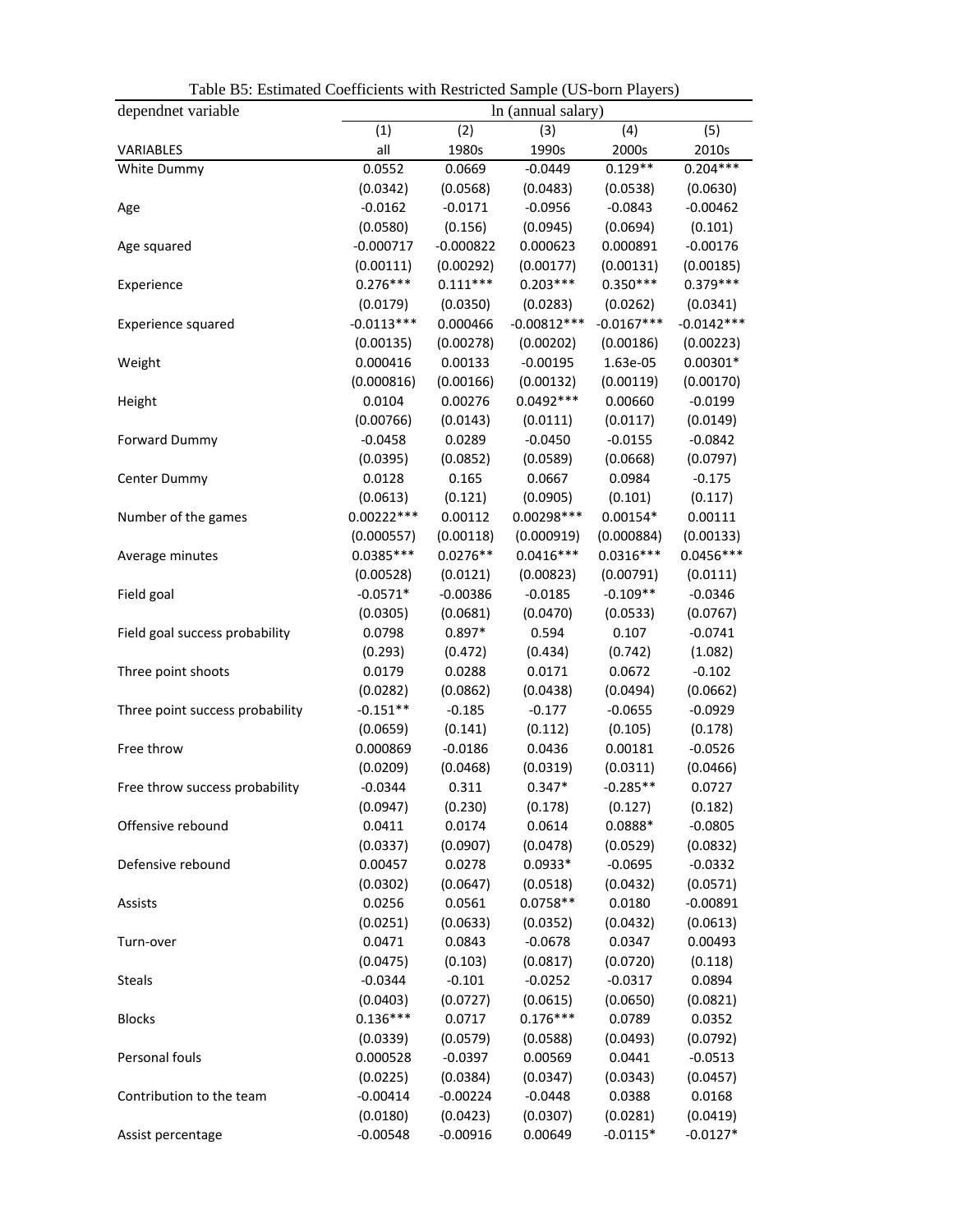|                                          | (0.00342)   | (0.00832)   | (0.00435)   | (0.00601)   | (0.00718)  |
|------------------------------------------|-------------|-------------|-------------|-------------|------------|
| Turn-over percentage                     | $-0.00181$  | $-0.0101$   | $-0.00119$  | $-0.00464$  | 0.00636    |
|                                          | (0.00371)   | (0.00790)   | (0.00641)   | (0.00609)   | (0.00801)  |
| True shooting percentage                 | 0.00286     | $-0.634$    | 0.00696     | $-0.00256$  | 0.00162    |
|                                          | (0.00305)   | (0.403)     | (0.00608)   | (0.00800)   | (0.0110)   |
| Usage percentage                         | $0.0256***$ | $0.0244**$  | $0.0245***$ | $0.0306***$ | 0.0187     |
|                                          | (0.00517)   | (0.0121)    | (0.00760)   | (0.00864)   | (0.0125)   |
| Offensive rebound percentage             | 0.00115     | 0.00635     | 0.00371     | $-0.00766$  | 0.00953    |
|                                          | (0.00479)   | (0.0218)    | (0.00754)   | (0.00819)   | (0.00804)  |
| Defensive rebound percentage             | $-0.00239$  | $-0.000512$ | $-0.00796$  | 0.000278    | $-0.00107$ |
|                                          | (0.00503)   | (0.00981)   | (0.00974)   | (0.00702)   | (0.00750)  |
| Selected in All Star Games               | $0.466***$  | $0.141*$    | $0.179***$  | $0.493***$  | $0.954***$ |
|                                          | (0.0486)    | (0.0718)    | (0.0503)    | (0.0598)    | (0.0965)   |
| 1 $\leq$ number of draft pick $\leq$ 5   | $0.477***$  | $0.505***$  | $0.492***$  | $0.449***$  | $0.496***$ |
|                                          | (0.0414)    | (0.0663)    | (0.0648)    | (0.0641)    | (0.0921)   |
| 6 Snumber of draft pick $\leq 10$        | $0.353***$  | $0.314***$  | $0.363***$  | $0.336***$  | $0.373***$ |
|                                          | (0.0381)    | (0.0662)    | (0.0557)    | (0.0664)    | (0.0775)   |
| 11 Snumber of draft pick $\leq 15$       | $0.270***$  | $0.243***$  | $0.255***$  | $0.326***$  | $0.277***$ |
|                                          | (0.0372)    | (0.0740)    | (0.0532)    | (0.0628)    | (0.0719)   |
| 16 Snumber of draft pick $\leq 20$       | $0.173***$  | $0.158**$   | $0.233***$  | $0.161**$   | $0.241***$ |
|                                          | (0.0403)    | (0.0652)    | (0.0597)    | (0.0635)    | (0.0728)   |
| 21 $\leq$ number of draft pick $\leq$ 25 | $0.175***$  | 0.111       | $0.283***$  | $0.112*$    | $0.149*$   |
|                                          | (0.0391)    | (0.0927)    | (0.0593)    | (0.0619)    | (0.0764)   |
| 26 ≤number of draft pick ≤30             | $0.112**$   | 0.0487      | $0.174***$  | 0.0689      | 0.157      |
|                                          | (0.0478)    | (0.0856)    | (0.0593)    | (0.0659)    | (0.103)    |
| 31 $\leq$ number of draft pick $\leq$ 35 | $-0.0349$   | 0.0575      | $-0.112$    | 0.00991     | 0.154      |
|                                          | (0.0723)    | (0.112)     | (0.116)     | (0.119)     | (0.129)    |
| 36 ≤number of draft pick ≤40             | $-0.0976$   | 0.0325      | $-0.131$    | 0.0213      | $-0.158$   |
|                                          | (0.0667)    | (0.0897)    | (0.0948)    | (0.115)     | (0.100)    |
| Constant                                 | 9.985 ***   | 10.85***    | 9.000 ***   | 13.28***    | 14.22***   |
|                                          | (0.990)     | (2.386)     | (1.540)     | (1.319)     | (1.759)    |
| Observations                             | 8,565       | 715         | 2,988       | 3,089       | 1,773      |
| R-squared                                | 0.685       | 0.748       | 0.611       | 0.600       | 0.583      |

Notes: Clustering robust standard errors in parentheses. The error term is clustered as player's level.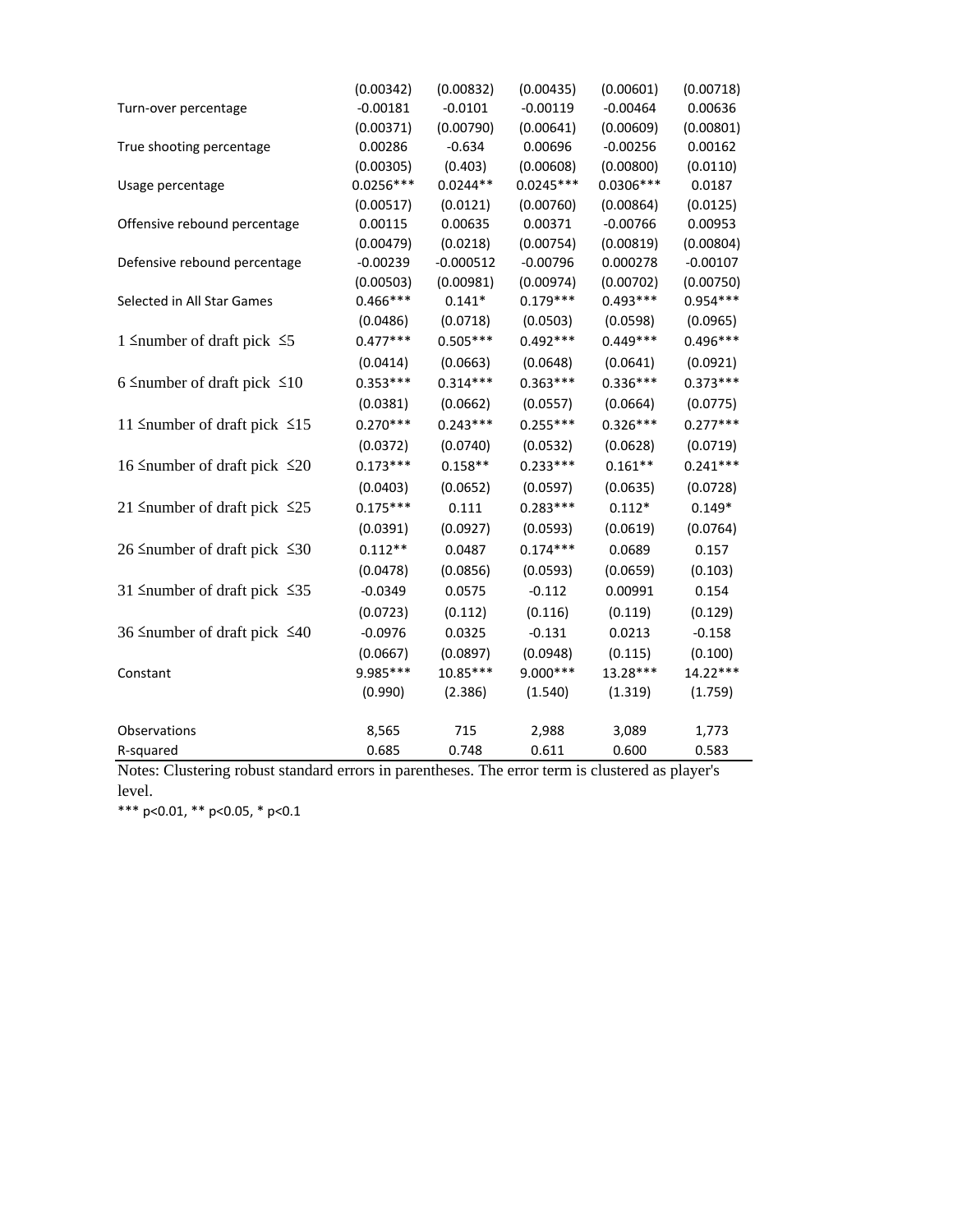| Table Bo: Estimated Coefficients When Controlling the Performance at Season t-2 |               |            |                    |              |               |
|---------------------------------------------------------------------------------|---------------|------------|--------------------|--------------|---------------|
| dependnet variable                                                              |               |            | In (annual salary) |              |               |
|                                                                                 | (1)           | (2)        | (3)                | (4)          | (5)           |
| <b>VARIABLES</b>                                                                | all           | 1980s      | 1990s              | 2000s        | 2010s         |
| White Dummy                                                                     | $0.0841**$    | 0.0177     | $-0.0316$          | $0.120**$    | $0.258***$    |
|                                                                                 | (0.0330)      | (0.0762)   | (0.0494)           | (0.0490)     | (0.0618)      |
| Foreign Dummy                                                                   | $0.144***$    | $-0.0245$  | $0.145*$           | 0.0895       | $0.237***$    |
|                                                                                 | (0.0415)      | (0.137)    | (0.0784)           | (0.0592)     | (0.0621)      |
| Age                                                                             | 0.0800        | 0.0931     | $-0.0671$          | $-0.00292$   | 0.172         |
|                                                                                 | (0.0546)      | (0.250)    | (0.101)            | (0.0664)     | (0.106)       |
| Age squared                                                                     | $-0.00243**$  | $-0.00244$ | 0.000113           | $-0.000504$  | $-0.00505***$ |
|                                                                                 | (0.00104)     | (0.00476)  | (0.00189)          | (0.00125)    | (0.00195)     |
| Experience                                                                      | $0.197***$    | 0.0160     | $0.129***$         | $0.252***$   | $0.284***$    |
|                                                                                 | (0.0175)      | (0.0522)   | (0.0297)           | (0.0262)     | (0.0345)      |
| Experience squared                                                              | $-0.00831***$ | 0.00412    | $-0.00540**$       | $-0.0131***$ | $-0.0101***$  |
|                                                                                 | (0.00132)     | (0.00463)  | (0.00211)          | (0.00196)    | (0.00241)     |
| Weight                                                                          | 0.00130       | $0.00394*$ | $-0.00188$         | 0.000376     | $0.00548***$  |
|                                                                                 | (0.000800)    | (0.00231)  | (0.00126)          | (0.00117)    | (0.00157)     |
| Height                                                                          | 0.00847       | $-0.0223$  | $0.0393***$        | 0.00635      | $-0.0274*$    |
|                                                                                 | (0.00772)     | (0.0179)   | (0.0110)           | (0.0109)     | (0.0166)      |
| Forward Dummy                                                                   | $-0.0292$     | 0.0893     | $-0.0449$          | 0.0283       | $-0.103$      |
|                                                                                 | (0.0419)      | (0.110)    | (0.0596)           | (0.0667)     | (0.0909)      |
| Center Dummy                                                                    | 0.00998       | $0.263*$   | 0.0664             | 0.0933       | $-0.181$      |
|                                                                                 | (0.0643)      | (0.156)    | (0.0896)           | (0.102)      | (0.134)       |
| Number of the games                                                             | $0.00248***$  | 0.000759   | $0.00281**$        | $0.00232**$  | 0.00147       |
|                                                                                 | (0.000645)    | (0.00155)  | (0.00113)          | (0.00105)    | (0.00127)     |
| Average minutes                                                                 | $0.0432***$   | $0.0270*$  | $0.0455***$        | $0.0367***$  | $0.0437***$   |
|                                                                                 | (0.00564)     | (0.0155)   | (0.00790)          | (0.00904)    | (0.0101)      |
| Field goal                                                                      | $-0.0865***$  | 0.122      | $-0.0740$          | $-0.109**$   | $-0.0486$     |
|                                                                                 | (0.0311)      | (0.0939)   | (0.0480)           | (0.0546)     | (0.0708)      |
| Field goal success probability                                                  | $-0.502$      | $-3.741$   | $-0.0640$          | $-0.478$     | $-1.579$      |
|                                                                                 | (0.343)       | (2.786)    | (0.369)            | (0.989)      | (1.300)       |
| Three point shoots                                                              | $-0.0334$     | $-0.221$   | $-0.0384$          | 0.00908      | $-0.187**$    |
|                                                                                 | (0.0303)      | (0.170)    | (0.0449)           | (0.0574)     | (0.0750)      |
| Three point success probability                                                 | $-0.0532$     | 0.0852     | $-0.110$           | $-0.00378$   | $-0.0564$     |
|                                                                                 | (0.0643)      | (0.171)    | (0.103)            | (0.110)      | (0.158)       |
| Free throw                                                                      | $-0.00873$    | -0.0107    | 0.0318             | $-0.0227$    | $-0.0509$     |
|                                                                                 | (0.0213)      | (0.0663)   | (0.0344)           | (0.0386)     | (0.0441)      |
| Free throw success probability                                                  | $-0.151$      | $-0.344$   | 0.0668             | $-0.197$     | $-0.0770$     |
|                                                                                 | (0.110)       | (0.475)    | (0.252)            | (0.165)      | (0.168)       |
| Offensive rebound                                                               | $-0.0204$     | $-0.0343$  | $-0.0553$          | 0.0172       | $-0.112$      |
|                                                                                 | (0.0410)      | (0.129)    | (0.0752)           | (0.0715)     | (0.0816)      |
| Defensive rebound                                                               | $-0.0327$     | 0.0879     | $-0.00924$         | $-0.0750$    | $-0.0468$     |
|                                                                                 | (0.0299)      | (0.0893)   | (0.0519)           | (0.0548)     | (0.0588)      |
| Assists                                                                         | $-0.000777$   | 0.123      | 0.0220             | 0.00516      | $-0.0252$     |
|                                                                                 | (0.0264)      | (0.0949)   | (0.0413)           | (0.0478)     | (0.0575)      |
| Turn-over                                                                       | 0.0443        | 0.0327     | $-0.0267$          | 0.0258       | $-0.0468$     |
|                                                                                 | (0.0451)      | (0.160)    | (0.0726)           | (0.0917)     | (0.105)       |
| <b>Steals</b>                                                                   | $-0.0533$     | $-0.0120$  | $-0.0850$          | $-0.0311$    | 0.0551        |
|                                                                                 | (0.0385)      | (0.0885)   | (0.0573)           | (0.0647)     | (0.0803)      |
| <b>Blocks</b>                                                                   | $0.116***$    | $0.195**$  | 0.0799             | $0.106**$    | 0.0828        |
|                                                                                 | (0.0319)      | (0.0810)   | (0.0509)           | (0.0521)     | (0.0831)      |
| Personal fouls                                                                  | 0.0210        | $-0.0593$  | 0.0430             | 0.0360       | $-0.0164$     |
|                                                                                 | (0.0218)      | (0.0497)   | (0.0310)           | (0.0363)     | (0.0493)      |
| Contribution to the team                                                        | 0.0231        | $-0.0723$  | 0.0227             | 0.0534       | 0.0403        |
|                                                                                 |               |            |                    |              |               |

Table B6: Estimated Coefficients When Controlling the Performance at Season t-2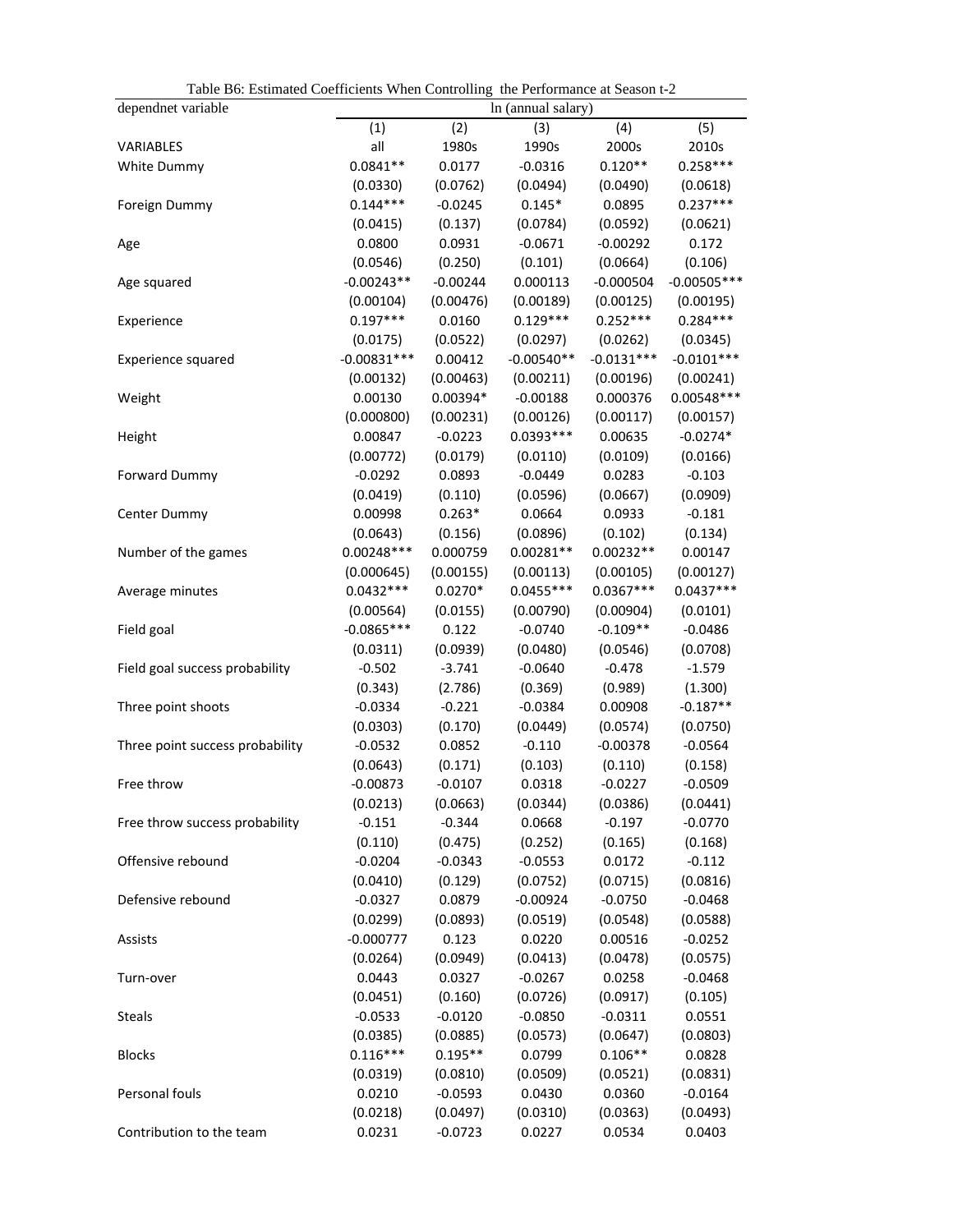|                                          | (0.0191)    | (0.0578)   | (0.0299)   | (0.0364)    | (0.0425)   |
|------------------------------------------|-------------|------------|------------|-------------|------------|
| Assist percentage                        | 5.96e-05    | $-0.0107$  | 0.00539    | $-0.00324$  | $-0.00588$ |
|                                          | (0.00324)   | (0.0134)   | (0.00598)  | (0.00457)   | (0.00591)  |
| Turn-over percentage                     | $-0.00366$  | $-0.00523$ | $-0.00590$ | $-0.00365$  | 0.00662    |
|                                          | (0.00380)   | (0.0151)   | (0.00602)  | (0.00708)   | (0.00743)  |
| True shooting percentage                 | $0.00606*$  | $5.287*$   | 0.0106     | 0.00152     | 0.0127     |
|                                          | (0.00338)   | (2.789)    | (0.00829)  | (0.00972)   | (0.0130)   |
| Usage percentage                         | $0.0264***$ | 0.0198     | $0.0217**$ | $0.0350***$ | $0.0165*$  |
|                                          | (0.00502)   | (0.0190)   | (0.00862)  | (0.00768)   | (0.00976)  |
| Offensive rebound percentage             | $0.0155**$  | 0.0168     | 0.0216     | 0.0139      | $0.0149*$  |
|                                          | (0.00691)   | (0.0328)   | (0.0174)   | (0.0131)    | (0.00766)  |
| Defensive rebound percentage             | $-0.00133$  | 0.00998    | 0.00202    | 0.00141     | $-0.00730$ |
|                                          | (0.00536)   | (0.0145)   | (0.0102)   | (0.00879)   | (0.00824)  |
| Selected in All Star Games               | $0.478***$  | $0.256***$ | $0.160***$ | $0.422***$  | $0.955***$ |
|                                          | (0.0503)    | (0.0832)   | (0.0467)   | (0.0633)    | (0.0891)   |
| 1 $\leq$ number of draft pick $\leq$ 5   | $0.354***$  | $0.362***$ | $0.389***$ | $0.293***$  | $0.349***$ |
|                                          | (0.0395)    | (0.0923)   | (0.0625)   | (0.0603)    | (0.0810)   |
| 6 Snumber of draft pick $\leq 10$        | $0.247***$  | $0.248***$ | $0.253***$ | $0.232***$  | $0.254***$ |
|                                          | (0.0388)    | (0.0896)   | (0.0536)   | (0.0637)    | (0.0834)   |
| 11 $\leq$ number of draft pick $\leq$ 15 | $0.189***$  | $0.200**$  | $0.193***$ | $0.230***$  | 0.0958     |
|                                          | (0.0385)    | (0.0948)   | (0.0541)   | (0.0614)    | (0.0792)   |
| 16 ≤number of draft pick ≤20             | $0.0805*$   | 0.102      | $0.148**$  | 0.0827      | 0.0481     |
|                                          | (0.0419)    | (0.0784)   | (0.0583)   | (0.0641)    | (0.0849)   |
| 21 $\leq$ number of draft pick $\leq$ 25 | $0.0790*$   | 0.0807     | $0.173**$  | 0.00487     | $-0.0120$  |
|                                          | (0.0446)    | (0.126)    | (0.0727)   | (0.0709)    | (0.0833)   |
| 26 Snumber of draft pick $\leq 30$       | 0.0690      | 0.0259     | $0.167**$  | 0.0460      | $-0.0178$  |
|                                          | (0.0507)    | (0.128)    | (0.0651)   | (0.0657)    | (0.114)    |
| 31 ≤number of draft pick ≤35             | 0.00293     | 0.169      | $-0.188*$  | 0.111       | 0.188      |
|                                          | (0.0864)    | (0.153)    | (0.113)    | (0.142)     | (0.162)    |
| 36 ≤number of draft pick ≤40             | $-0.0989$   | $-0.0854$  | $-0.157$   | 0.0455      | $-0.217$   |
|                                          | (0.0745)    | (0.150)    | (0.108)    | (0.0950)    | (0.153)    |
| Constant                                 | $9.258***$  | $10.53***$ | 9.982 ***  | $12.14***$  | 12.59***   |
|                                          | (0.973)     | (3.698)    | (1.618)    | (1.269)     | (1.871)    |
| Year dummy                               | Yes         | Yes        | Yes        | Yes         | Yes        |
| Team dummy                               | Yes         | Yes        | Yes        | Yes         | Yes        |
| Observations                             | 8,248       | 429        | 2,754      | 3,172       | 1,893      |
| R-squared                                | 0.637       | 0.715      | 0.583      | 0.553       | 0.514      |
|                                          |             |            |            |             |            |

\*\*\* p<0.01, \*\* p<0.05, \* p<0.1 Notes: Clustering robust standard errors in parentheses. The error term is clustered as player's level.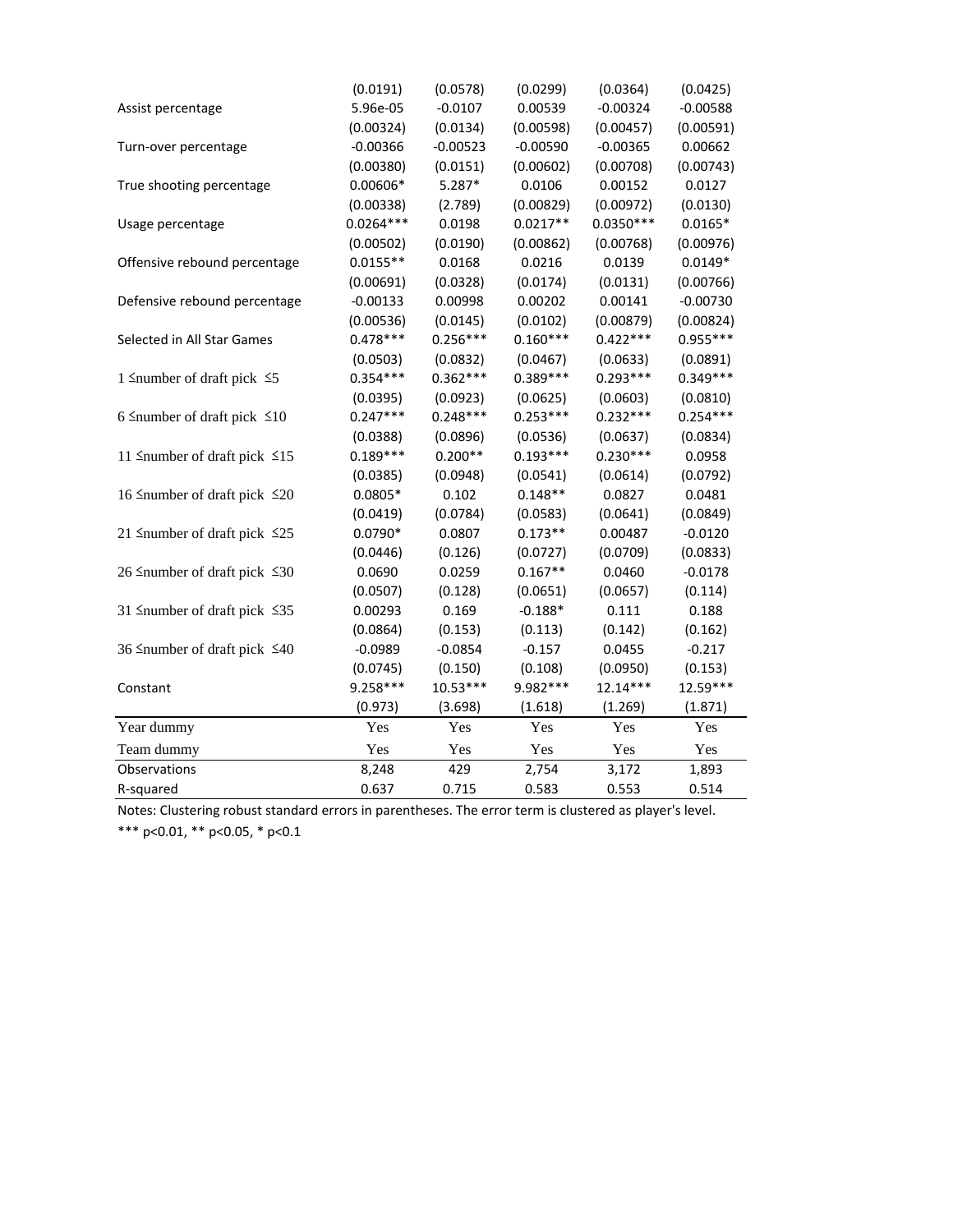| dependnet variable              | In (annual salary) |             |              |              |              |
|---------------------------------|--------------------|-------------|--------------|--------------|--------------|
|                                 | (1)                | (2)         | (3)          | (4)          | (5)          |
| <b>VARIABLES</b>                | all                | 1980s       | 1990s        | 2000s        | 2010s        |
| White Dummy                     | $0.0808**$         | 0.0162      | $-0.0579$    | $0.110**$    | $0.300***$   |
|                                 | (0.0361)           | (0.0820)    | (0.0555)     | (0.0542)     | (0.0747)     |
| Foreign Dummy                   | $0.168***$         | $-0.141$    | $0.179**$    | 0.108        | $0.252***$   |
|                                 | (0.0452)           | (0.136)     | (0.0850)     | (0.0655)     | (0.0728)     |
| Age                             | 0.00326            | 0.304       | $-0.110$     | $-0.0905$    | 0.0860       |
|                                 | (0.0589)           | (0.347)     | (0.128)      | (0.0712)     | (0.122)      |
| Age squared                     | $-0.00129$         | $-0.00660$  | 0.000666     | 0.000893     | $-0.00390*$  |
|                                 | (0.00112)          | (0.00672)   | (0.00238)    | (0.00133)    | (0.00225)    |
| Experience                      | $0.137***$         | $-0.0429$   | $0.0717**$   | $0.189***$   | $0.194***$   |
|                                 | (0.0191)           | (0.0649)    | (0.0348)     | (0.0293)     | (0.0385)     |
| Experience squared              | $-0.00604***$      | 0.00832     | $-0.00302$   | $-0.0113***$ | $-0.00542**$ |
|                                 | (0.00141)          | (0.00658)   | (0.00246)    | (0.00218)    | (0.00269)    |
| Weight                          | $-4.68e-05$        | 0.00111     | $-0.00358**$ | $-7.40e-05$  | 0.00299      |
|                                 | (0.000918)         | (0.00237)   | (0.00157)    | (0.00131)    | (0.00183)    |
| Height                          | 0.00907            | $-0.00508$  | $0.0373***$  | 0.01000      | $-0.0299*$   |
|                                 | (0.00862)          | (0.0183)    | (0.0120)     | (0.0126)     | (0.0180)     |
| Forward Dummy                   | 0.00341            | 0.0347      | 0.0687       | 0.0107       | $-0.0166$    |
|                                 | (0.0480)           | (0.120)     | (0.0701)     | (0.0757)     | (0.104)      |
| Center Dummy                    | 0.0389             | 0.199       | 0.176        | 0.0748       | $-0.0967$    |
|                                 | (0.0735)           | (0.167)     | (0.109)      | (0.117)      | (0.150)      |
| Number of the games             | $0.00257***$       | $-0.00156$  | $0.00542***$ | 0.00152      | 0.000142     |
|                                 | (0.000713)         | (0.00190)   | (0.00131)    | (0.000925)   | (0.00160)    |
| Average minutes                 | $0.0325***$        | $0.0341*$   | $0.0368***$  | $0.0279***$  | $0.0266*$    |
|                                 | (0.00647)          | (0.0184)    | (0.0101)     | (0.00910)    | (0.0137)     |
| Field goal                      | $-0.0461$          | 0.0852      | $-0.0241$    | 0.00698      | $-0.0635$    |
|                                 | (0.0360)           | (0.120)     | (0.0580)     | (0.0588)     | (0.0952)     |
| Field goal success probability  | 0.151              | $-8.499***$ | 1.374***     | $-2.045**$   | $-1.107$     |
|                                 | (0.360)            | (3.161)     | (0.481)      | (0.975)      | (1.452)      |
| Three point shoots              | 0.00772            | $-0.407**$  | 0.0170       | $-0.0258$    | $-0.139*$    |
|                                 | (0.0320)           | (0.198)     | (0.0519)     | (0.0570)     | (0.0827)     |
| Three point success probability | $-0.105$           | $-0.164$    | $-0.124$     | $-0.0632$    | $-0.163$     |
|                                 | (0.0727)           | (0.159)     | (0.129)      | (0.119)      | (0.185)      |
| Free throw                      | 0.00917            | $-0.168**$  | 0.0696       | $-0.0349$    | $-0.0508$    |
|                                 | (0.0237)           | (0.0809)    | (0.0423)     | (0.0341)     | (0.0518)     |
| Free throw success probability  | $-0.139$           | $-0.657$    | $-0.149$     | $-0.210$     | $-0.181$     |
|                                 | (0.143)            | (0.522)     | (0.350)      | (0.211)      | (0.199)      |
| Offensive rebound               | $-0.00328$         | 0.124       | 0.0218       | $-0.00441$   | $-0.0964$    |
|                                 | (0.0517)           | (0.144)     | (0.0735)     | (0.0651)     | (0.109)      |
| Defensive rebound               | 0.00689            | $-0.0688$   | 0.0631       | $-0.0248$    | $-0.0425$    |
|                                 | (0.0355)           | (0.0937)    | (0.0607)     | (0.0488)     | (0.0771)     |
| Assists                         | 0.0248             | 0.0680      | $0.0827*$    | 0.0360       | $-0.000956$  |
|                                 | (0.0288)           | (0.111)     | (0.0485)     | (0.0444)     | (0.0761)     |
| Turn-over                       | 0.0322             | 0.0597      | $-0.0756$    | 0.00102      | $-0.0358$    |
|                                 | (0.0505)           | (0.155)     | (0.0910)     | (0.0915)     | (0.120)      |
| <b>Steals</b>                   | $-0.0341$          | $-0.0107$   | $-0.0754$    | 0.0452       | 0.103        |
|                                 | (0.0409)           | (0.111)     | (0.0662)     | (0.0672)     | (0.0855)     |
| <b>Blocks</b>                   | $0.122***$         | 0.116       | $0.128**$    | $0.109**$    | 0.0627       |

Table B7: Estimated Coefficients When Controlling the Performance at Season t-3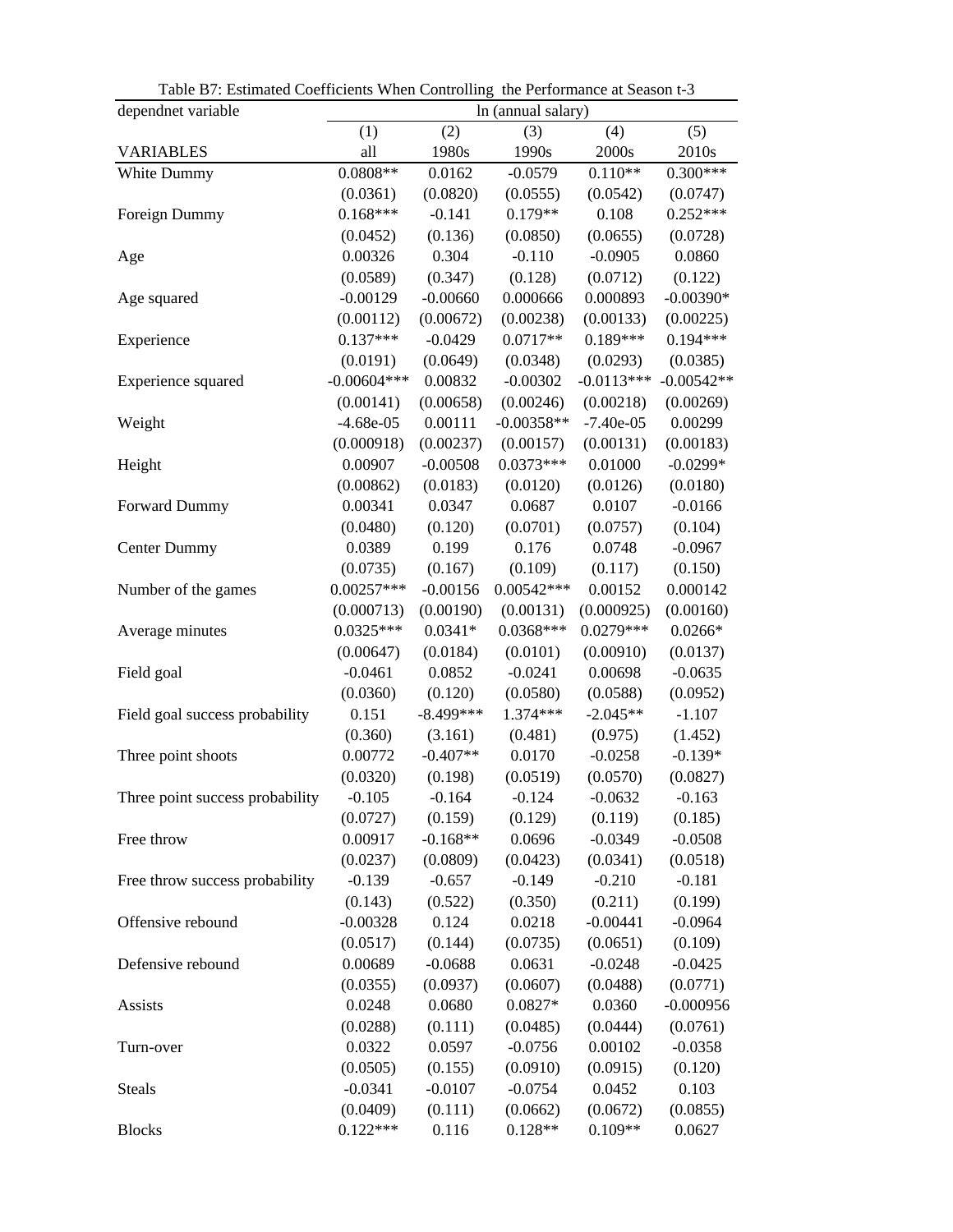|                                          | (0.0350)    | (0.0982)    | (0.0555)   | (0.0529)    | (0.0953)   |
|------------------------------------------|-------------|-------------|------------|-------------|------------|
| Personal fouls                           | 0.0202      | $-0.0895$   | 0.0150     | 0.0237      | 0.0370     |
|                                          | (0.0242)    | (0.0582)    | (0.0402)   | (0.0361)    | (0.0549)   |
| Contribution to the team                 | 0.0124      | $-9.52e-05$ | $-0.0221$  | 0.0234      | 0.0700     |
|                                          | (0.0202)    | (0.0693)    | (0.0365)   | (0.0331)    | (0.0506)   |
| Assist percentage                        | $-0.00150$  | $-0.0130$   | 0.00254    | $-0.00148$  | $-0.0136$  |
|                                          | (0.00403)   | (0.0161)    | (0.00677)  | (0.00524)   | (0.00982)  |
| Turn-over percentage                     | $-0.00181$  | $-0.00289$  | $-0.00149$ | 0.00113     | 0.00218    |
|                                          | (0.00518)   | (0.0140)    | (0.00804)  | (0.00924)   | (0.0102)   |
| True shooting percentage                 | 0.00495     | 11.12***    | $0.0260**$ | $0.0244**$  | 0.00839    |
|                                          | (0.00383)   | (3.373)     | (0.0127)   | (0.0105)    | (0.0156)   |
| Usage percentage                         | $0.0180***$ | 0.0220      | $0.0204**$ | $0.0218**$  | 0.00991    |
|                                          | (0.00625)   | (0.0225)    | (0.0103)   | (0.00924)   | (0.0135)   |
| Offensive rebound percentage             | 0.0172      | $-0.0292$   | 0.00353    | $0.0332***$ | 0.0212     |
|                                          | (0.0108)    | (0.0317)    | (0.0167)   | (0.0124)    | (0.0187)   |
| Defensive rebound percentage             | $-0.00864$  | $0.0350*$   | $-0.00251$ | $-0.00248$  | $-0.0224*$ |
|                                          | (0.00792)   | (0.0191)    | (0.0123)   | (0.0103)    | (0.0118)   |
| Selected in All Star Games               | $0.494***$  | $0.260***$  | $0.230***$ | $0.407***$  | $0.982***$ |
|                                          | (0.0505)    | (0.0763)    | (0.0545)   | (0.0623)    | (0.0899)   |
| 1 $\leq$ number of draft pick $\leq$ 5   | $0.288***$  | $0.277***$  | $0.349***$ | $0.219***$  | $0.264***$ |
|                                          | (0.0434)    | (0.0996)    | (0.0680)   | (0.0651)    | (0.0895)   |
| 6 Snumber of draft pick $\leq 10$        | $0.211***$  | $0.197**$   | $0.206***$ | $0.181**$   | $0.227**$  |
|                                          | (0.0438)    | (0.0918)    | (0.0625)   | (0.0713)    | (0.0902)   |
| 11 $\leq$ number of draft pick $\leq$ 15 | $0.186***$  | $0.184*$    | $0.217***$ | $0.227***$  | 0.0449     |
|                                          | (0.0443)    | (0.104)     | (0.0640)   | (0.0716)    | (0.0922)   |
| 16 Snumber of draft pick $\leq 20$       | $0.0766*$   | 0.0733      | $0.123*$   | 0.0896      | 0.0315     |
|                                          | (0.0464)    | (0.0947)    | (0.0680)   | (0.0741)    | (0.0932)   |
| 21 $\leq$ number of draft pick $\leq$ 25 | $0.125**$   | 0.104       | $0.210**$  | 0.0382      | 0.0260     |
|                                          | (0.0528)    | (0.123)     | (0.0922)   | (0.0823)    | (0.0982)   |
| 26 $\leq$ number of draft pick $\leq$ 30 | 0.0990*     | 0.0477      | $0.147*$   | 0.0926      | 0.0391     |
|                                          | (0.0566)    | (0.100)     | (0.0779)   | (0.0736)    | (0.136)    |
| 31 $\leq$ number of draft pick $\leq$ 35 | 0.0560      | 0.0830      | $-0.143$   | 0.116       | $0.328*$   |
|                                          | (0.0907)    | (0.135)     | (0.121)    | (0.146)     | (0.185)    |
| 36 ≤number of draft pick ≤40             | $-0.101$    | $-0.0656$   | $-0.176$   | 0.0663      | $-0.244$   |
|                                          | (0.0783)    | (0.219)     | (0.117)    | (0.102)     | (0.169)    |
| constant                                 | 10.79***    | 6.747       | 11.07***   | 13.11***    | 15.68***   |
|                                          | (1.056)     | (4.665)     | (1.889)    | (1.373)     | (2.069)    |
| Year dummy                               | Yes         | Yes         | Yes        | Yes         | Yes        |
| Team dummy                               | Yes         | Yes         | Yes        | Yes         | Yes        |
| Observations                             | 7,135       | 360         | 2,397      | 2,750       | 1,628      |
| R-squared                                | 0.614       | 0.737       | 0.549      | 0.510       | 0.461      |

Notes: Clustering robust standard errors in parentheses. The error term is clustered as player's level.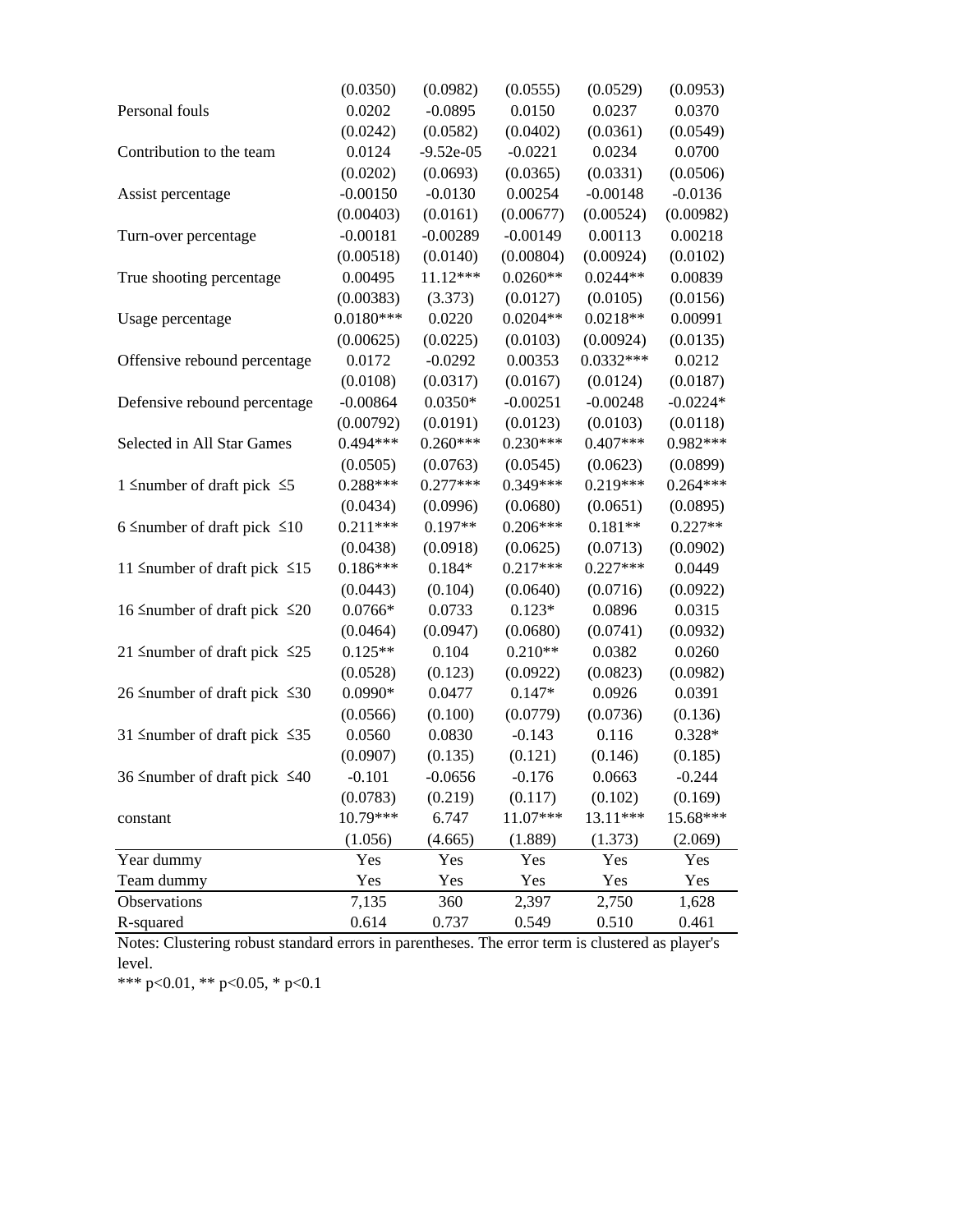| dependnet variable              | In (annual salary) |             |               |              |              |
|---------------------------------|--------------------|-------------|---------------|--------------|--------------|
|                                 | (1)                | (2)         | (3)           | (4)          | (5)          |
| VARIABLES                       | all                | 1980s       | 1990s         | 2000s        | 2010s        |
| White Dummy                     | $0.0739**$         | 0.0636      | $-0.0353$     | $0.0937**$   | $0.232***$   |
|                                 | (0.0296)           | (0.0539)    | (0.0449)      | (0.0452)     | (0.0539)     |
| Foreign Dummy                   | $0.173***$         | $0.164*$    | $0.136*$      | $0.131**$    | $0.288***$   |
|                                 | (0.0380)           | (0.0990)    | (0.0753)      | (0.0522)     | (0.0559)     |
| Age                             | 0.0410             | 0.0285      | $-0.0637$     | $-0.0280$    | 0.0455       |
|                                 | (0.0480)           | (0.149)     | (0.0870)      | (0.0601)     | (0.0840)     |
| Age squared                     | $-0.00148$         | $-0.00166$  | 0.000360      | 5.15e-05     | $-0.00215$   |
|                                 | (0.000911)         | (0.00279)   | (0.00162)     | (0.00113)    | (0.00153)    |
| Experience                      | $0.256***$         | $0.0996***$ | $0.173***$    | $0.335***$   | $0.338***$   |
|                                 | (0.0155)           | (0.0333)    | (0.0264)      | (0.0232)     | (0.0287)     |
| Experience squared              | $-0.0105***$       | 0.00138     | $-0.00722***$ | $-0.0158***$ | $-0.0132***$ |
|                                 | (0.00114)          | (0.00266)   | (0.00184)     | (0.00165)    | (0.00190)    |
| Weight                          | 0.00110            | 0.00154     | $-0.00184$    | 0.000858     | $0.00465***$ |
|                                 | (0.000749)         | (0.00153)   | (0.00122)     | (0.00108)    | (0.00153)    |
| Height                          | 0.0104             | 0.00103     | $0.0512***$   | 0.00328      | $-0.0242*$   |
|                                 | (0.00703)          | (0.0136)    | (0.0104)      | (0.0104)     | (0.0137)     |
| <b>Forward Dummy</b>            | $-0.0411$          | 0.0430      | $-0.0700$     | $-0.00829$   | $-0.0555$    |
|                                 | (0.0386)           | (0.0827)    | (0.0581)      | (0.0614)     | (0.0767)     |
| Center Dummy                    | $-0.0237$          | 0.188       | 0.00190       | 0.0749       | $-0.156$     |
|                                 | (0.0595)           | (0.118)     | (0.0889)      | (0.0928)     | (0.111)      |
| Number of the games             | $0.00213***$       | 0.00104     | $0.00300***$  | $0.00158*$   | 0.00127      |
|                                 | (0.000532)         | (0.00113)   | (0.000876)    | (0.000808)   | (0.00118)    |
| Average minutes                 | $0.0361***$        | $0.0241**$  | 0.0396 ***    | $0.0265***$  | 0.0489 ***   |
|                                 | (0.00523)          | (0.0117)    | (0.00777)     | (0.00763)    | (0.0102)     |
| Field goal                      | $-0.0301$          | $-0.00132$  | 0.0270        | $-0.0705$    | $-0.0712$    |
|                                 | (0.0307)           | (0.0665)    | (0.0444)      | (0.0461)     | (0.0679)     |
| Field goal success probability  | 0.128              | $0.879*$    | $0.655*$      | $-0.189$     | 0.537        |
|                                 | (0.262)            | (0.465)     | (0.396)       | (0.578)      | (1.000)      |
| Three point shoots              | 0.0348             | 0.0321      | 0.0258        | 0.0520       | $-0.0318$    |
|                                 | (0.0267)           | (0.0840)    | (0.0420)      | (0.0438)     | (0.0598)     |
| Three point success probability | $-0.175***$        | $-0.175$    | $-0.196*$     | $-0.0767$    | $-0.218$     |
|                                 | (0.0602)           | (0.133)     | (0.101)       | (0.0975)     | (0.140)      |
| Free throw                      | 0.00170            | $-0.0261$   | $0.0689**$    | $-0.0141$    | $-0.0575$    |
|                                 | (0.0203)           | (0.0462)    | (0.0323)      | (0.0285)     | (0.0397)     |
| Free throw success probability  | 0.0182             | 0.298       | $0.339**$     | $-0.183$     | 0.158        |
|                                 | (0.0891)           | (0.225)     | (0.166)       | (0.118)      | (0.177)      |
| Offensive rebound               | 0.0493             | 0.00157     | 0.0716        | 0.0750       | $-0.0959$    |
|                                 | (0.0315)           | (0.0881)    | (0.0449)      | (0.0502)     | (0.0668)     |
| Defensive rebound               | 0.00485            | 0.0197      | $0.0884*$     | $-0.0277$    | $-0.0658$    |
|                                 | (0.0281)           | (0.0628)    | (0.0499)      | (0.0410)     | (0.0526)     |
| Assists                         | 0.0272             | 0.0431      | $0.0767**$    | 0.0222       | $-0.000362$  |
|                                 | (0.0238)           | (0.0627)    | (0.0341)      | (0.0400)     | (0.0552)     |
| Turn-over                       | 0.0645             | 0.135       | $-0.0578$     | 0.0562       | 0.0125       |
|                                 | (0.0442)           | (0.105)     | (0.0791)      | (0.0652)     | (0.107)      |
| <b>Steals</b>                   | $-0.00879$         | $-0.0917$   | 0.00955       | $-0.000472$  | 0.0677       |
|                                 | (0.0379)           | (0.0710)    | (0.0595)      | (0.0603)     | (0.0738)     |
| <b>Blocks</b>                   | $0.146***$         | 0.0776      | $0.172***$    | $0.0908**$   | 0.0464       |
|                                 | (0.0315)           | (0.0572)    | (0.0535)      | (0.0459)     | (0.0703)     |
| Personal fouls                  | 0.00475            | $-0.0354$   | 0.00279       | 0.0375       | $-0.0174$    |
|                                 | (0.0216)           | (0.0369)    | (0.0339)      | (0.0316)     | (0.0424)     |

Table B8: Estimated Coefficients with Restricted Sample (including players who experience multiple team in one season)